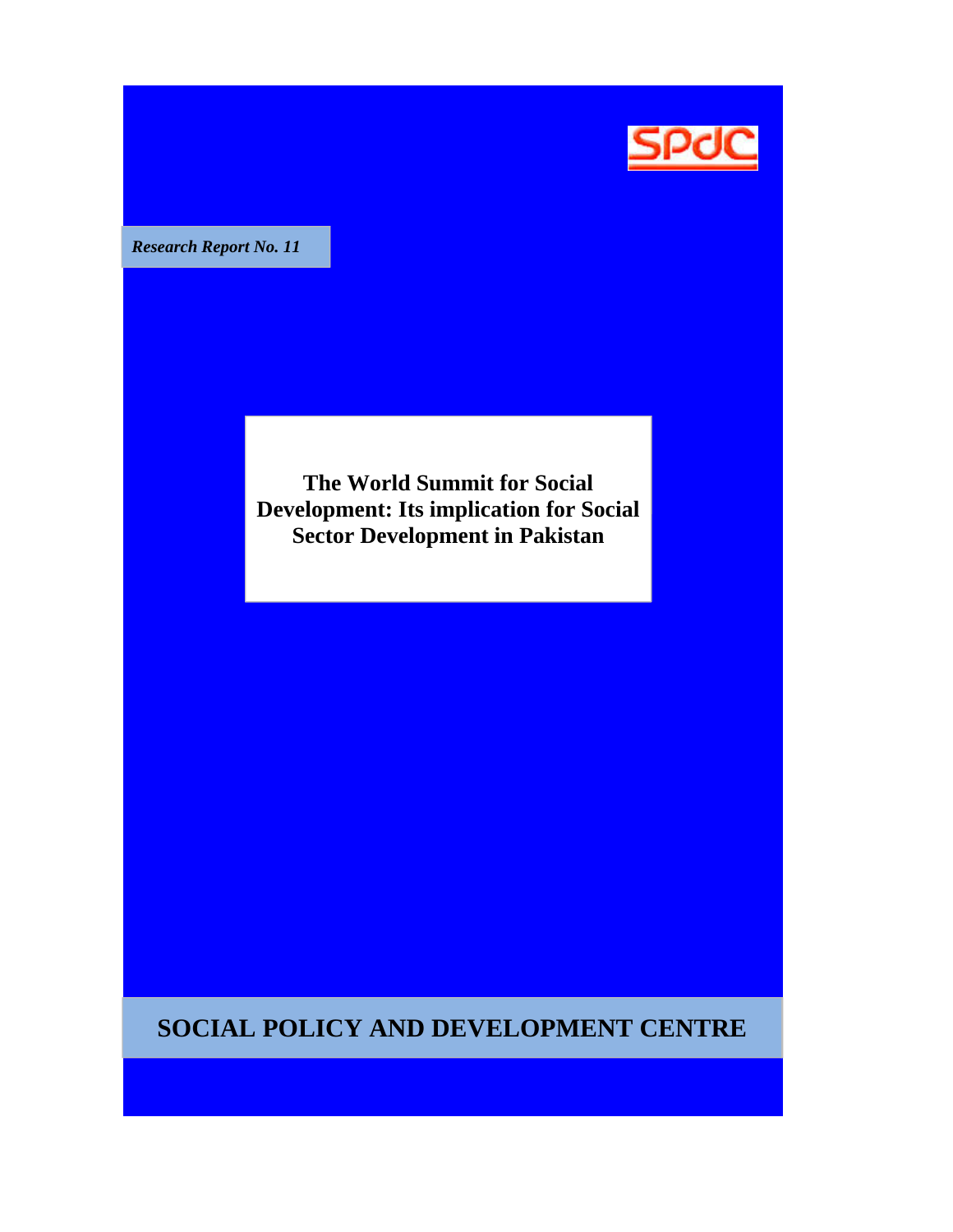## Research Report No.11

# The World Summit for Social Development: Is implication for Social Sector Development in Pakistan By Dr. Asad Sayeed and Zafar H. Ismail

June 1996

Research Assistance by Ms. Nazia Bano and Mr. Abu Nasar is highly appreciated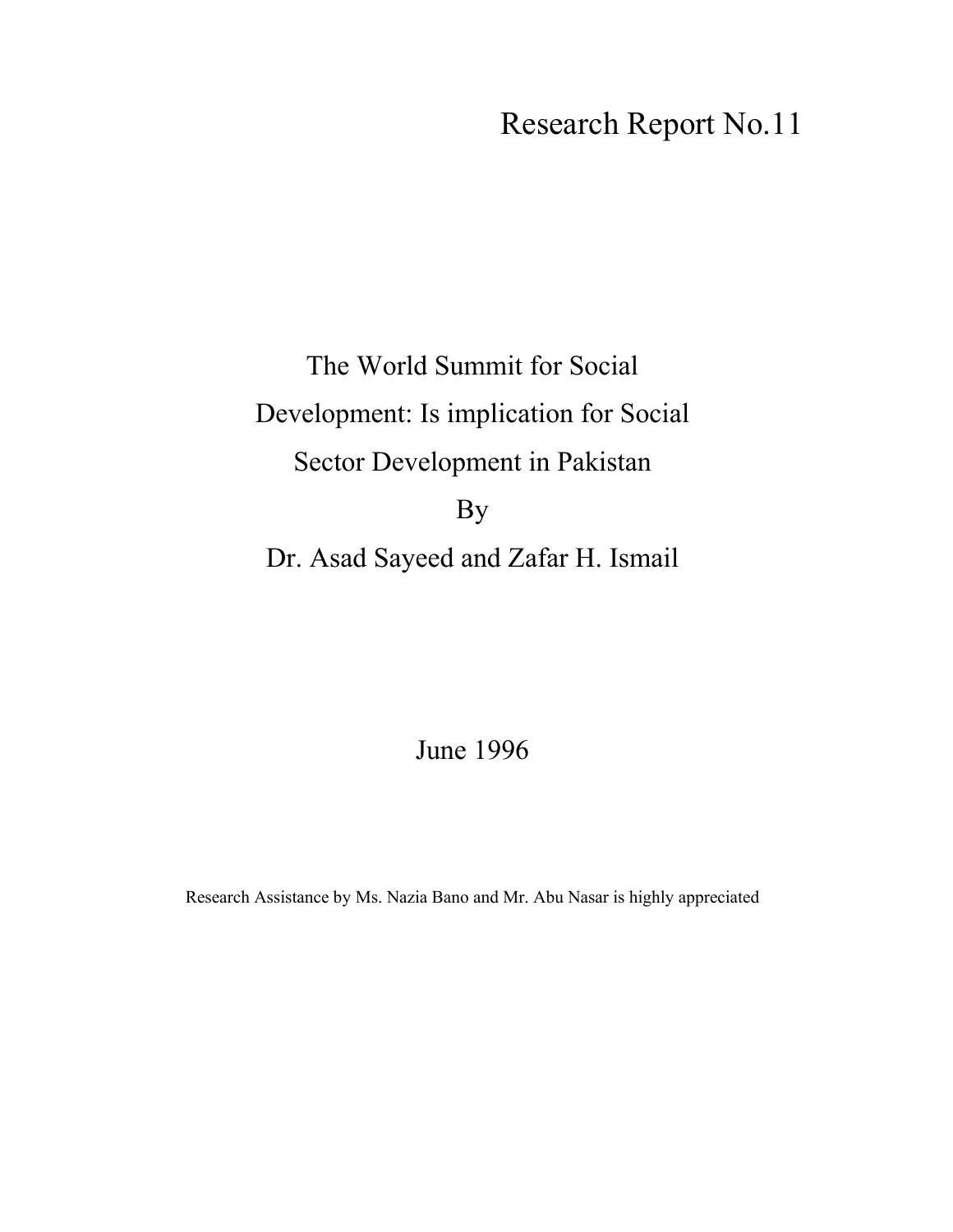#### **1. Introduction**

The principal objective of the World Summit for Social Development held at Copenhagen in March 1995 was to prioritise social development in the development agendas of governments. Not only is social development seen as a goal in itself, but its importance is further emphasised by new theoretical developments which identify the human resource constraint as the crucial missing link in the development efforts of many a developing country.

The Summit Declaration highlights a number of underlying issues which are a prerequisite to translate commitment on social sectors into actual outcomes. Some important ones in this regard are:

Transparent and accountable governance is to be the cornerstone of the renewed commitment towards the social sectors. This transparency will entail decentralisation, better monitoring and accountability of public institutions and greater involvement and strengthening of civil society instruments, primarily NGOs and CBOs.

Gender equity and empowerment of people to enable them to participate in programmes and policies aimed at improving their lot. Empowerment entails creating the capacity for the meaningful participation of communities and groups in general and women in particular.

Eradication of absolute poverty and formulation of a coherent policy geared to this end by the end of 1996.

Meeting the basic needs of all through universal and equitable access to quality education, the highest attainable standard of mental and physical health and access of all to primary health care. Policies toward these sectors should also be consistent with the Programme of Action of the International Conference on Population and Development.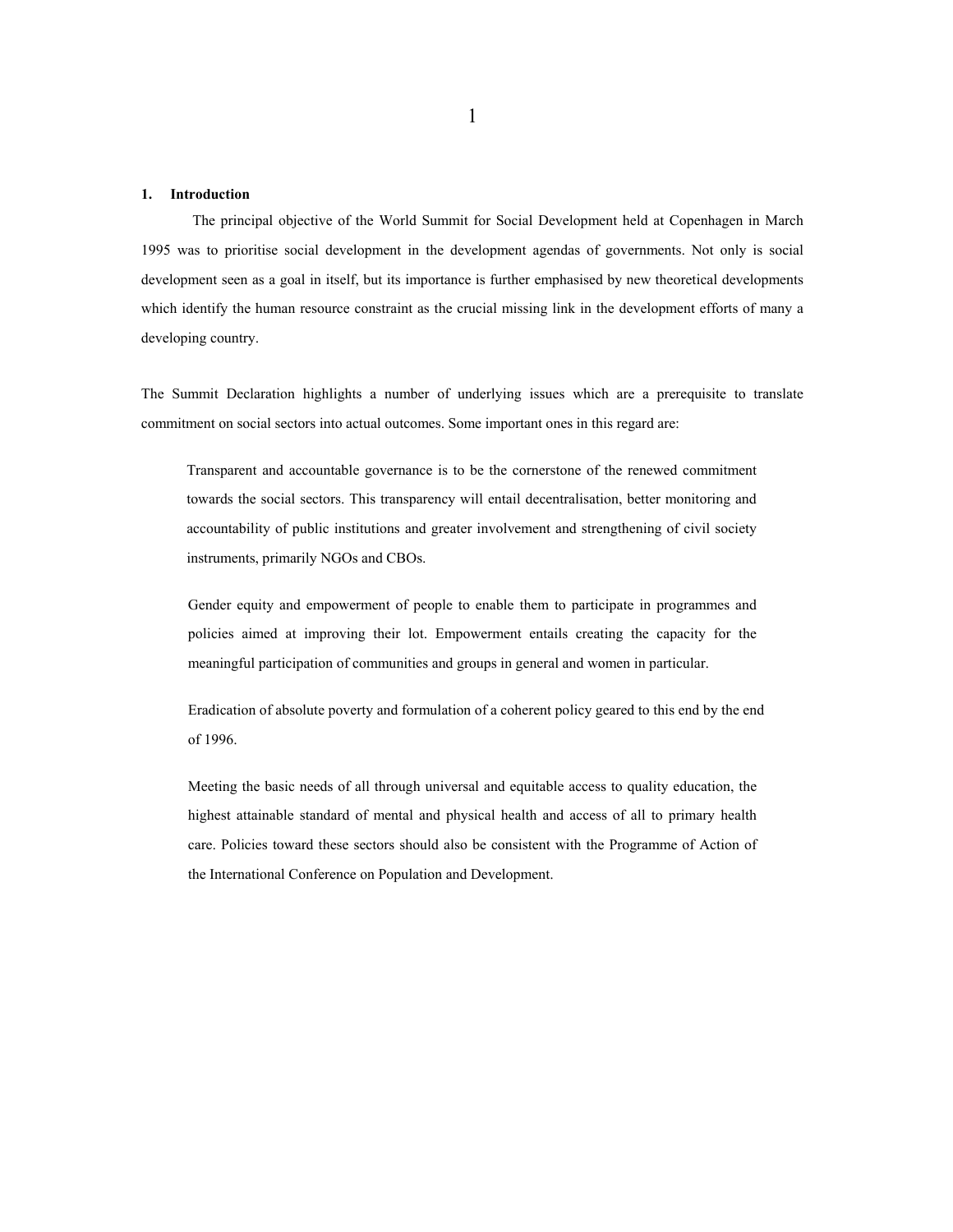Not to sign any structural adjustment programme which is at the cost of social development goals.

The achievement of the above goals needs appropriate legislation from governments who have signed the Copenhagen Declaration on Social Development. A legislative framework which incorporates the above will not only indicate governmental commitment towards the social sectors but is also one manner in which political commitment and support for the same will be demonstrated.

Governmental commitment towards the social sectors in Pakistan precedes the World Summit for Social Development, 'this commitment was first translated into action in the late 1980s when the Prime Minister's Five Point Programme was launched which gave emphasis to improving access to education and primary health care. This was subsequently extended and the emphasis expanded to include public health, hygiene and population planning as part of the Social Action Programme (SAP) starting in 1992. The Eighth Five Year Plan (1993-98) and the Perspective Plan (1993-2003) also continued to reflect this emphasis. The important and interesting element of the new governmental commitment to the social sectors, as enshrined in the SAP as well as the Plan documents is a reconceptualisation of social sector development. Rather than viewing social sector issues exclusively from the supply side, demand generation and management of social services is seen as a crucial ingredient in the delivery and eventual improvement in social indicators. The SAP, in particular, has also recognised the interdependence in the provision of different social services - an issue emphasised in the Copenhagen Declaration also.

The Copenhagen Declaration should thus be seen in the light of this new vigour towards social development and the reconceptualisation in delivering these services already in operation in Pakistan. Moreover, since a number of Summit Declarations are generic in nature - pertaining to broader issues of democratisation and socio-cultural freedoms - in order to maintain focus for a substantive study, we have restricted ourselves to the analysis of five social sectors, namely; education, health, public health (potable water supply and sanitation), poverty alleviation and population planning. Since many of the above sectors overlap with the areas of concentration in the SAP, we will assess the fiscal and institutional constraints in meeting SAP targets as well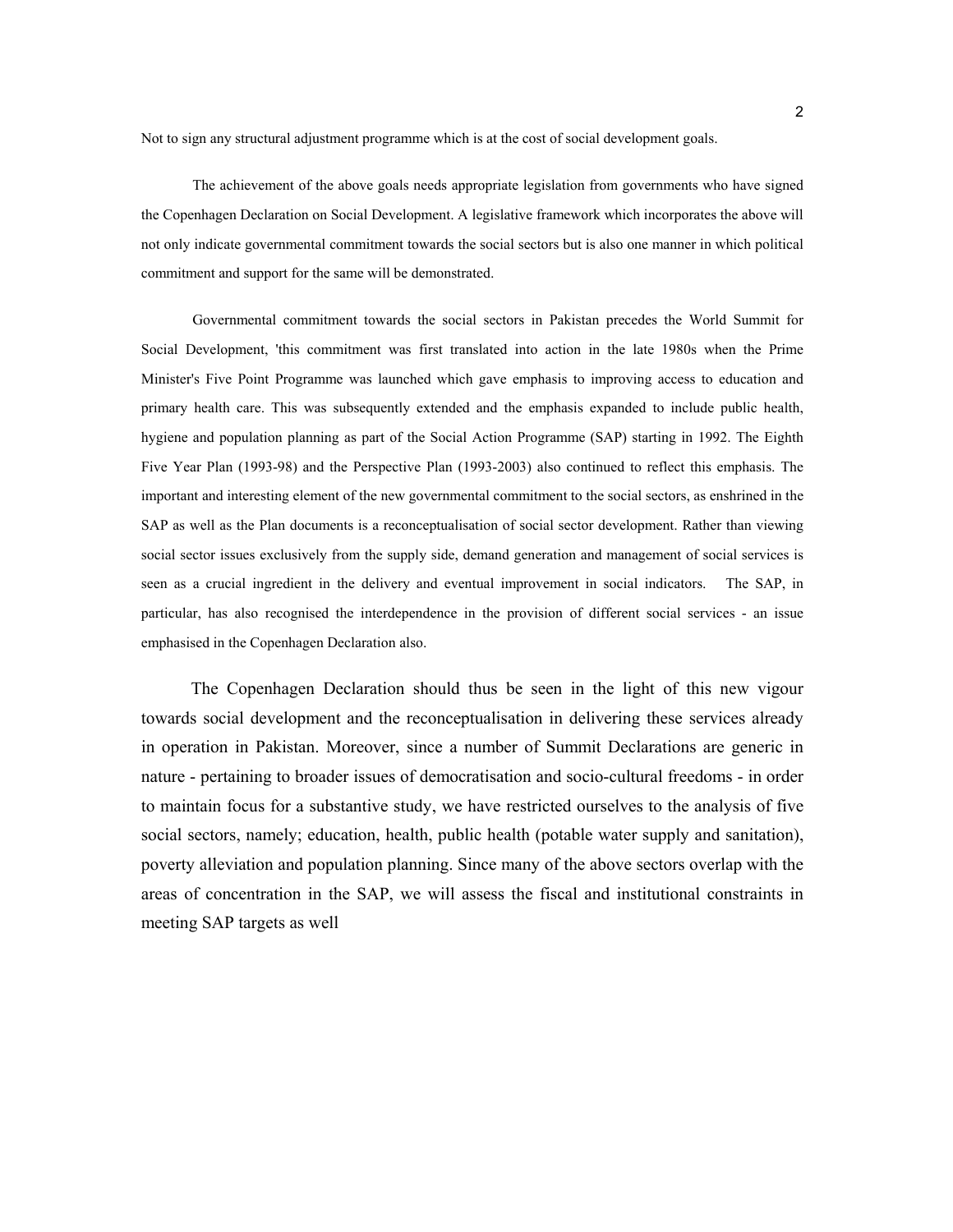as those enshrined in the Eight Five Year Plan and the Perspective Plan. Given the emphasis on gender equity in a number of Summit commitments, our analysis specially refers to this issue. Moreover in the spirit of the Copenhagen Declaration, we will also highlight key areas of institutional and legislative reform that are necessary prerequisites to reverse the trend of the hitherto low level of social development in Pakistan.

#### **2. Targets and Summit Commitments**

Although the main thrust of the Summit is to enhance the status of social development in the list of priorities of developing country governments, it has also specified certain targets for participant countries to meet. While similar to SAP and Plan targets, the Summit targets in some cases encompass a longer term vision. As we see in Table 1, the Summit targets are not at variance with those of the Perspective plans of 1993-2003 and 1993-2008. In fact in the case of literacy, infant mortality and reduction of malnutrition of children under 5, the Plan targets are more stringent than those enunciated in the Summit Declaration, while in the case of primary school enrolment and rural water supply the Plan and Summit targets are broadly similar. Table 1: Summit and Plan Targets

| Indicator                               | Base(1993)                     | <b>Summit Targets</b>                                        | Plan Targets                                        |  |
|-----------------------------------------|--------------------------------|--------------------------------------------------------------|-----------------------------------------------------|--|
| Education                               |                                |                                                              |                                                     |  |
| Primary Enrolment                       | 71%                            | 100% by 2000 AD                                              | 100%by 2003 AD                                      |  |
| Drop out rate                           | 50%                            | Reduce to 20%                                                | reduction envisaged                                 |  |
| Gender Gap                              | 63%                            | Reduce                                                       | reduction envisaged                                 |  |
| <b>Adult Illiteracy</b>                 | 65%                            | by 2015 reduce to half of 1990                               | 20% by 2003 AD and to 13% by<br>2008 AD             |  |
| Health                                  |                                |                                                              |                                                     |  |
| Accessibility to Primary Health<br>Care | 55%                            | To be promoted                                               | RHC for each Union Council by<br>2003 AD            |  |
| Life Expectancy                         | 62 years                       | 60 years by 2000 AD                                          | 67 years by 2003 AD                                 |  |
| <b>Infant Mortality Rate</b>            | 88 per 1,000                   | half its 1990 level by 2000 AD or 50<br>to 70 per 1000       | 40 per 100 by 2003 AD and 30 per<br>1000 by 2008 AD |  |
| Under 5 Mortality Rate                  | 137 per 1,000                  | less than 45 per 1000 by 2015 AD                             |                                                     |  |
| Maternal Mortality                      | 270 per 100.000 live<br>births | half of 1990 level by 2000 AD and<br>another half by 2015 AD |                                                     |  |
| Malnutrition Under 5                    | 40%                            | half of the 1990 level by 2000 AD                            | 15% by 1998 AD                                      |  |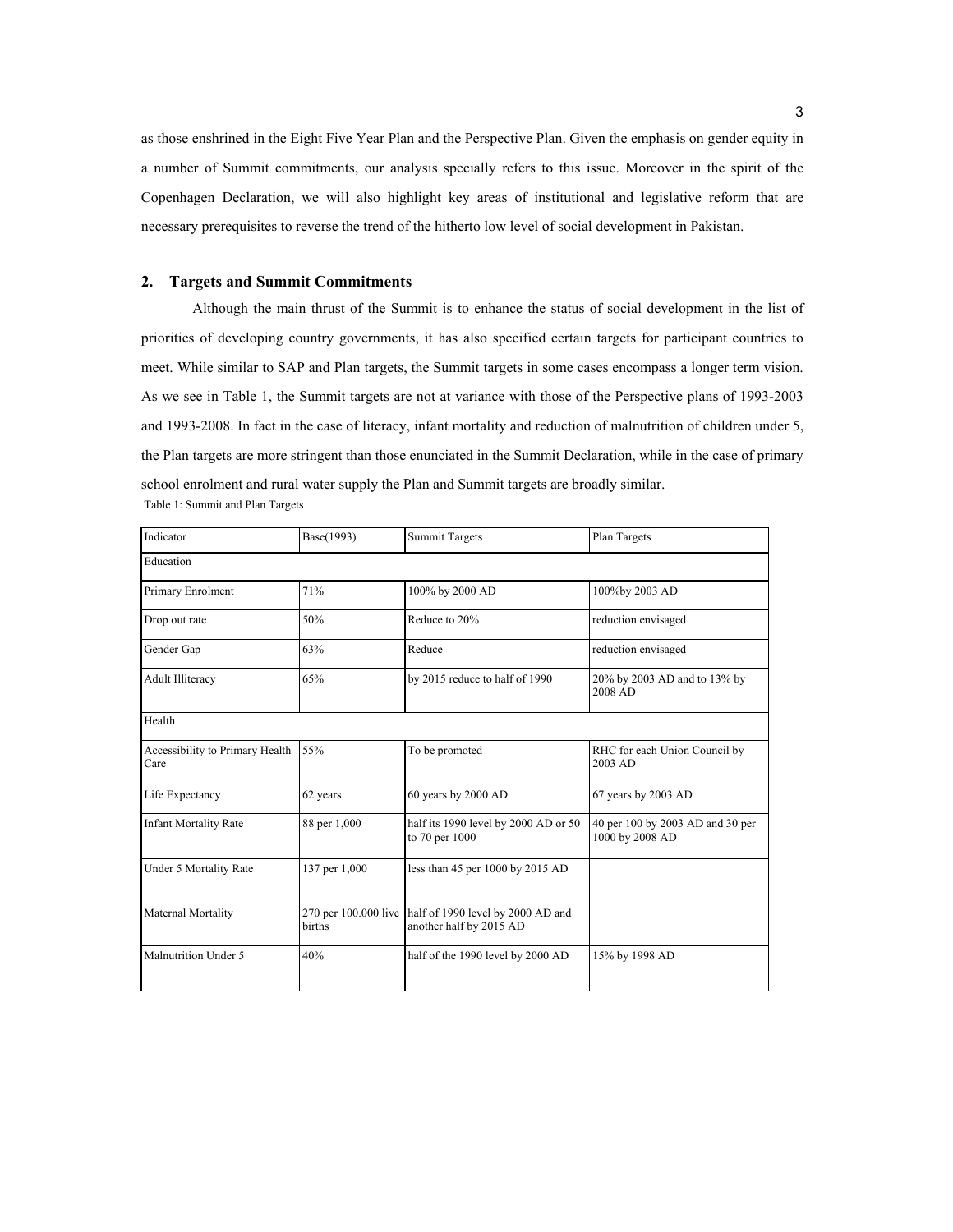| Indicator                | Base (1993) | <b>Summit Targets</b>                               | <b>Plan Targets</b>                                                    |
|--------------------------|-------------|-----------------------------------------------------|------------------------------------------------------------------------|
| Population               |             |                                                     |                                                                        |
| Population Growth Rate   |             | 2.9% Population & Development<br>Conference Targets | 2.6% by 2003 AD and 2.3 by<br>2008 AD                                  |
| Contraceptive Prevalence | 12%         |                                                     | 80% by 1998 AD                                                         |
| Fertility rate           | 5.6         |                                                     |                                                                        |
| <b>RWSS</b>              |             |                                                     |                                                                        |
| Water Supply             |             | 47% Universal Coverage                              | 100% by 2003 AD                                                        |
| Sanitation               | 14%         |                                                     | Urban: 100% by 2003 AD;<br>Rural: 60% by 2003 AD and<br>75% by 2008 AD |

ource: Base Year Figures taken from World Bank, World Development Report, 1994 and 1995,

Summit Targets from Preliminary version of the *Report of the World Summit for Social Development*; United Nations, New York; 19 April 1995 and Plan Targets from GOP, Eight Five Year Plan and Perspective Plan.

In terms of specific targets, therefore, the Social Summit does not envisage any more stringency than the Government of Pakistan itself has imposed on itself. However, the real issue that the summit addresses and to which attention has to be focused is to improve the efficiency of social services provided and the requisite fiscal, institutional and policy reforms to be undertaken for this purpose.

As far as the probability of meeting targets is concerned, we get a better picture about areas where particular focus is needed by comparing Pakistan's performance with some other developing countries. Countries chosen in Table 2 have been selected on the criteria of regional proximity and similarity in the range of per capita income. Regional proximity is important because of the commonality of historical and institutional conditions, which has shaped the development experience of these countries, while countries within the same income range have been chosen because per capita income is an important determinant of resources available for social sector development.

In Table 2, we see that in water supply, while Pakistan's performance in urban areas is comparable to other countries that in the rural areas lags behind others in the region. Similarly in sanitation, urban areas have done well in comparison, but in rural areas it is worse than Bangladesh and Sri Lanka. The growth rate of population in Pakistan is significantly higher than other countries. A similar picture emerges by looking at indicators of population growth, such as the Crude Birth and Total Fertility rates. In particular, contraceptive prevalence in Pakistan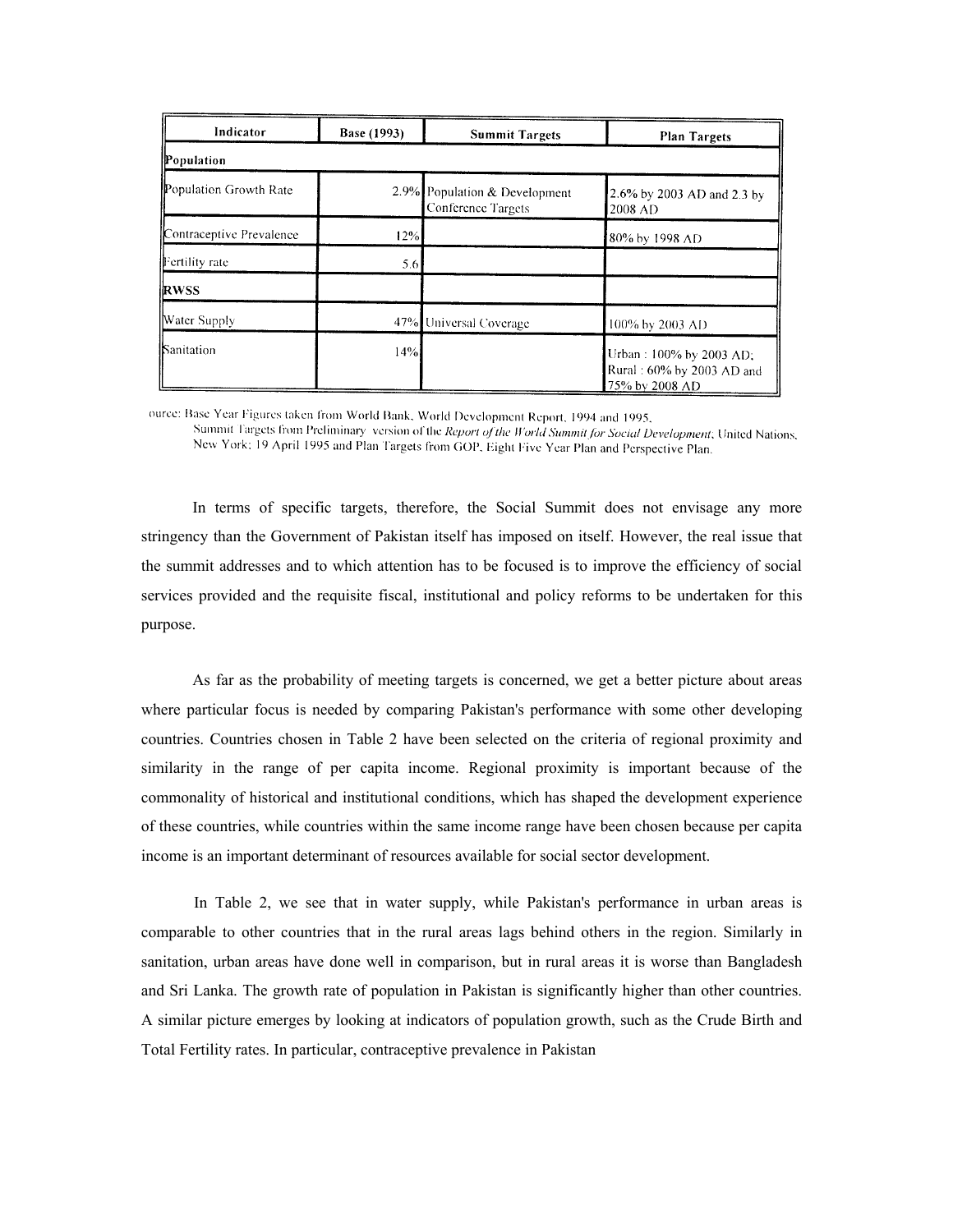is abysmally low when compared to other countries in the region. In the health sector, access to health services in rural areas lags far behind those countries for which figures are available. In terms of more specific health indicators, Pakistan has performed much worse in redressing infant mortality than other countries. In the education sector, primary enrolment and literacy among females appear to be areas where attention has to be focused, there are no comparative figures available for absolute poverty. However, according to the World Bank (1995), Pakistan's performance in reducing absolute poverty has been better than other countries except for the exceptionally fast growing East Asian economies.

| <b>INDICATORS</b>                    |               | Pakistan | India    | Bangladesh | Sri Lanka | China |
|--------------------------------------|---------------|----------|----------|------------|-----------|-------|
| <b>POPULATION</b>                    |               |          |          |            |           |       |
| Population Growth Rate*              | $\frac{0}{0}$ | 2.8      | $\wedge$ | 2.1        | 1.5       | 1.4   |
| Life Expectancy                      | Years         | 62       | 61       | 56         | 72        | 69    |
| Contraceptive Rate                   | $\frac{0}{0}$ | 12       | 43       | 60         | 62        | 83    |
| <b>INCOME</b>                        |               |          |          |            |           |       |
| GNP Per Capita                       | \$            | 420      | 310      | 220        | 540       | 470   |
| Prevalence of Malnutrition (<5 yrs)  | $\frac{0}{0}$ | 40       | 63       | 67         |           | 25    |
| <b>EDUCATION</b>                     |               |          |          |            |           |       |
| Female Literacy Rate                 | $\%$          | 21       | 34       | 22         | 83        | 62    |
| Adult Literacy Rate                  | $\frac{0}{0}$ | 35       | 48       | 35         | 88        | 73    |
| Female Primary Enrollment Rate       | $\frac{0}{0}$ | 31       | 90       | 71         | 105       | 116   |
| <b>Total Primary Enrollment Rate</b> | $\frac{0}{0}$ | 46       | 102      | 77         | 107       | 121   |
| Female Secondary Enrollment Rate     | $\frac{0}{0}$ | 13       | 32       | 12         | 77        | 45    |
| Total Secondary Enrollment Rate      | $\frac{0}{0}$ | 21       | 44       | 19         | 74        | 51    |
| <b>HEALTH</b>                        |               |          |          |            |           |       |
| Crude Death Rate                     | /1000         | 9        | 10       | 11         | 6         | 8     |
| <b>Infant Mortality Rate</b>         | /1000         | 142      | 80       | 106        | 17        | 30    |
| Mortality Rate (under 5 years)       | /1000         | 137      | 122      | 122        | 19        | 54    |
| Maternal Mortality Rate              | /100,00 OLB   | 270      | 420      | 600        | 80        | 115   |

**TABLE 2 SOCIAL INDICATORS**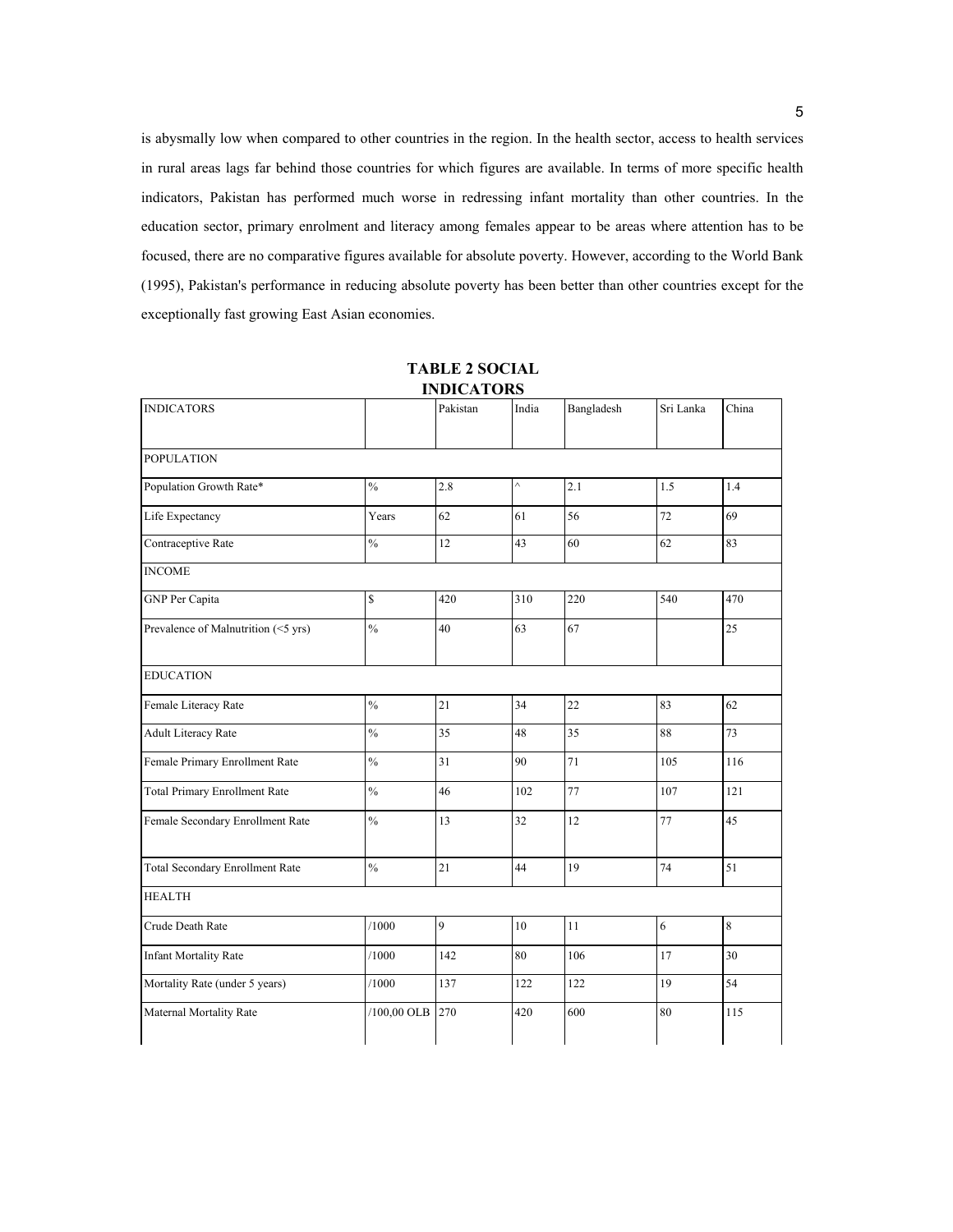| <b>INDICATORS</b>               |               | Pakistan | India | Bangladesh | Sri Lanka | China |
|---------------------------------|---------------|----------|-------|------------|-----------|-------|
|                                 |               |          |       |            |           |       |
| PUBLIC HEALTH                   |               |          |       |            |           |       |
| Access to Potable Water Urban   | $^{10}/_0$    | 85       | 85    | 82         | 80        | 99    |
| Access to Potable Water Rural   | $\frac{0}{0}$ | 50       | 78    | 85         | 55        | 60    |
| Access to Safe Sanitation Urban | $^{0}/_{0}$   | 60       | 62    | 63         | 68        | 58    |
| Access to Safe Sanitation Rural | $\frac{0}{0}$ | 17       | 12    | 26         | 45        |       |

Source : *World Development Report 1994,* The Word Bank, Washington, DC, 1994; *World Development Report 1995,* United Nations Development Programme, New York, 1995; *Stale of the World's Children 1994,* United Nations Children's Fund, New York, 1994

For Summit commitments and plan targets to be achieved, the areas of concentration have to be female literacy and greater attention towards the provision of virtually all social services in rural areas. In addition, public expenditure needs to focus on reducing the exceptionally high infant mortality rate in the country.

To evaluate the quantitative and qualitative changes that have occurred as a result of SAP and the manner in which the Summit Declarations should/can influence public policy in Pakistan vis-a-vis the social sectors, we shall concentrate on three areas:

- 1) allocations toward the social sectors and their determinants,
- 2) efficiency of resource use, and
- 3) analysis of the institutional reforms envisaged to improve the delivery of social services.

#### **3. Social Sector Allocations**

It has generally been argued that social sector expenditure, as a proportion of total government expenditure in Pakistan has been low. This argument cannot be corroborated since most international comparisons are given in terms of central government expenditure on social services, whereas in Pakistan the bulk of social sector expenditure is channeled through provincial governments. In this regard, one hypothesis put forth is that in a fiscal crunch the social sectors are the first to be targetted for expenditure cuts (Mahmood.et.al., 1994). This 'soft sector' hypothesis can be tested by looking at the proportion of government expenditure before and after Pakistan signed the Structural Adjustment package in 1988, where an explicit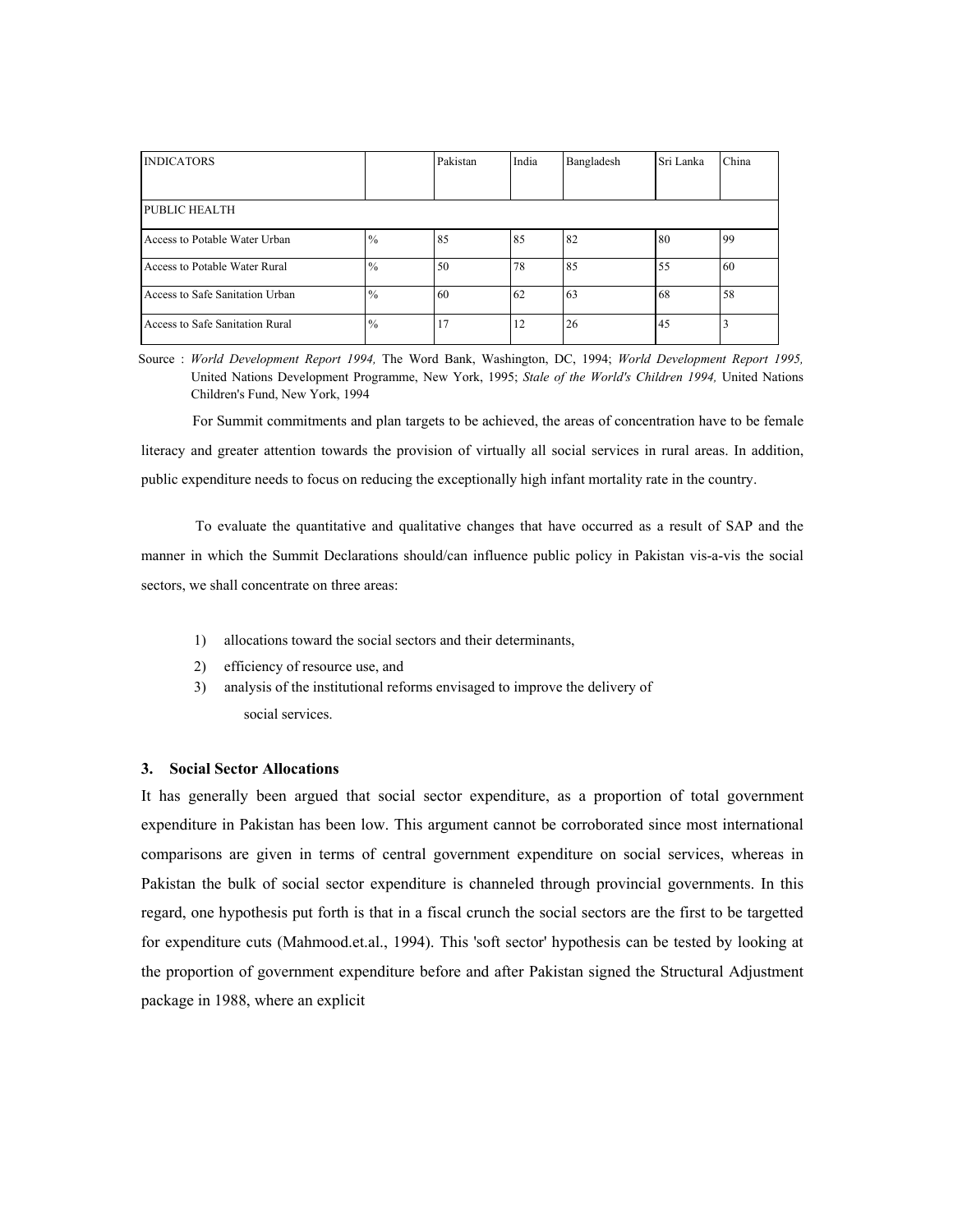commitment was made to reduce the fiscal deficit. Between 1981 and 1988, the social sectors received 11.7 per cent of total government expenditure (federal and provincial combined). In the period 1989-94, this contribution has increased to 12.1 per cent. Thus we have no evidence for the soft sector hypothesis. However, the data also shows that since the launching of the SAP in 1992, no discernible increase has taken place in governmental commitment to the social sectors. Between 1992 and 1994, on average, social sector expenditure as part of total government expenditure was 12.0 per cent.

| Years   | % SHARE of Public Expenditure<br>on Social Services in Total<br>Government Expenditure | Real Growth in Total<br>Government Expenditure | Real growth in Public<br><b>Expenditure on Social Services</b> |  |
|---------|----------------------------------------------------------------------------------------|------------------------------------------------|----------------------------------------------------------------|--|
| 1980    | 10.6%                                                                                  |                                                |                                                                |  |
|         |                                                                                        |                                                |                                                                |  |
| 1981    | 10.7%                                                                                  | 3.4%                                           | 4.8%                                                           |  |
| 1982    | 11.4%                                                                                  | 3.7%                                           | 10.7%                                                          |  |
| 1983    | 11.1%                                                                                  | 15.1%                                          | 11.5%                                                          |  |
| 1984    | 11.3%                                                                                  | 8.6%                                           | 11.0%                                                          |  |
| 1985    | 11.3%                                                                                  | 8.5%                                           | 8.2%                                                           |  |
| 1986    | 12.2%                                                                                  | 17.3%                                          | 26.7%                                                          |  |
| 1987    | 12.6%                                                                                  | 14,8%                                          | 19.1%                                                          |  |
| 1988    | 13.3%                                                                                  | 4.1%                                           | 9.7%                                                           |  |
| 1980-88 | 11.6%                                                                                  | $9.4\%$ ,                                      | 12.7%                                                          |  |
| 1989    | 12.4%                                                                                  | $-1.6%$                                        | $-8.6%$                                                        |  |
| 1990    | 11.7%                                                                                  | 6.5%                                           | 0.8%                                                           |  |
| 1991    | 12.8%                                                                                  | 0.4%                                           | 9.4%                                                           |  |
| 1992    | 11.9%                                                                                  | 7.8%                                           | 0.6%                                                           |  |
| 1993    | 12.0%                                                                                  | 2.0%                                           | 2.8%                                                           |  |
| 1994    | 11.9%                                                                                  | 0.8%                                           | 0.3%                                                           |  |
| 1989-94 | 12.1%                                                                                  | 2.7%                                           | 0.9%                                                           |  |
| 1980-94 | 11.8%                                                                                  | 6.5%                                           | 7.6%                                                           |  |
| 1992-94 | 12.0%                                                                                  | $3.5^{\circ}/p$                                | 1.2%                                                           |  |

Source: Expenditure figures are an aggregation of provincial expenditures taken from Annual Budget Statements for various provinces and the Federal Government.

Apart from the level of expenditure, its growth over time gives another perspective to resources devoted to particular sectors. Given available data, we have computed the real growth in public expenditure in the education, health, public health and population planning sectors (Table 4). Both in developmental expenditures as well as on the recurring side, the rate of growth of public expenditure has decreased substantially in the post 1988 period compared to that in the 1981-88 period. While reduction in the growth of development expenditure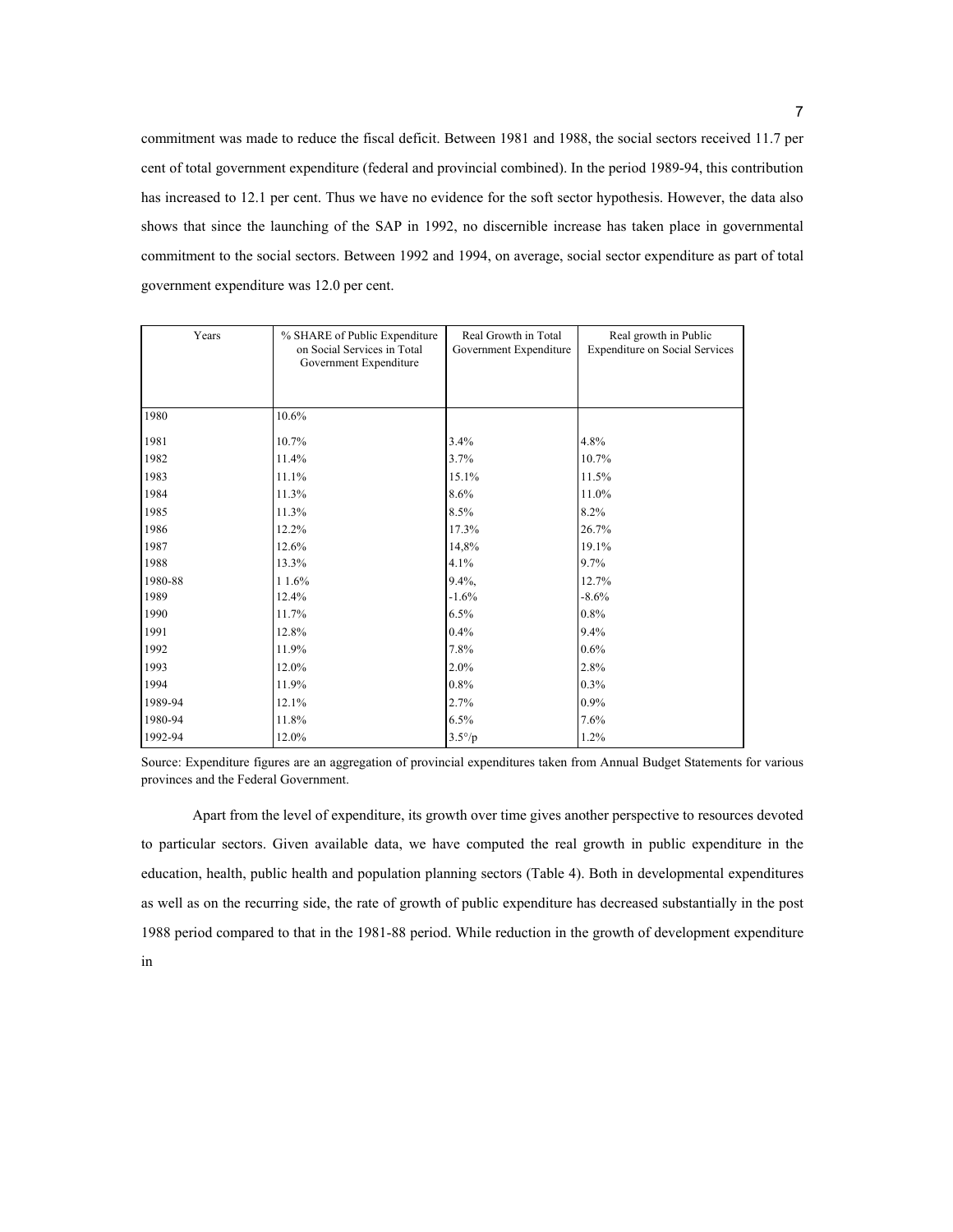education and health (at the aggregate level) is warranted, that in public health and population planning creates an impediment in reducing the supply bottlenecks that exist in the provision of these services. On the recurrent expenditure side, with a fall in the rate of growth of development expenditure, a concomitant fall in the salary head of recurrent budgets will also occur. However, for improvement in the quality of schools, health facilities, etc. the non- salary component has to increase much faster than it has so far. **TABLE 4** 

| Years                   | Education | Health                        | Public<br>Health | Population | <b>TOTAL</b> |
|-------------------------|-----------|-------------------------------|------------------|------------|--------------|
|                         |           | <b>RECURRING EXPENDITURES</b> |                  |            |              |
| 1982                    | 23.2      | 46.2                          | 94.2             |            | 26.3         |
| 1983                    | 29.1      | 24.5                          | $-8.8$           |            | 28.4         |
| 1984                    | 11.6      | 16.6                          | 13.8             |            | 12.6         |
| 1985                    | 6.9       | 2.7                           | 35.1             | 43.7       | 5.8          |
| 1986                    | 27.6      | 33.3                          | $-13.2$          | 5.8        | 28.6         |
| 1987                    | 13.6      | 21.7                          | 31.8             | $-15.6$    | 15.4         |
| 1988                    | 9.2       | 7.6                           | 18.6             | 29.7       | 9.2          |
| Average                 | 17.3      | 21.8                          | 24.5             | 15.9       | 18.0         |
| 1989                    | $-4.2$    | $-5.4$                        | $-26.4$          | $-15.0$    | $-2.7$       |
| 1990                    | $-17.2$   | $-12.3$                       | $-17.9$          | $-6.7$     | $-16.5$      |
| 1991                    | 25.6      | 17.6                          | 5.2              | 15.5       | 28.5         |
| 1992                    | $-1.5$    | 1.3                           | 16.3             | 15.9       | $-5.0$       |
| 1993                    | 23.0      | 23.7                          | 60.8             | $-24.4$    | 25.3         |
| 1994                    | 4.3       | $-2.0$                        | 14.1             |            | $-0.2$       |
| Average                 | 5.0       | 3.8                           | 8.7              | $-3.0$     | 4.9          |
| DEVELOPMENT EXPENDITURE |           |                               |                  |            |              |
| 1982                    | 16.1      | 7.5                           | 14.3             |            | 13.1         |
| 1983                    | 25.9      | 12.4                          | 13.9             |            | 16.7         |
| 1984                    | 5.7       | 7.5                           | 9.0              |            | 7.8          |

**GROWTH IN ALLOCATIONS**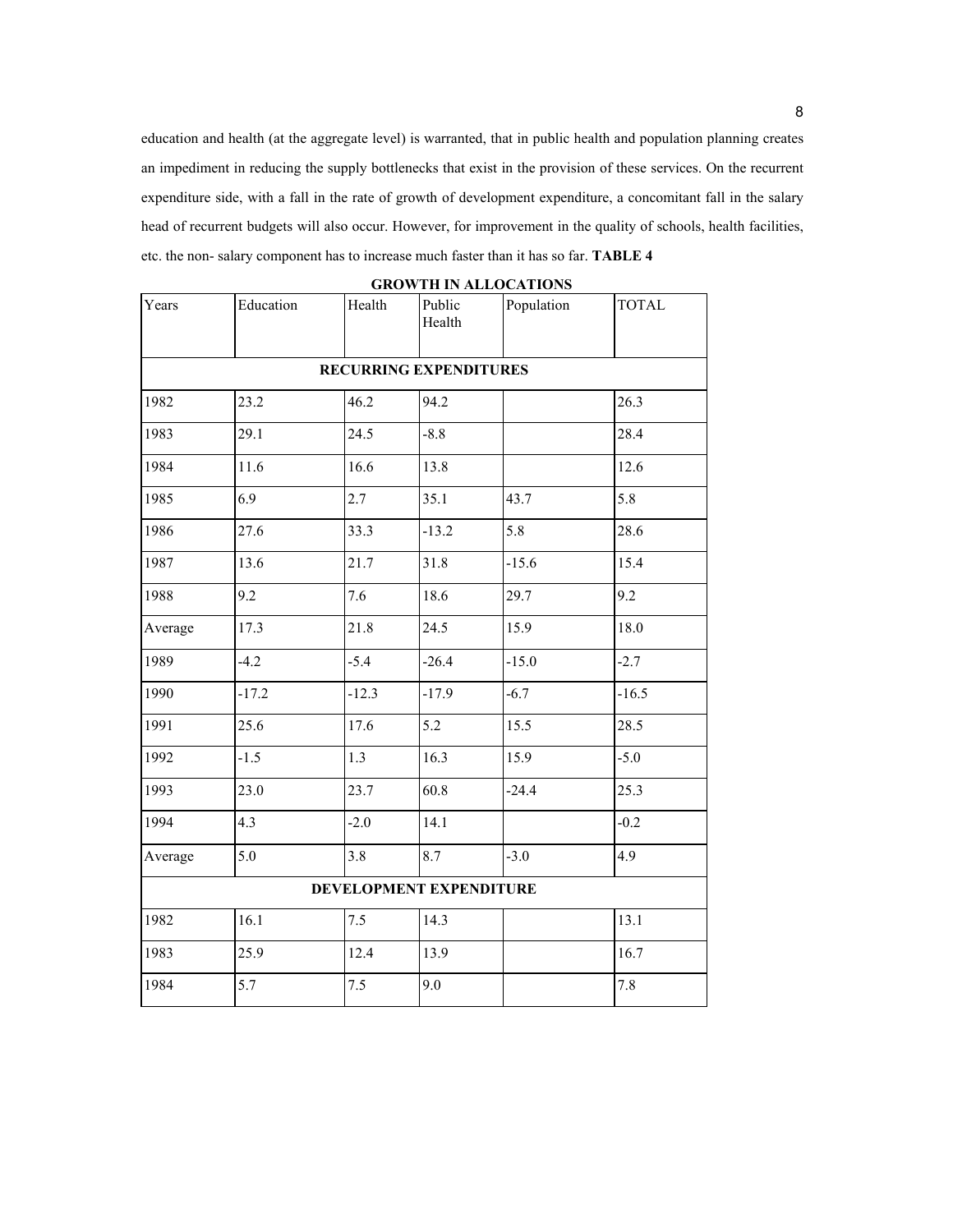| Years   | Education | Health  | Public Health | Population | <b>TOTAL</b> |
|---------|-----------|---------|---------------|------------|--------------|
|         |           |         |               |            |              |
| 1985    | 9.3       | 12.4    | $-13.0$       |            | $-1.3$       |
| 1986    | 101.7     | 13.1    | 15.0          |            | 41.1         |
| 1987    | $-3.0$    | 55.2    | 38.2          |            | 23.6         |
| 1988    | $-6.7$    | 2.7     | 14.2          |            | 4.1          |
| Average | 21.3      | 15.8    | 13.1          |            | 15.0         |
| 1989    | $-19.1$   | $-15.1$ | $-29.8$       |            | $-22.9$      |
| 1990    | $-0.7$    | $-2.4$  | $-0.9$        |            | $-1.2$       |
| 1991    | $-15.3$   | $-16.5$ | 48.2          |            | 10.2         |
| 1992    | 28.8      | $-8.9$  | $-14.7$       |            | $-2.7$       |
| 1993    | $-14.7$   | 4.9     | 3.4           |            | $-2.3$       |
| 1994    | 18.4      | $-13.0$ | $-27.6$       |            | $-11.4$      |
| Average | $-0.4$    | $-8.5$  | $-3.6$        |            | $-5.1$       |

Source: Expenditure figures are same as those for Table 3. These figures were then deflated by the Price Index of Government Consumption and the Price Index of Government Investment, computed at the SPDC for recurring and Development Expenditure respectively.

Furthermore, in the wake of the current fiscal crisis in Pakistan, SAP development expenditures appear unsustainable given the recurrent liabilities needed to sustain the programme. Simulations undertaken with the integrated SPDC model demonstrates that for every 100 rupees spent on the development of new facilities, recurring costs increase by 30 rupees. It has been further estimated that if SAP development targets are to be met, it will deteriorate the budgetary position of the provinces annually by approximately 2 billion rupees. In an already constrained fiscal situation, it is unlikely that the provincial governments will be able to sustain such a significant deterioration in their budgetary situation. There are three possible scenarios that emerge because of this financial strain. One that provincial governments will not avail of financing available through SAP to avoid the liability of funding the recurrent expenditure on new facilities. If this is the case, then there will be a visible slow down in social sector investment. Alternatively, the provincial governments may develop new facilities where the ratio of teachers to schools, doctors (other staff) to hospitals/dispensaries will decline, consequently resulting in lower quality of services provided. The third option is that SAP funds are divided between developmental and recurring expenditures. In that case too, once the SAP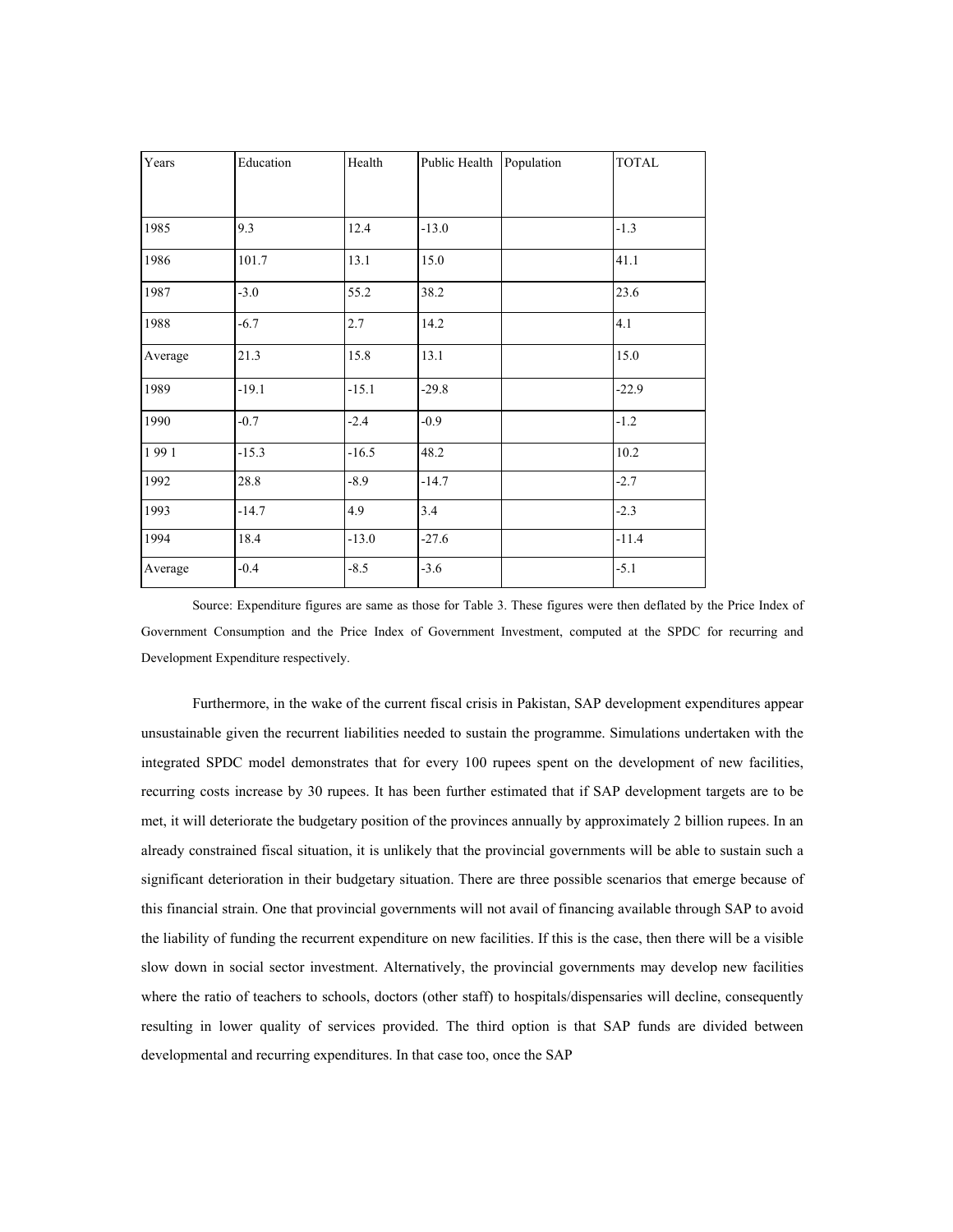initiative is over, the problem of financing recurring liabilities is going to raise its head again with no discernible solution which resolves this problem.

It is unfortunate that greater policy emphasis on the social sectors has occurred at a juncture when the fiscal crisis in Pakistan has assumed serious proportions. With the Structural Adjustment Programme emphasising the reduction of budget deficits, social sector expenditure has concomitantly declined. Another reason for declining growth in expenditure has been the overall sluggishness experienced in the economy since 1988. While the average annual growth between 1980 and 1988 was 6.5% per annum, between 1988 and 1994- 95, growth has averaged 4.5% per annum. This means that even if social sector spending as a proportion of GDP remains constant, a deceleration in GDP growth will automatically slow down the rate of growth of public sector expenditure on the social sectors.

Over the years, private sector expenditure has increased significantly in almost all social sectors. The largest contribution of private sector is in health, where it is estimated that between 2/3 and 3/4 of the total expenditure comes from private sources (former figure from World Bank, 1991, latter from Husain, 1994). In education, roughly 1/3 rd of expenditure is from private sources. In rural water supply, the World bank estimates that roughly 23 million rural inhabitants were being served by privately installed hand pumps. Private sector spending on social sectors. while a welcome development, does not mitigate the need for the provision of public sector services since much of it is targeted towards upper and middle income groups particularly in the urban areas. Since the performance of most social indicators is in large part determined by the accessibility of these services to the poor, particularly in the rural areas, public expenditure to target groups will have to demonstrate real growth if improvements in social indicators is to be achieved. In a resource constrained scenario, the only manner in which improvement in these indicators can be achieved is by enhancing the efficiency of delivery mechanisms through appropriate policy and institutional reforms.

#### **4. Efficiency of Social Sector Delivery**

A simple comparison between growth in expenditure and that in the social indicators is presented in Table 5. For all sectors it shows that growth in expenditure has been faster than improvements in indicators. This points to the hitherto inefficient use of resources in the social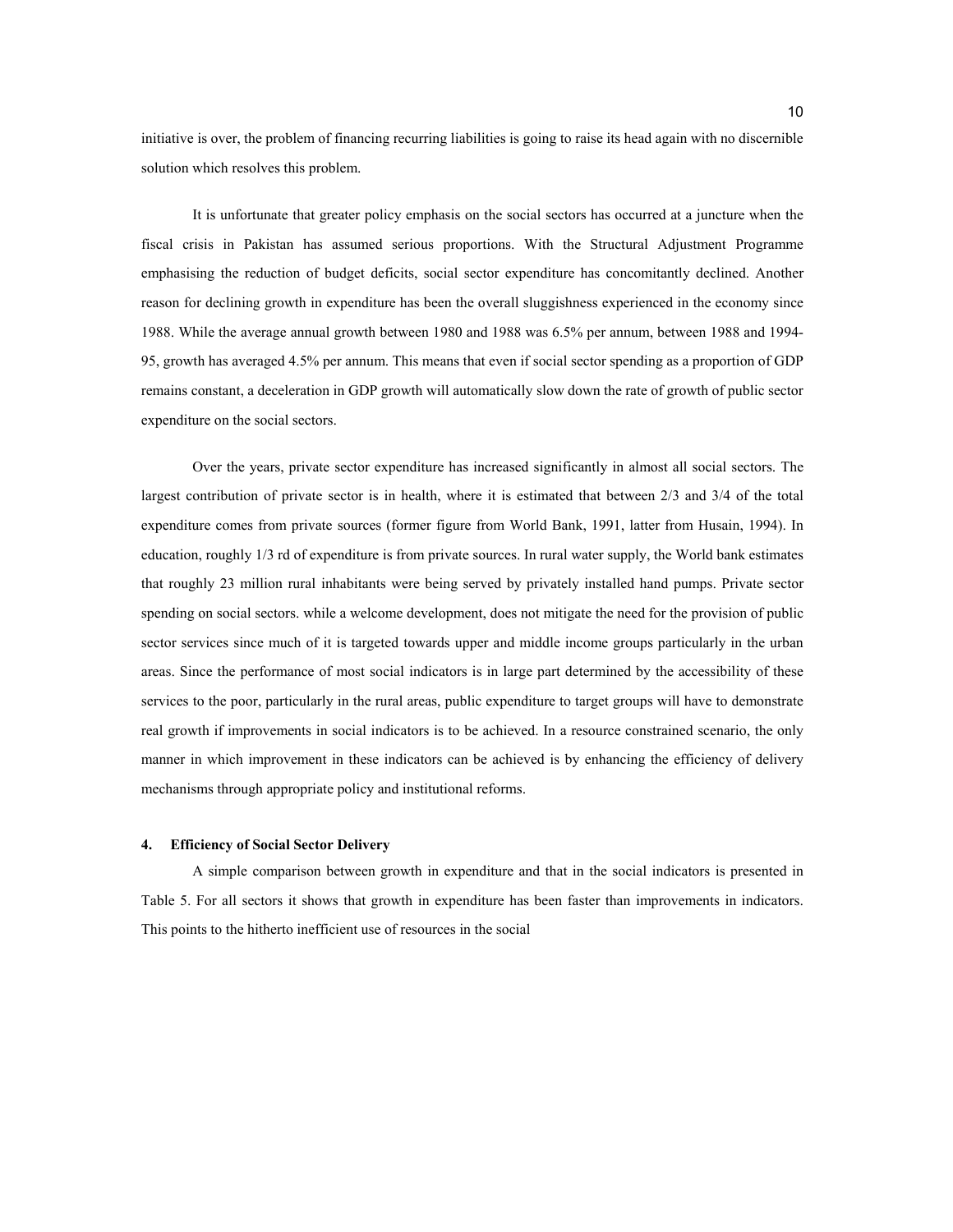sectors. To substantiate this point, however, an international comparison or determining elasticity of expenditure with respect to outputs will have to be determined. In the following by attempting to identify causal factors in each social sector, we identify directions in which resources can be

reallocated in each particular sector. **TABLES** 

| <b>Growth In Expenditures and Output 1981-94</b>  |          |
|---------------------------------------------------|----------|
| <b>EDUCATION</b>                                  |          |
| Recurring Expenditure Growth Rate                 | 11.63    |
| Development Expenditure Growth Rate               | 11.26    |
| Growth in Literacy                                | 0.97     |
| Growth in Primary Enrollment: Female              | 7.87     |
| Growth in Primary Enrollment: Total               | 8.35     |
| Growth in Secondary Enrollment: Female            | 10.52    |
| Growth in Secondary Enrollment: Total             | 7.96     |
| <b>HEALTH</b>                                     |          |
| Recurring Expenditure Growth Rate                 | 13.5     |
| Development Expenditure Growth Rate               | 4.6      |
| Crude Death Rate (1000)                           | $-2.47$  |
| Infant Mortality Rate (1000) live birth           | $-1.36$  |
| Prevalence of Malnutrition (under 5)              | $-0.16$  |
| Under-5 Mortality Rate (1000) live birth          | $-4.42$  |
| Maternal Mortality per (100000) live birth        | $-1.39$  |
| PUBLIC HEALTH                                     |          |
| Recurring Expenditure Growth Rate                 | 17.2     |
| Development Expenditure Growth Rate               | 5.4      |
| <b>ACCESS TO SAFE DRINKING WATER</b>              |          |
| Urban                                             | 1.28     |
| Rural                                             | 7.30     |
| Total                                             | 5.24     |
| <b>ACCESS TO SAFE SANITATION</b>                  |          |
| Urban                                             | 2.78     |
| Rural                                             | 17.89    |
| Total                                             | 8.6      |
| <b>POPULATION</b>                                 |          |
| Recurring Expenditure Growth Rate                 | 5.42     |
| Average Annual Growth Rate (%)                    | 2.9      |
| Crude Birth Rate (1000)                           | $-1.199$ |
| <b>Total Fertility Rate</b>                       | $-1.48$  |
| Contraceptive Prevalence Rate (% of female 15-49) | 7.9      |

Source: Expenditure figures are the same as Table 4, Social Indicators were taken from World Bank, *World Development Report,* various issues and World Bank (1995a).

*Education*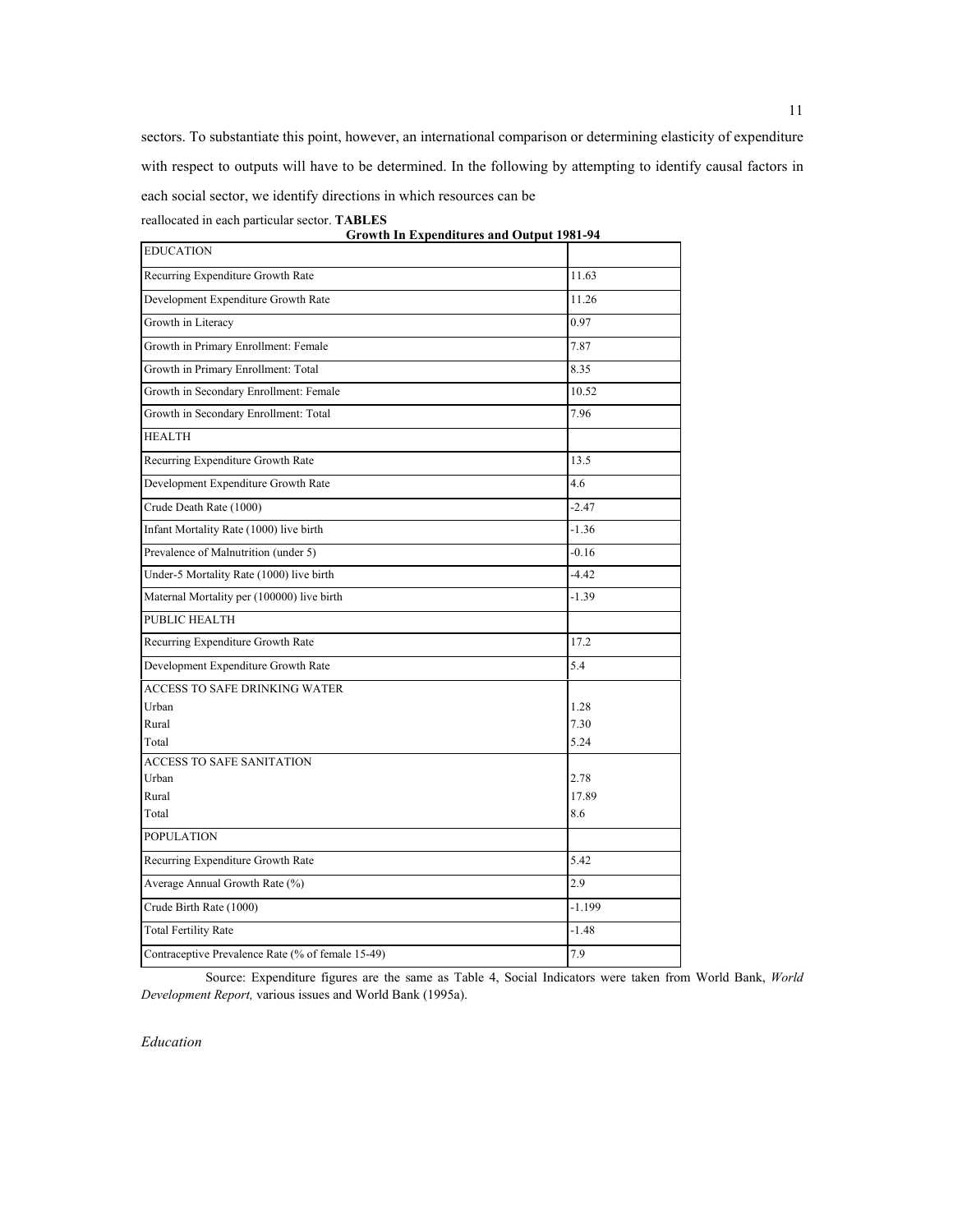Although Pakistan inherited a low educational base at the time of its inception, yet in a comparative perspective, its performance in enhancing educational levels of its populace has been poor. The broadest indicator to illustrate this picture is the literacy rate. Between 1981 and 1990 the literacy rate in Pakistan has increased from an average of 26.2% to 33.5%. This represents an increase of less than 1% per annum, in spite of the fact that expenditure on education has increased much faster during the period. A more pertinent indicator of educational attainment is the primary school enrolment rate. As indicated in Table 2, on aggregate, Pakistan has lagged behind other similarly placed developing economies. The substantially higher increase in expenditures compared to increase in both female and total enrollment rates suggests the creeping increase in cost ineffective approaches to delivery. The low enrolment rates are further compounded by a high drop out rate, estimated at roughly 52%.

As evident from the international comparison given in Table 2, one important reason for the poor profile of educational attainment in Pakistan is the remarkably low rate of literacy and enrolment of women. The key issues that emerge, therefore, are low enrolment and high drop out rates in general and the remarkably low level of educational attainment among females. The supply and demand factors for low enrolments and those specific to low female enrolments are analysed below.

#### Supply Side

The most obvious supply side factor for low enrolments is generally conceived to be the provision of schools, particularly in the rural areas. As far as boys schools are concerned, the SPDC model reveals that the provision of schools is adequate and that there is excess capacity in many of the male schools. Expenditure on the recurring side however is low and a further 20% increase in teachers will create the optimal teacher-student ratio to meet the targets set out for increasing enrolment.

To attain allocative efficiency, it is, therefore, suggested that a reallocation of resources toward increasing recurrent expenditures and reducing development expenditure on male schools is needed. A converse reallocation of resources is suggested for female schools. The institutional impediments to such reallocation of resources is common to other social sectors also and is discussed in the next section.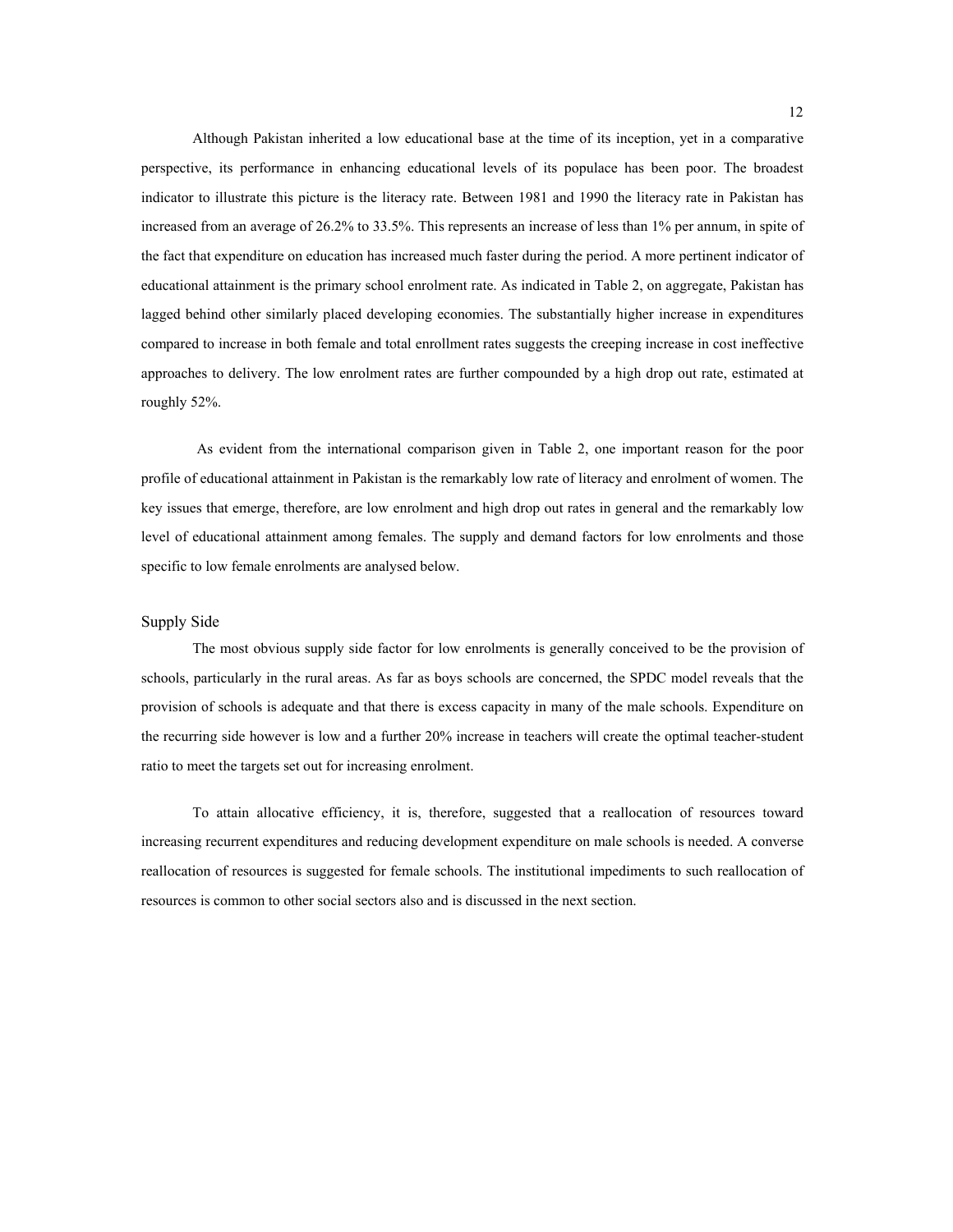#### Demand Side Factors

The essential reason for low enrolments and high drop outs among boys especially is deemed to be the prevalence of child labour as a result of poverty in developing countries. It is argued that the opportunity cost of sending children to school is high in conditions where poverty is prevalent. However, if this was simply the case then other similarly placed countries should have had similar enrolment and drop out rates as in Pakistan. Since this is not the case (as is evident, at least for enrolments from Table 2), labour market related reasons for low enrolments need to be analysed. According to Mahmood et.al. (1994), if we conceive of a segmented labour market where children's wages (Wg) are lower than those for adult workers (W $\land$ , child labour can proliferate through supplemental and substitution effects.

Mahmood et.al (1994) show that if  $W_c^{\wedge} \leq W_a$  poor households will supplement their income through supplying child labour. Even if the substitution effect for child labour is inelastic, because of low wages there will be a supplementary effect, which will have a domino effect if labour is supplied in large quantities. Secondly where substitution possibilities are high and low wages are an important determinant of profits, such as in labour intensive export industries, demand for child labour will be substantial and will consequently increase the opportunity cost of schooling among the poor.

#### Low Levels of Educational Attainment among Females

As for low female enrolments, the conventional explanation is one of cultural attitudes towards female education and labour. While there may be some element of truth in this, it needs to be underscored that in other societies where similar cultural norms prevail, the rate of female participation in education is high. For instance, India and Bangladesh have attained higher female literacy and enrolments compared to Pakistan (see Table 2) and in a number of Arab countries female enrolments have grown at a faster rate than in Pakistan (UNDP, 1995).

There are important supply side constraints in enhancing educational enrolments in Pakistan. Firstly, expenditure on female schools has been low, borne out by evidence that higher development expenditures will be needed to meet the Plan targets. Secondly, inadequate spatial planning of schools is also considered a factor in low enrolments. Thirdly, the lack of female teachers, especially in rural areas, is also considered an operational constraint to expanding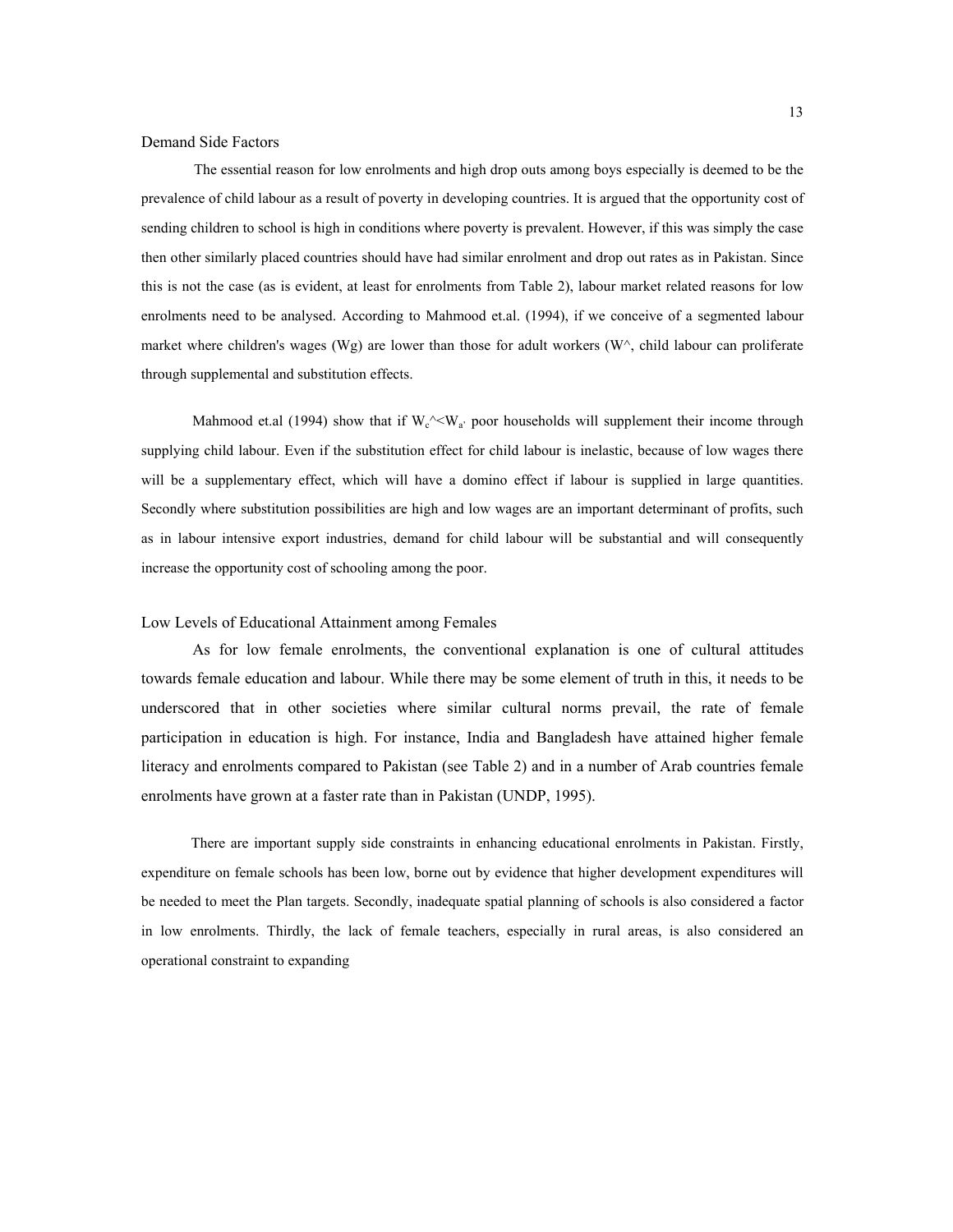female school facilities. With a small pool of educated women, it is difficult to increase manifold the number of female teachers. The suggestion that has been made in this regard is that retired male teachers should be employed for female primary education or that girls be allowed to attend mixed schools as is happening in a number of locations around Pakistan. Whether the cohort of such teachers is large enough to supplement the shortage of female teachers needs to be ascertained.

Evidence on female enrolment and literacy at the provincial level shows that the relatively urbanised provinces of the Punjab and Sindh have performed much better than the Frontier and Balochistan. The tribal hangover in the latter is primarily responsible for this phenomenon.

#### *Health*

It is frequently mentioned that allocation between preventive and curative health in Pakistan is misallocated. With public sector initiatives and budgets directed towards curative health, inadequate attention has been paid towards preventive health. Preventive health requires an integrated approach where health and sanitation, immunisation, pre- and post-natal care and prevention of water-borne and other hygiene related diseases all contribute in the prevention of diseases. Thus allocations have to be diverted away from purely hospital based curative care to preventive measures. As we saw earlier, reallocation of resources towards reducing infant mortality is urgently needed if Summit targets are to be achieved.

Also, as stated earlier, allocative efficiency can be enhanced through a more rational division of resources between development and recurrent expenditure. Although we see a decline in the rate of growth of development expenditure compared to that in the recurrent head since 1988 (Table 4), according to a study, development expenditure continued to be excessive in 1992 (Hasan, 1995).

Increase in development expenditure is only warranted if new facilities are able to increase the catchment area. While access to health facilities in urban areas is nearly universal, it needs to be increased substantially in rural areas. For that BHUs have to be established and where coverage exists it has to be improved. Complementary improvements in transport infrastructure can also increase accessibility to BHUs and thus reduce development expenditures.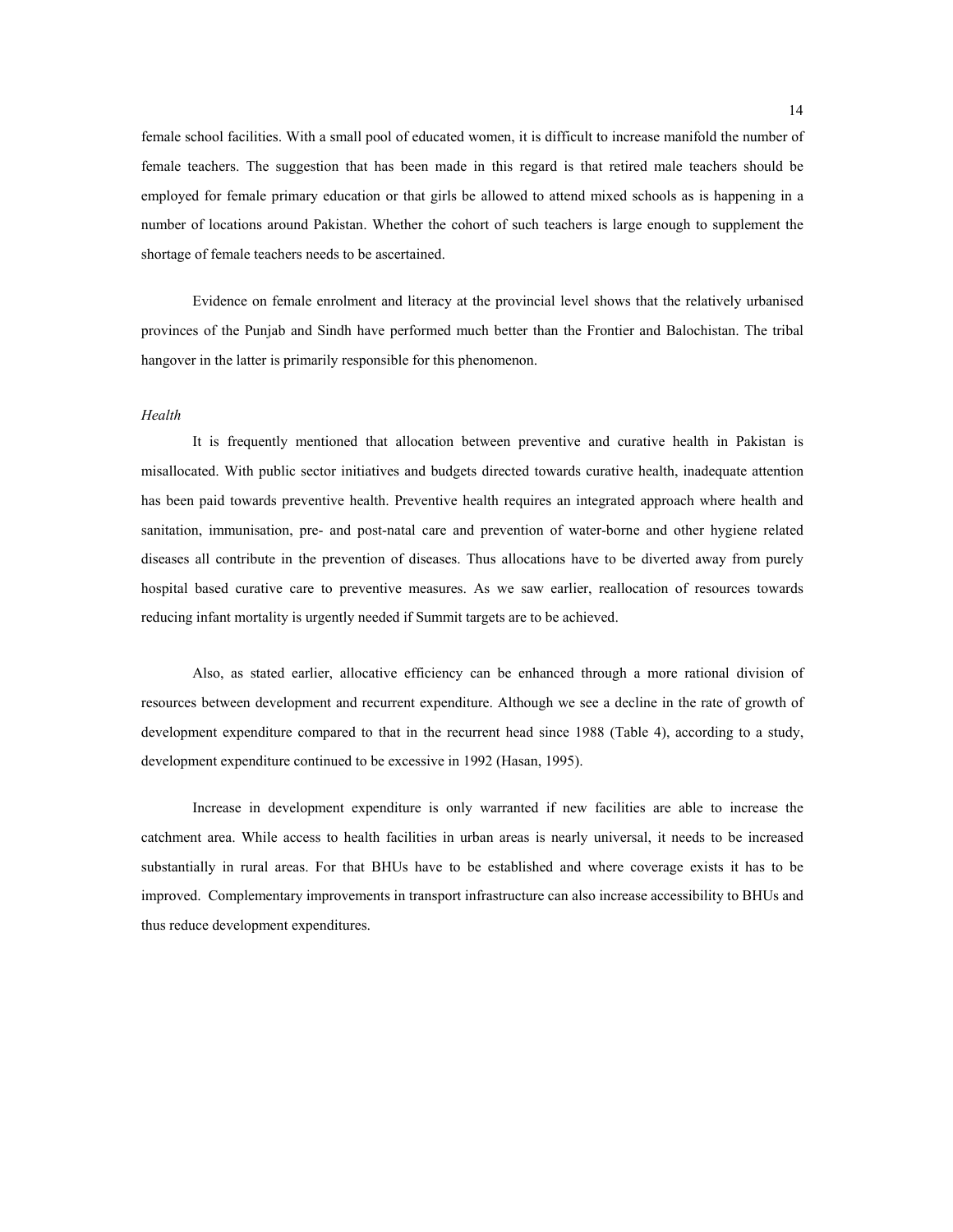#### **Population Planning**

The central precipitating factor for the weak profile of social sector indicators in Pakistan is the country's astronomically high population growth rate. Because the last population census was undertaken 14 years ago, there is no accurate estimate of the rate growth of population in the last decade or so. Other estimates, however, put the present growth rate to be in the range of 3.1 and



2.7%, which makes Pakistan's population growth rate one of the highest in the world.

High population growth dissipates the per capita benefits that accrue from high growth rates. A high population growth rate is both the cause and effect of the weak performance of other social sectors as may be seen from the following diagram.

Although it is difficult to isolate the causal factors for the failure of population welfare policies in Pakistan, there are several supply and demand related issues which need to be addressed specific to population planning.

#### Supply Side Issues

Low and declining allocations for the sector has meant that the contraceptive prevalence rate in Pakistan stands at an abysmally low rate of 12%. Moreover, all population planning efforts, both in the private and the public sectors, service less than a quarter of the target population. According to the World Bank (1995a) in 1991, 40% of women in the reproductive cohort either wanted no more children or wished to delay their next birth. Of these, the demands for 28% could not be met because of supply bottlenecks. Although there are a number of demand related problems also. These supply bottlenecks point to the failure of existing family planning programmes carried out in the country so far.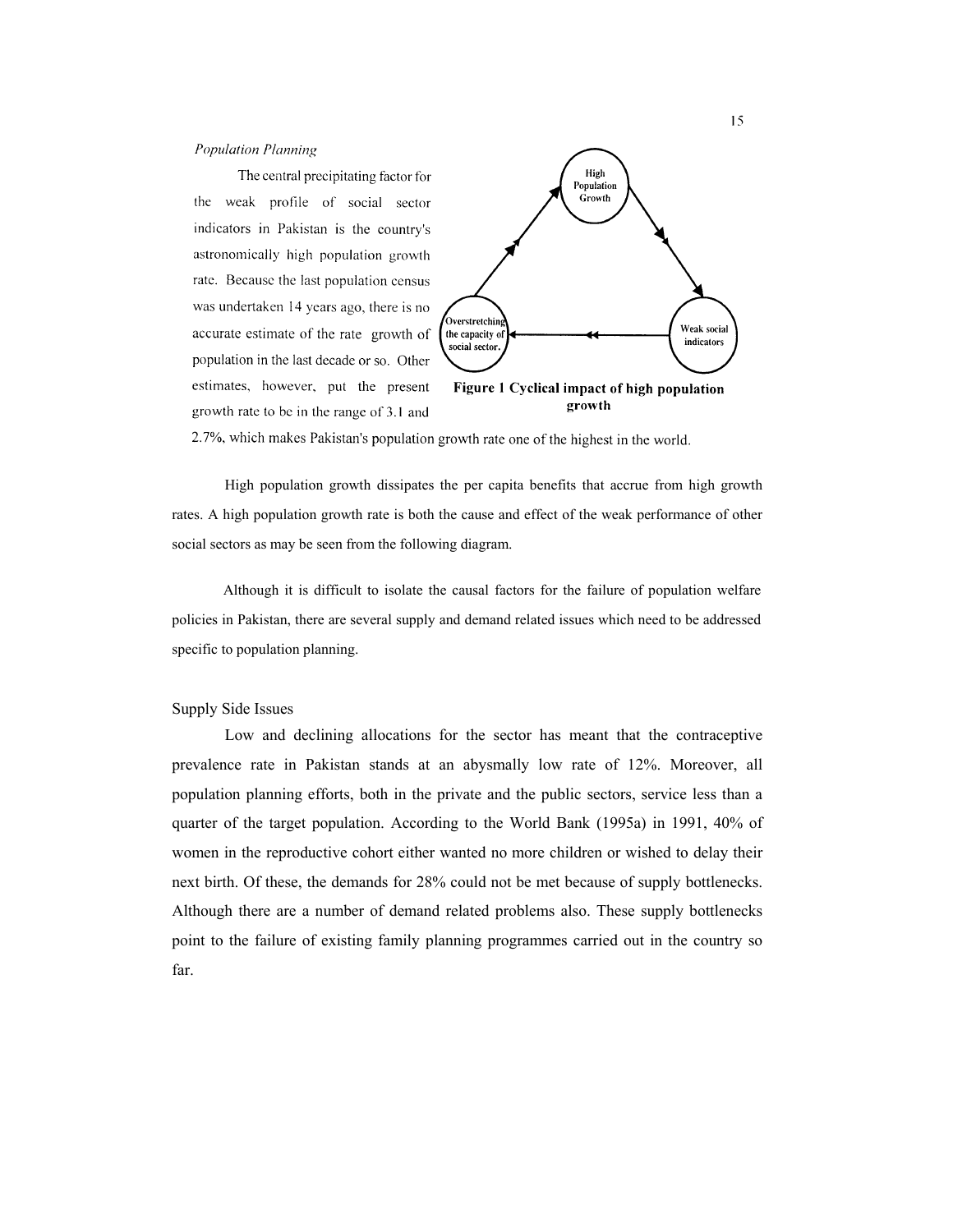#### Demand Side Factors

The religio-cultural milieu in Pakistan has been termed as a constraint towards the formulation and implementation of a sound family planning policy. The World Bank considers the waning of political commitment towards family planning as an important risk in the implementation of the newly launched family planning project funded by the Bank. Given that many other countries with similar cultural and religious traditions (such as Iran, Bangladesh and the predominantly Catholic South American countries) have been able to contain their population growth rates, there is no reason why such impediments should only fall Pakistan's way.

Rather, it is more pertinent to focus on women's education and their empowerment as important demand-related reasons for high population growth. Studies show a high correlation between women's education and lower fertility rates as education increases demand for family planning services and also enables women to avail of the facilities that are already existent. With one of the lowest female literacy and enrolment rates in the world, the education related demand bottlenecks remains substantial in Pakistan.

Moreover to the extent that education enables women to enter the labour force, it empowers them to have greater control over their lives to space births and reduce their average fertility. Thus a political commitment towards education and the entry of women in the work force are some economic measures towards the empowerment of women, which apart from achieving the objective of gender equity, also reduces the population growth rate.

#### *Povffly*

Poverty also has a negative spillover affect on other social sectors. Because marginal increase in the incomes of the poor result in substantial improvements in their health status and by decreasing the opportunity cost to schooling it serves in reducing the demand bottleneck for enhancing enrolment rates.

Poverty in Pakistan has declined consistently since the 1960s. In terms of head count ratios, the World Bank estimates that the proportion of those below the poverty line in total population has declined from 46% in 1984-85 to 31% in 1990-91. If measured in terms of caloric intake, poverty in Pakistan has reduced more than in other similarly placed countries (see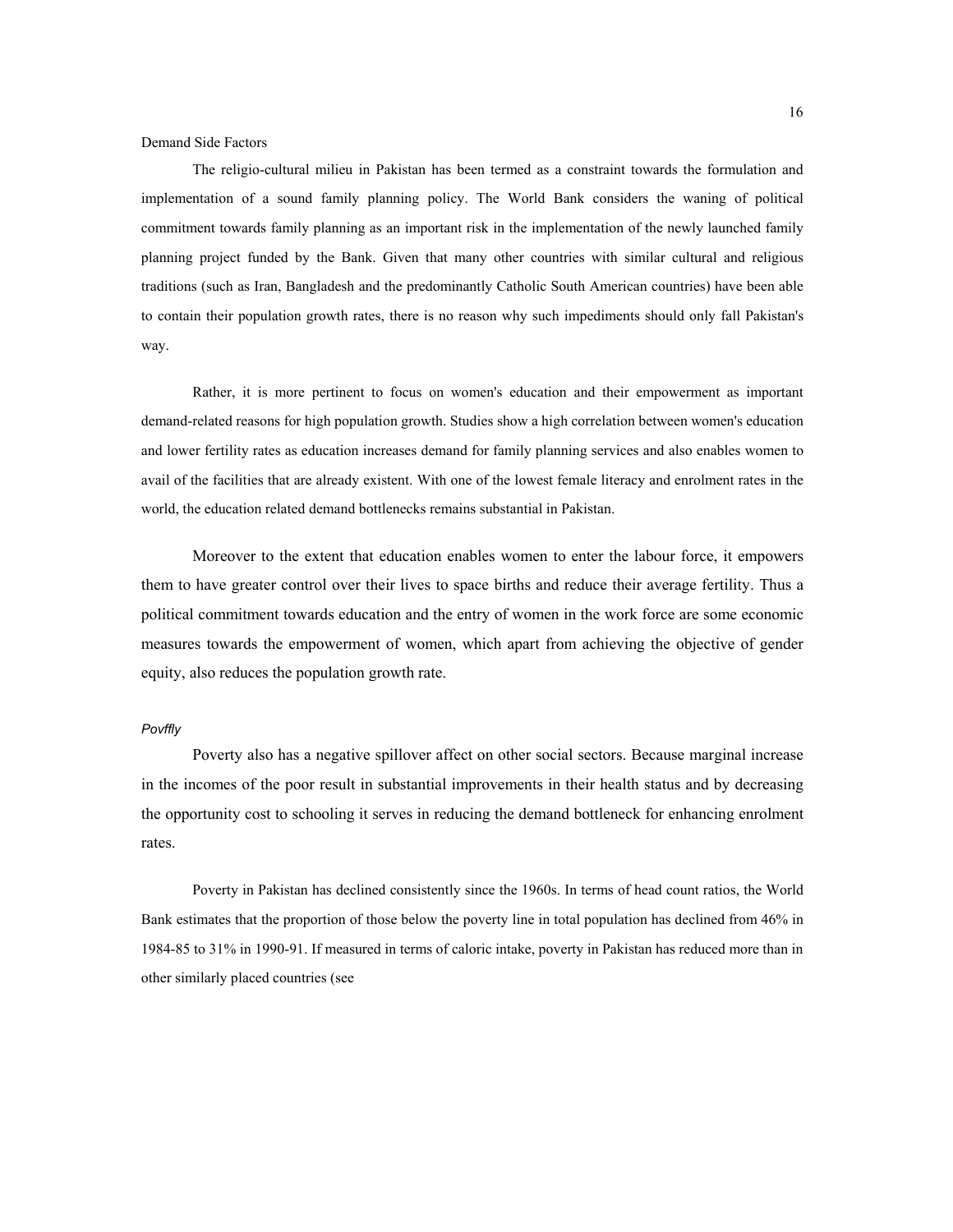World Bank, 1995b). However, if conceived in terms of a composite index of human development, taking into account key social indicators, the population of Pakistan is poorly equipped to better its lot in the long run; indicated by low enrolment rates, high infant and maternal mortality and a high population growth rate.

There are two issues that come to the fore in the context of the above mentioned poverty indicators. So far as the per capita consumption measure of poverty is concerned, it is strongly correlated with income growth. With the advent of the structural adjustment programme and the consequent contractionary fiscal policy, growth has inevitably retarded, at least in the short run. Slow growth, coupled with an increase in income inequality can result in a deterioration of poverty indicators. As for safety nets (such as the Zakat and ushr schemes), important institutional issues need to be addressed so that these schemes indeed benefit the poor, because when the size of the pie shrinks there is further pressure from politically and economically powerful groups to divert resources earmarked for the poor in their direction.

So far as reducing poverty as defined by improvements in human development indicators is concerned, this feeds into developments in other social sectors. As far as the supply side bottlenecks for improvement in other social indicators is concerned, the asqueeze on expenditure because of adjustment policies is going to further worsen the situation unless rationalisation of existing expenditure is forthcoming. According to one of the Summit Commitments, adjustment agreements should not be at the expense of social sectors. Whether Pakistan has adhered to this guideline in the past or intends to do so in the future needs to be discerned.

While allocative efficiency is required to improve resource use in the social sectors, the biggest impediment in this pursuit is that the present institutional structure for the delivery of social services has increasingly become incapable of delivering these services. Indeed the Summit Declaration has also emphasised the central role of institutional reform as part of prioritizing the social sectors in developing countries. It is to these institutional issues that we now turn.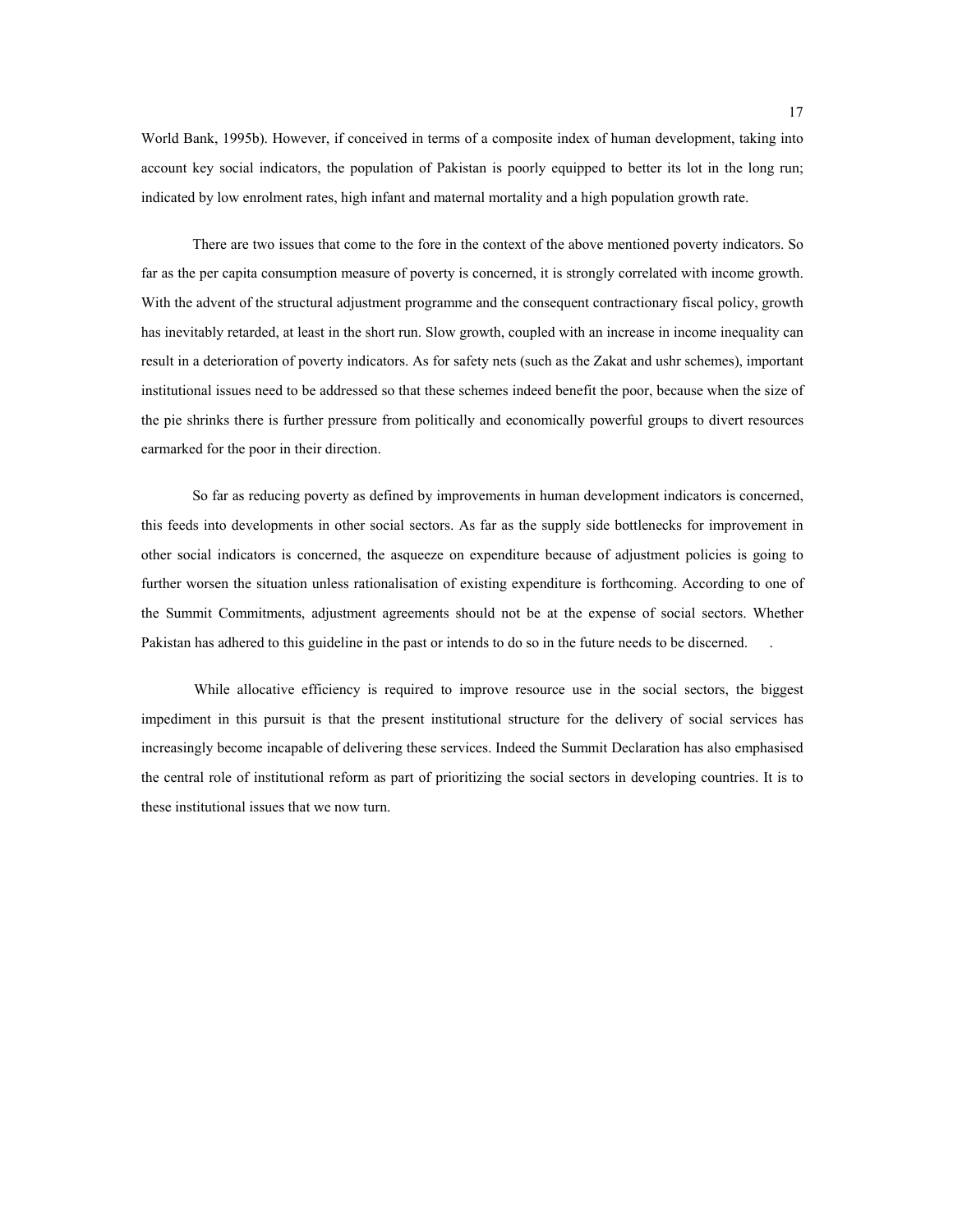#### **5. Institutional Issues**

#### *Decentralisation*

Centralisation of delivery mechanisms is considered the most serious impediment in the provision of social services. For instance, in RWSS the provincial Public Health Engineering Departments (PHEDs) are responsible for not only the development of water supply schemes but they also perform the function ofO&M and revenue collection. Originally established for the provision of urban water supply schemes, the PHEDs have approached the problem of rural water supply and mangement from the standpoint of urban needs with the consequent urban bias in technology. Institutionally local government and its related departments (such as the LGRDD) are designated to provide for RWSS. But because of the weak financial, human resource and technical base of local government, this role has de facto been handed over to the PHEDs. With little interest in the collection of revenues (as their budget is not affected by recovering revenues!) monitoring of projects is weak. The RWSS case illustrates that in spite of the mandate given to local government, its weak financial and technical base renders it incapable of performing these tasks. Similarly in other social sectors also, according to the Local Government Ordinance of 1979, local bodies have the mandate to undertake develop and O&M work for social sectors, but because for the above reasons they have by and large abdicated this responsibility to provincial governments.

The issue of devolution of power to local government has been a long standing demand from civil society in Pakistan. Devolution is deemed to cut through the red tape involved in the development of facilities as well as in their maintenance. Decentralisation will also change the emphasis from a departmentally driven need based assessment of services, as is done hitherto through the PC1 process to one where demands from communities will be brought into focus. It also reduces information constraints in delivery and results in more efficient monitoring of projects.

It remains to be analysed as to why effective decentralisation has not taken place in Pakistan. While there may be some justification in keeping certain economic services centralised because of economies of scale or because of the need for coordinating economic activities (especially pertinent to the provision of physical infrastructure), these arguments do not apply to the social sectors (see CHC, 1992). Another reason put forth for the continued persistence with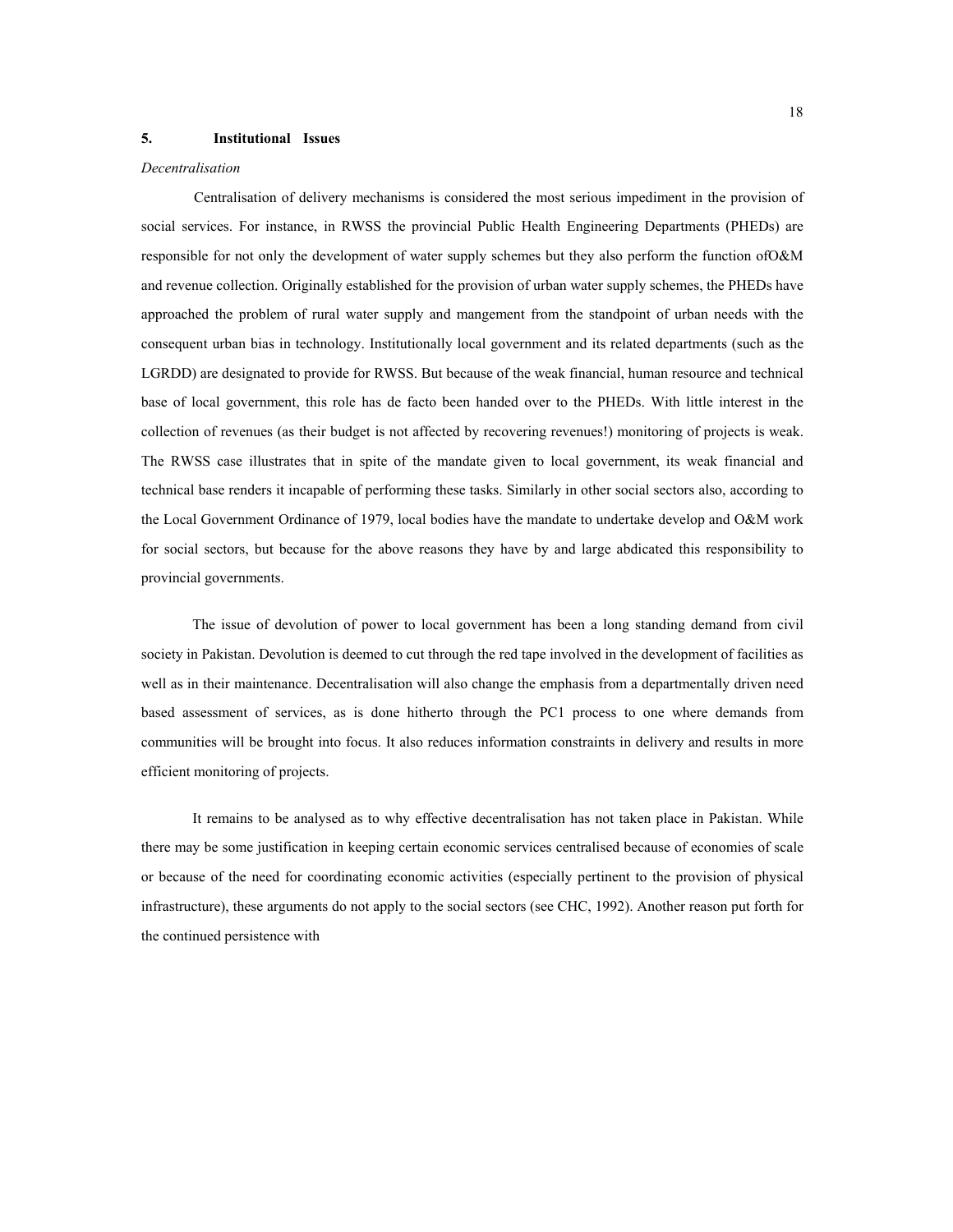centralised delivery is constraint of human resources to plan and implement development and maintenance of schemes. Shortage of skilled manpower is also deemed to reduce the ability to maintain effective monitoring procedures, resulting in pilferage of funds. While there may be some truth to these observations, it is clear that the underlying reasons for centralised control in Pakistan fall beyond economic and procedural constraints.

Over the last decade it has become increasingly obvious that public representatives at the federal and provincial levels prefer to keep delivery mechanisms centralised so that they can derive political mileage from being involved in delivering new schemes. In an environment where federal and provincial level politics has been reduced to the delivery of a school, a hospital or a road to the constituency, persistence with centralised mechanisms is inevitable. This stranglehold of provincial/federal level politicians can only be broken if the Executive is willing to grant and consequently protect powers of local bodies through enabling legislation which ensures that powers to set aside local governments are enjoyed only by the uppermost level in the judicial process. This also requires a more developed political process where political parties are organised at the grass roots. In this way local level delivery can be credited to the political party in power at that level and provincial and federal legislatures contest elections and mobilise their constituencies on the basis of the policies and ideologies that parties represent at their respective levels.

#### *The Investment Programming Process of Public Sector Delivery*

That the process of social sector delivery has become inefficient over the years is evident form the fact that there are inordinately long gestation lags in both the approval and the completion of projects. One study shows that each project is estimated to take as long as five to eight years for completion. The official investment procedure is delineated in the Annual Development Plan (ADP) of the provincial governments. It is based on a bureaucratic evaluation of needs largely prompted and nudged by vested interest groups. As mentioned in the previous section, the involvement of politicians in the delivery of social services has disrupted this long standing bureaucratic process of investment programming. There are three ways in which political influence has come to bear on investment programming in the social sectors.

a) Elected representatives use their discretionary funds to initiate new .schemes. Because projects are initiated through discretionary funds, there is no reallocation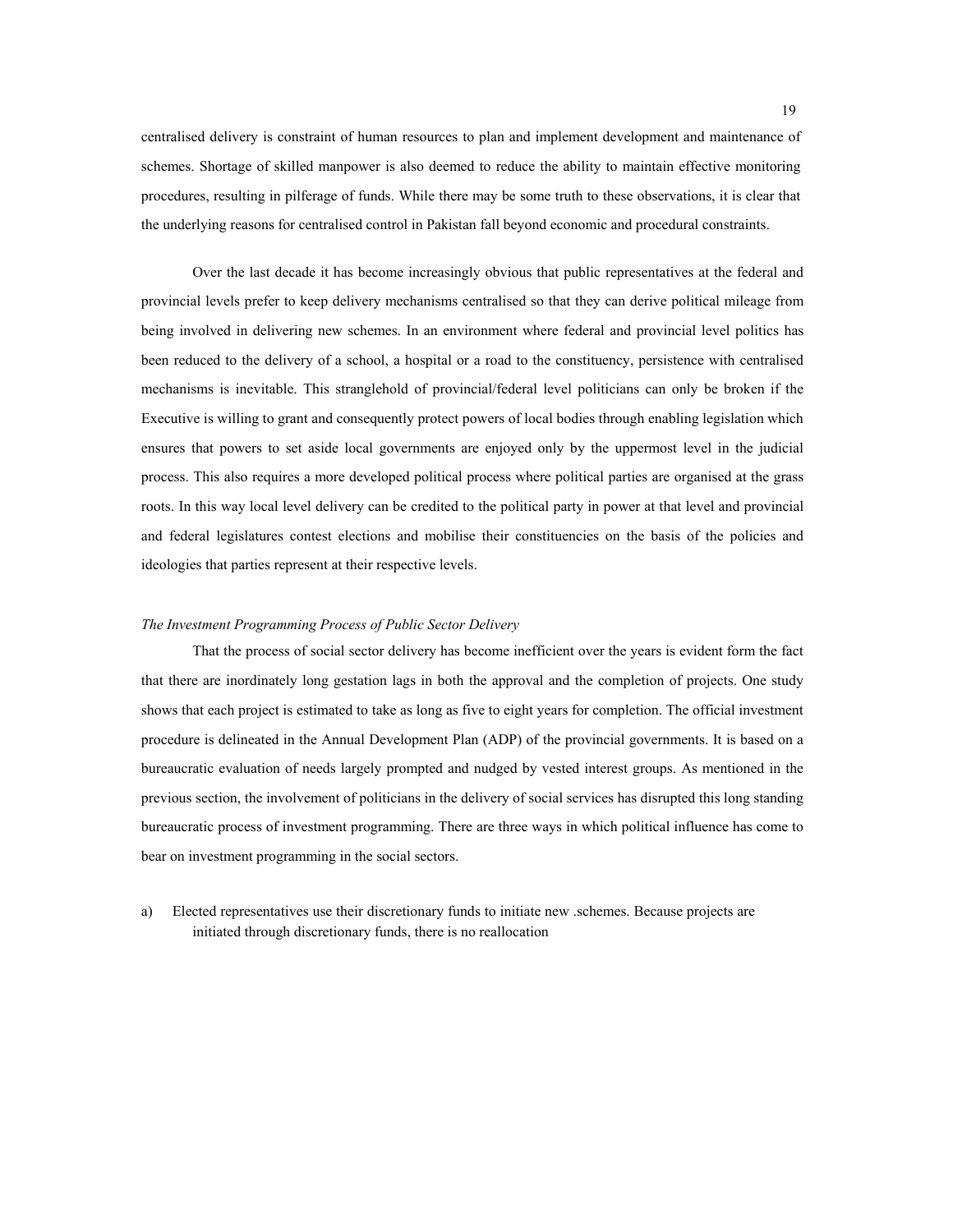of resources from the ADP that takes place. Indirectly, however, the efficiency of project completion is affected as the line departments are stretched beyond their capacity.

- h) The other mechanism of project selection is when MNAs and MPAs influence the line departments to initiate additional schemes over and above those planned and funded by the ADP. In addition to the overstretching of line departments. significant budgetary shortfalls occur for each individual project, thereby increasing the time lag in their completion. These long gestation lags inevitably result in cost overruns and render the entire PC1 process redundant.
- c) The formation of the Social Action Boards (SABs) at the district level has introduced yet another avenue for project identification and approval. The SABs consist of "people's representatives" appointed by the federal government. Directives from the federal government clearly stipulate that no project will be implemented unless it has the blessing of the SAB. Provincial governments and line departments are therefore under pressure to implement these projects because of the clout of the federal government behind the SAB. With no additional funding coming for these projects, it results in further overburdening of the provincial ADPs.

As mentioned, decentralization to local levels of government has been resisted because elected representatives at the national level are involved in the delivery of services. However from the manner in which investment programming has been politicised, we see that de facto decentralisation has already been partially achieved, in the sense that the need-based top down approach runs parallel to the *''''demand-based"* bottom up approach as identified by elected representatives or other notables who sit on SABs. The fact that this de facto decentralisation has resulted in bringing about significant inefficiencies in the delivery of social services is because the process has not been institutionalised. In the absence of substantive decentralisation to local tiers of government, other ways and means have to be sought to reduce inefficiency in investment programming.

There are two possible reasons for this so-called politicisation of the process of investment programming. One is that there are pressures from below which force the politician and other notables to deliver schemes in the social sectors if they are to maintain their support in their respective constituencies. The other is that social sector funds are yet another avenue for corruption and rentseeking for politicians and other influential individuals and lobbies. Both explanations are partially true, though it remains an empirical matter to discern as to which is more prevalent.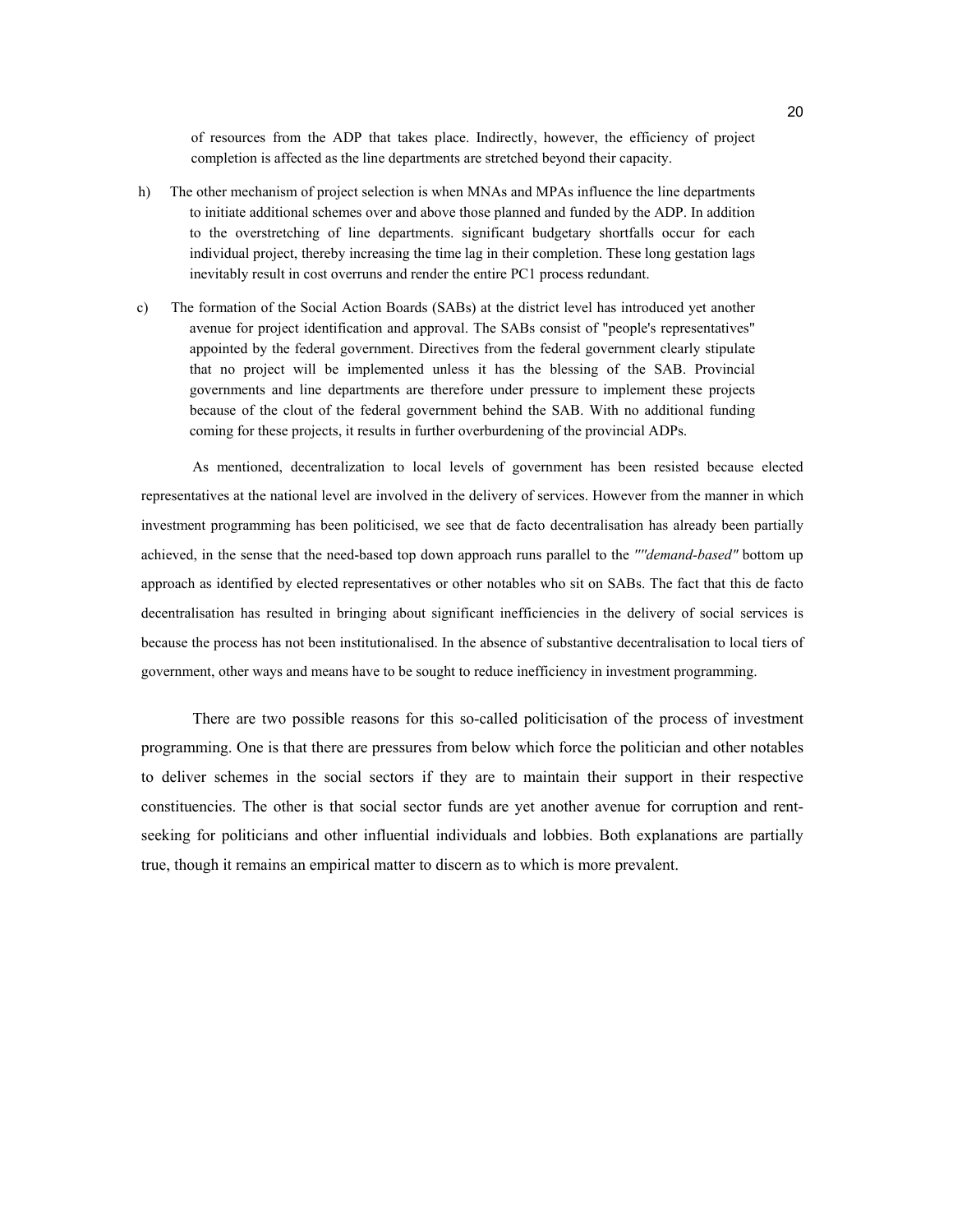To the extent that politicisation exists because of demands made on politicians/ influentials from their constituencies to deliver projects, it points to the need of institutionalising the bottom-up approach for investment planning. Once, say, each district is allocated its social sector development budget, a committee/council is formed, consisting of line department personnel, the elected representatives of the district and local notables/power brokers. Such committees can then thrash out development schemes for the district where the line department can inform representatives as to physical possibilities and the time lag required in completion of these schemes. *(This would in essence he similar to the way in which the now largely defunct District Development Advisory Committees used to operate).* Such district level planning can then aggregate to make up the ADP for the province. In this setup, the only constraint is that budgetary allocations will continue to be decided at some centralised level (either provincial or federal). Up until the point that the fiscal structure is further decentralised, central allocation of budgetary resources will remain a constraint.

There is another suggestion that the relevant line departments in provinces prepare a portfolio of projects from which the politicians can choose. This proposal still retains the bureaucratic need-based approach rather than one articulated by the demands made by communities, even if they are mediated through an inefficient and corrupt political process. Apart from the insensitivity of this approach to the actual demands of communities, the likely outcome is that the same excess demand for projects will take place and the bureaucratic machinery will have to yield to these demands.

It is also commonplace to observe that one reason for inadequate site and personel selection as well as excessive emphasis on development expenditure is because of the prevalence of rent-seeking and patronage for politicians. The politicians or political parties should be made accountable where they have used their clout for site or personel selection to ensure that some modicum of efficiency and quality of service is maintained. Where the government is unable to devise such accountability structures, it can draw up strategies to insulate the social sectors at the cost of others, which are relatively less important on the priority list; for instance providing loans through state run DFIs or on other infrastructure related processes. Similarly if employment as a tool of patronage is to be used, then rather than opening up avenues in the social sectors, such employment should be diverted towards general government or other semi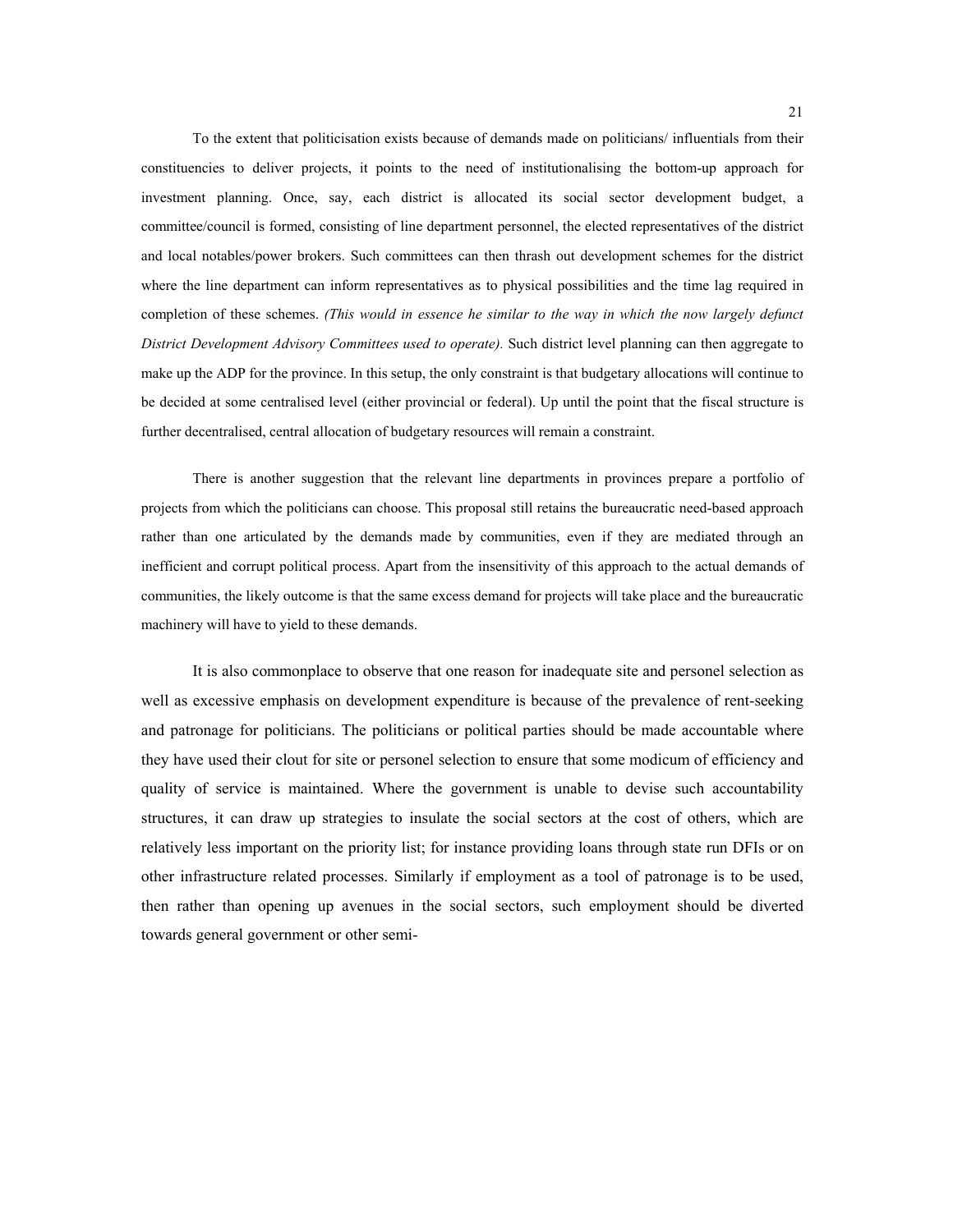22 government agencies/corporations.

Given the extra load on line agencies because of the politicisation of investment programming, their capacity has to be increased. For this purpose substantial investment in capacity building of line agencies will be required. Even if additional resources for this purpose cannot be generated, governmental priority towards the social sectors will only be given meaningful content if resources from other sectors are reallocated for this purpose.

#### *NGO and Community Participation*

With the launching of the SAP a renewed effort has been made to develop community participation through handing over the O&M in RWSS to community organisations. In the education sector, School Management Committees (SMCs) have also been formed. Available evidence, however, suggests that the members of these Committees do not enjoy the community's confidence. The SMCs also have no legal status and therefore, have no access to government funds (GOP. 1995). Apart from SAP, the Education and Health Policy Statements also emphasise community participation in the design and implementation of schemes. There has however been little headway in the education and health sectors to date to create appropriate linkages at the community level. In RWSS, a number of water supply schemes have been passed on to communities, particularly in AJK and Balochistan. While it is too early to evaluate the outcome of these schemes, with no change in the fiscal and political powers of union councils and other tiers of local government, an institutional base for delegating responsibilities to the community remains to be developed. The proposal to establish village councils propagated by the Punjab merits consideration.

The essential elements of a more participatory approach in order to enhance the sustainability of social sector schemes is a shift from the usual channel of

public sector -—> private contractors »—> community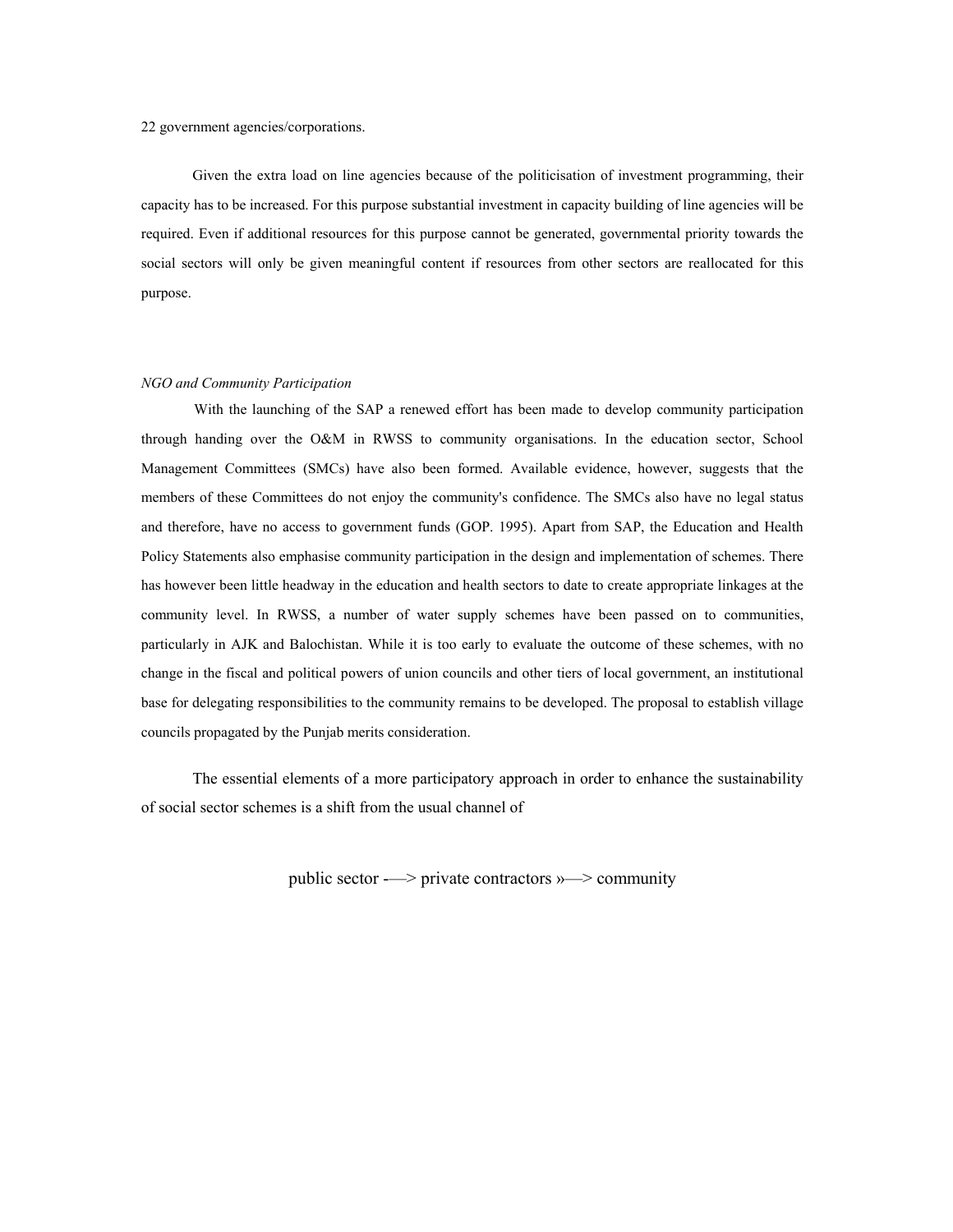## public sector—> community --•> private contractors

Creating collective action for community based development is an onerous task. Not only is it necessary to design appropriate institutional design for monitoring contributions but it is also important to curb rent-seeking. Within village communities (or any other such spatial entity) if there are income disparities or for sociological reasons, certain groups arc more powerful than others then they might disproportionately appropriate benefits that accrue from the scheme (example of misuse of school and hospital facilities and equipment, siphoning-off a larger share of water or getting private connections lilted from a common pool). Government agencies will have to play a role to minimise such infringements. Whether they are able to do so will depend on the power of the local elite vis-a-vis state agencies. To create sufficient autonomy of state agencies to ensure that they are not reduced to serving the interests and whims of the village elite will first of all entail political commitment on the part of government. Secondly, appropriate monitoring mechanisms will have to be developed for this purpose.

It is now acknowledged across the board that monitoring the efficiency of delivery at the grass roots as well as several other mediatory tasks can be best performed by non-governmental organisations (NGOs). NGOs can articulate the beneficiaries' needs to project authorities, provide information about the scheme to communities, organise community based organisations to maximise their gains from schemes, deliver services to less accessible populations and serve as intermediaries to other NGOs. Government, on the other hand, can also learn from alternative development strategies pursued by NGOs.

The present profile of NGO activity in Pakistan demonstrates that in spite of their large numbers, apart from a few isolated cases, their role so far has been less than adequate. Technical and human resource constraints apart, the lack of a working relationship with government lies at the heart of inadequate involvement of NGOs in the social sectors. Although Policy Statements and Plan documents acknowledge the important facilitating role that NGOs can play, little has been done to foster this role at different stages of planning and implementation. The onus of creating a working relationship lies both with the government and the NGOs. However,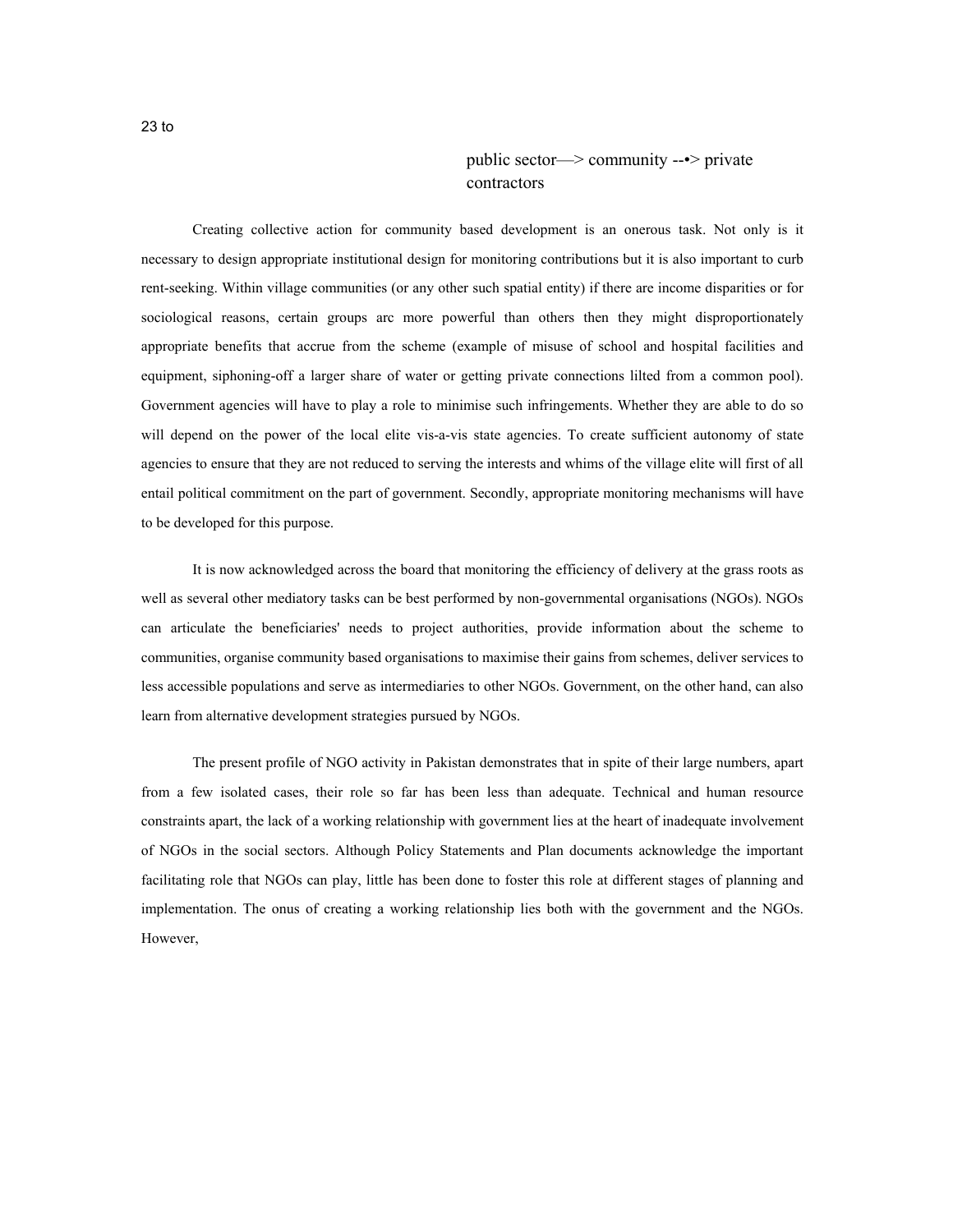since the government is the senior partner much will depend on the attitude of state functionaries to foster this relationship. So far, the state has only sought to regulate NGO activities through the formation of the Standing Committee on NGOs. While regulation is necessary, what is more crucial is that a working relationship is evolved where areas of NGO comparative advantage is harnessed. Recently fourteen NGOs were provided funds under the Participatory Development Programme (PDP) of the federal government. This process has to be expedited as the selection of these fourteen has reportedly taken more than two years. Secondly, funds for the PDP at present come from the donor component of SAP. In order to sustain such support, the government should create its own fund for this purpose. This will demonstrate its commitment towards the support and development of NGOs.

#### *Delineating Public-Private Frontiers*

Although NGO and CBO activities are also in the realm of private sector activities, in this section the term 'private' refers to market based provision of social services. There are no entry barriers on private sector involvement in the social sectors in Pakistan. However, areas of public and private space need to be clearly delineated so that duplication of effort does not take place. As Birdsall and James (1994) have argued for the health sector, much of the public sector expenditure is appropriated by the upper and middle income groups, primarily in the urban areas. Similarly, these groups are also the beneficiaries of public expenditures on secondary and tertiary education. In rural water supply, Altaf(1992) also states that of the 70,000 hand pumps installed in the public sector in the 1970s, only 10% were operational ten years later, compared to 100% of the private sector installations.

It is clear therefore that not only is public sector provision is directed towards the wrong groups but that private sector provision in certain sectors has proved more efficient and sustainable. This is a clear case for the withdrawal of the public sector from areas where private provisions are provided. Where this is not possible because of entrenched interest groups which will resist such a move, there is clearly a case for increasing user charges in the provision of these services. In both education and curative health sectors, it has been demonstrated that user charges can be increased substantially. Such an increase in user charges, depending on the willingness and ability to pay of different groups, will release resources to be spent on increasing primary school enrolments, expanded immunisation programmes, family planning services, etc.;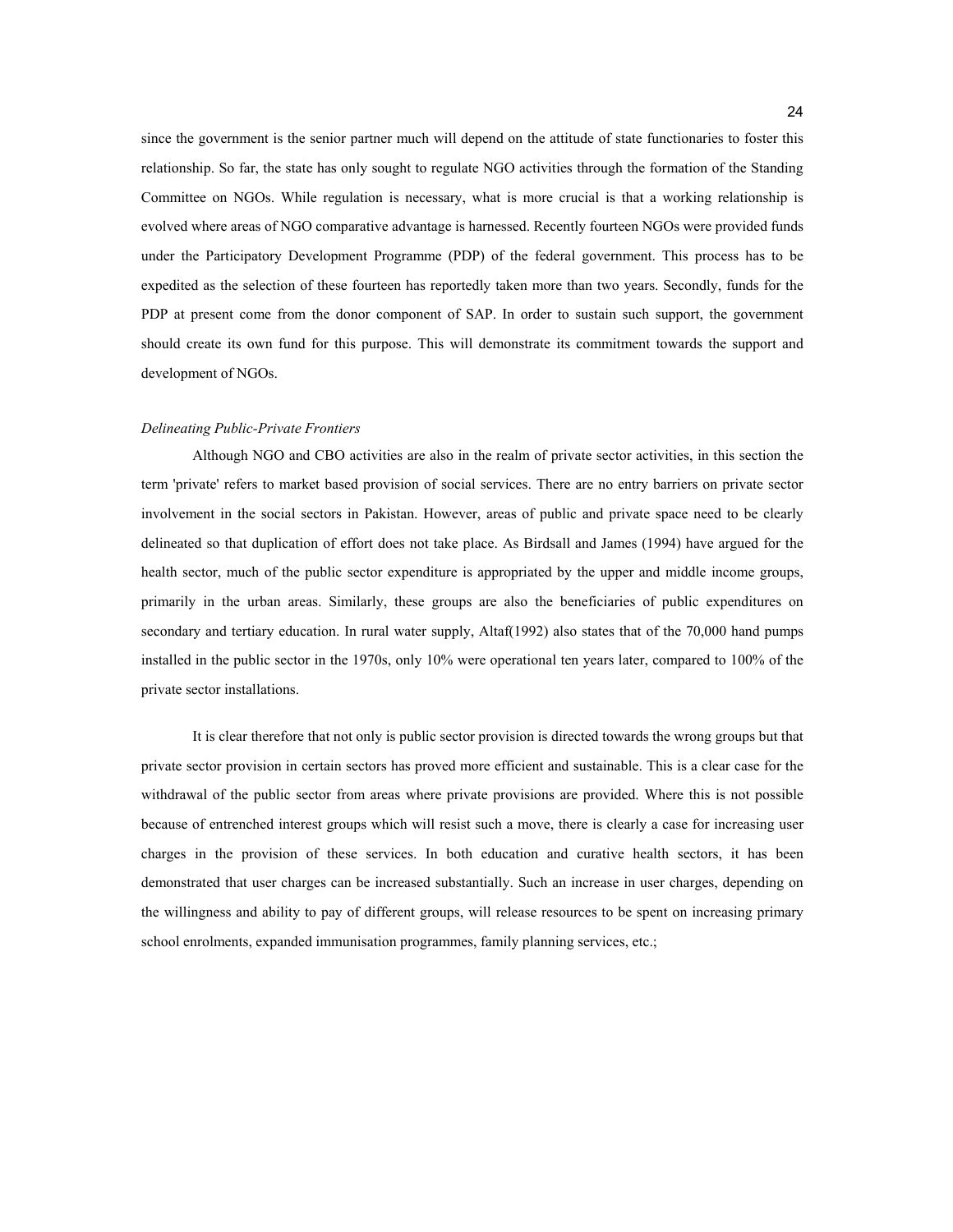activities which are truly public goods and where private sector involvement is either not forthcoming or is inadequate.

Another important issue regarding institutional reform is regulation of the private sector. In the health sector, private sector regulation — in the realm of registration, fee structure licensing, etc. — is virtually nonexistent. In other areas, such as pharmaceutical sales and quality control, though relevant legislations exist they are is poorly implemented. In education also, teacher training, curricula, examination procedures, etc. are not regulated. The result is that quality of education varies substantially and results in further segmenting the labour market.

#### *Anemia*

Institutional reforms envisaged in the Summit Declaration cannot be undertaken in any meaningful manner unless the reconceptualisation in delivery mechanisms is legislated. Legislative backup is a crucial step in providing necessary recognition (in both social and political spheres) as well as legal authority. While the agenda of legislation is large and varied, we shall focus on areas which have direct relevance in light of the preceding discussion.

In the education sector, although legislation on compulsory primary education exists, it has not been implemented. From the preceding analysis, we see that when the opportunity cost of schooling is high, the compulsory education legislation is not in line with the structure of the labour market and the economic profile of poor households. Thus to give meaningful content to the universal primary education legislation, supporting legislation is necessary. A ban on child labour (which is perhaps already there) will be a facile exercise for reasons given above. The more pertinent legislative exercise will be to make it mandatory for employers of children to provide them with schooling after work hours. However since much of this employment is in the informal sector, it will require a prior legislation to bring the informal sector within the ambit of the legal framework. While this opens a Pandora's box to which significant political opposition will be generated, if enrolments and literacy targets are to be met it becomes a necessary prerequisite.

In the health sector also, we saw that where legislations required to regulate private sector activity exist, they were aborted because technical and administrative resources were lacking and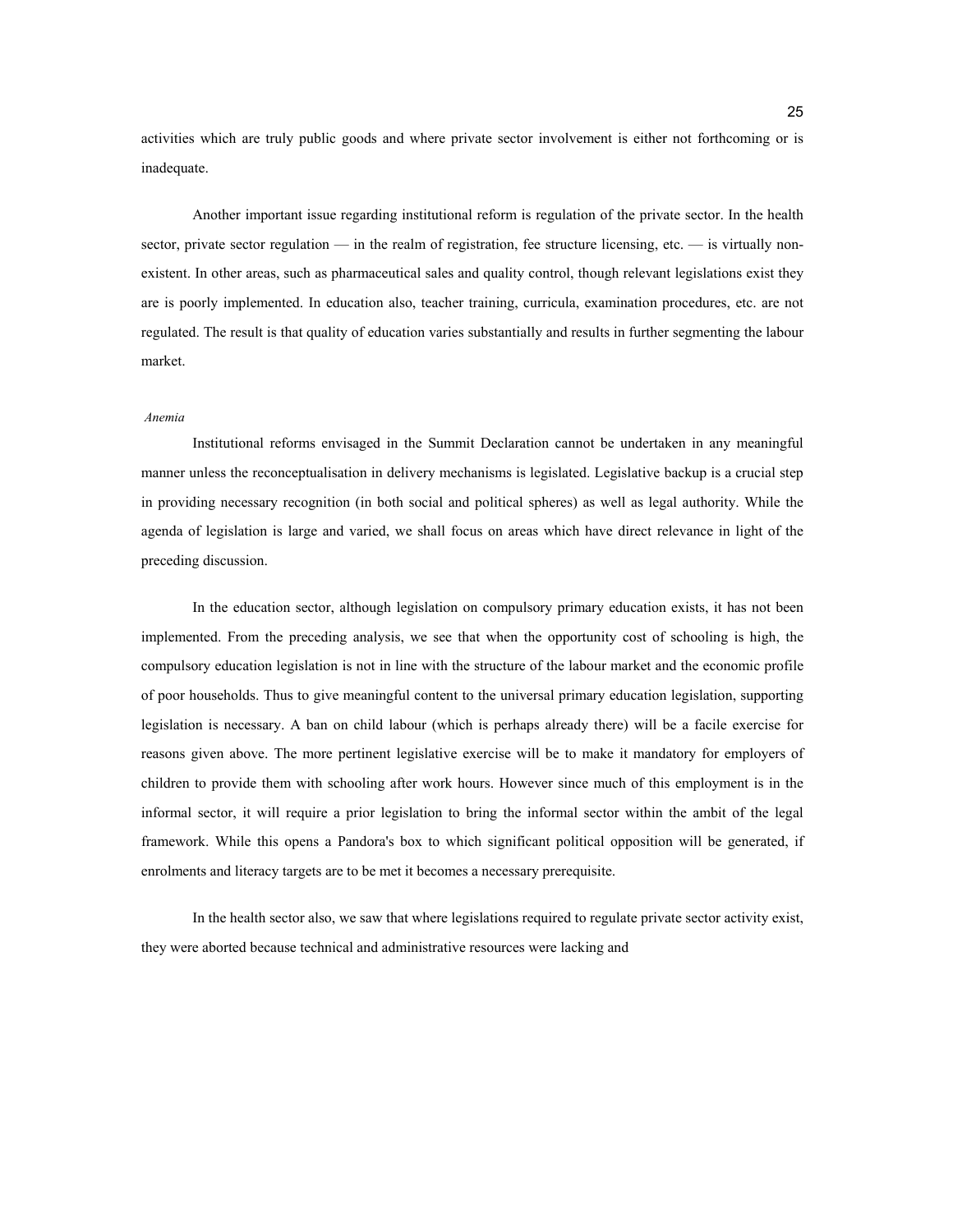26 that these legislations were drafted without prior consultations with the private sector.

It has been indicated that considerable progress in improving the social indicators for Pakistan can be achieved through decentralisation of the planning and delivery process. Local Government Ordinances exist in the statutes of each of the provinces, they are nevertheless ineffective as local councils can be set aside with ease. This is in contravention of the spirit of the Constitution of Pakistan itself which requires that Government *[federal and provincial* encourage local governments. Effectiveness of local governments require that they exist in perpetuity, cannot be set aside without due process of law, have the requisite authority to raise and spend resources and have an equitable and active participation of the population served. This would require substantial changes in the existing body of legislation. The suggestion by the Punjab for creating village councils for managing the affairs at even a more disaggregated level should also be examined and if found feasible, included in the legislative framework.

The core issue regarding the legislative agenda is the necessary political backup to implement legislations. We saw earlier that certain existing legislations are so far removed from reality on the ground that their implementation is not possible. Therefore, existing legislations should be tempered with realism regarding what can be actually achieved.

#### **6. Recommendations**

- 1 Declining growth rates in expenditure will inevitably decelerate the expansion in social service provision. In a resource constrained scenario if it is not possible in the short run to generate more resources then reallocation of resources towards those social sectors where Pakistan has been a persistent laggard should be drawn up. Sectors identified earlier are rural water supply, population related indicators, infant mortality, provision of health services in rural areas and female enrolment and literacy.
- 2. New schemes should not be developed unless adequate planning has been undertaken for the provision of recurrent liabilities.
- 3. Although diversion of resources from development to recurring and within the recurring head from the salary to non-salary components has taken place since the inception of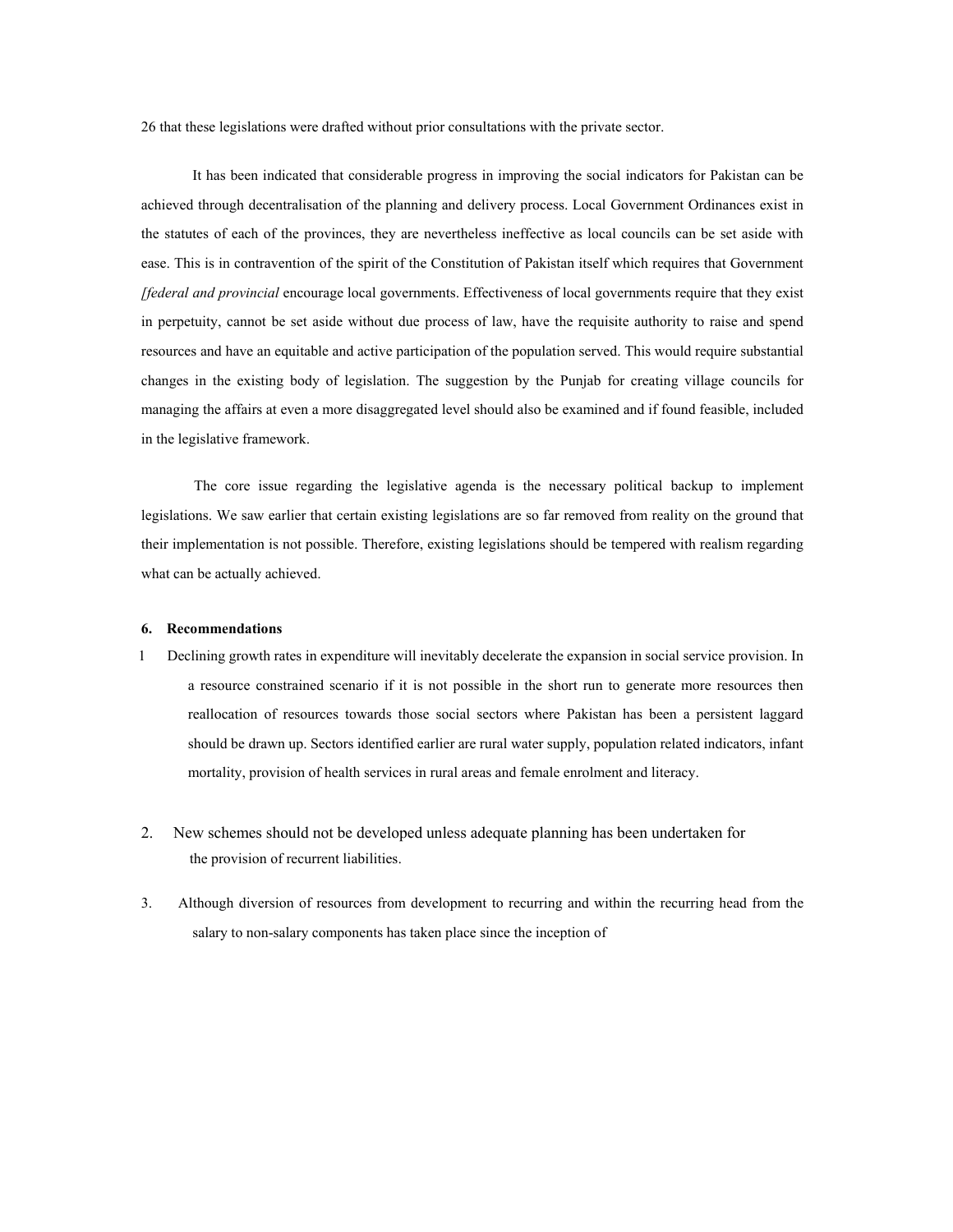SAP, to improve the quality of services provided a systematic monitoring procedure needs to be put in place. The Management Information Systems developed for the education and health sectors should be widened to other sectors and specific quality indicators of output should be made part of the MISs.

- 4. Spillovers from female education are high. They feed into the improvement of all other social indicators. Therefore, female enrolments and literacy should be taken up as priority areas within the education sector. Apart from relieving the supply constraint through increased expenditure, measures to increase demand, such as formulating curricula which is relevant and motivational and optimises the spillover effect of female education should be drawn up. Moreover, public campaigns to highlight the importance of female education need to be expedited which highlight the externalities that female education generate.
- 5. Although there is no concrete evidence of increasing poverty in Pakistan, recent trends suggest that the proportion of the poor is not going to decline substantively. Thus the Summit goal of eradicating poverty appears elusive. As mentioned earlier there are two determinants of poverty. One is the deceleration in GDP growth and the other is an increase in inequality. Both can be linked in some measure to specific prescriptions of the structural adjustment programme and the concomitant market friendly policy changes that have been pursued in Pakistan. Policies to revive GDP growth fall beyond the prescript of this paper. It is however, clear that for eradicating poverty, it is important that necessary policy changes for the revival of GDP growth are pursued with a renewed commitment. Similarly, many of the prescripts of the Structural Adjustment Programme have also resulted in increasing inequality through the 1989-94 period. Increasing inflation, removal of consumption subsidies, increase in user charges, privatisation, etc. have contributed to this declining trend, particularly in the urban areas. As mentioned earlier, Summit commitments mention that any Structural Adjustment Programme should not be at the expense of social goals of countries. The distributional impact of structural adjustment measures should be explicitly factored in while such Adjustment measures are agreed upon.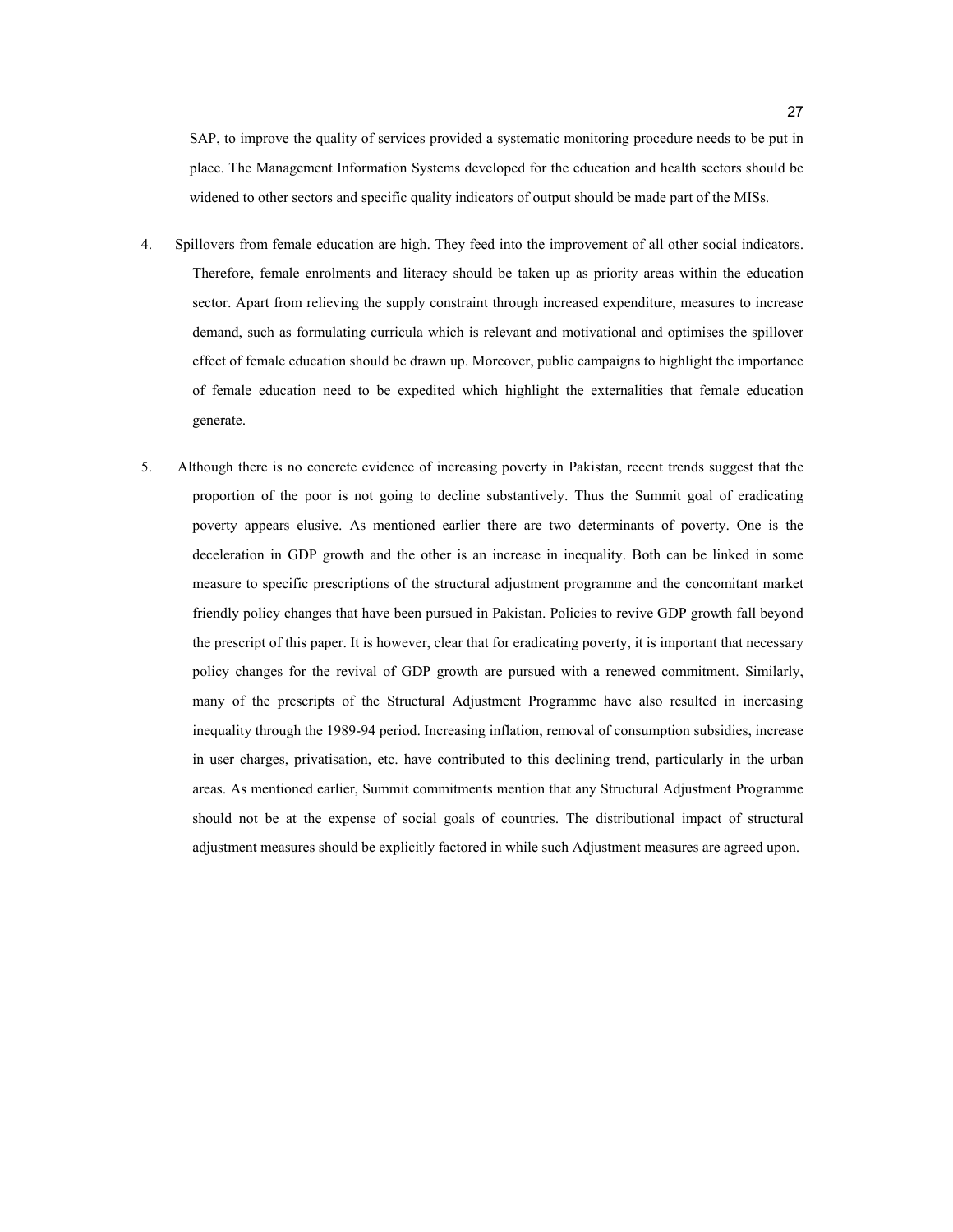- 6. Substantive decentralisation to local bodies is not on the horizon, particularly at a time when local body elections have not been held on schedule in most of the provinces. As mentioned, the bottom up approach to investment planning should be institutionalised through formation of district level committees. Line departments should be accordingly reoriented to perform this task.
- 7. Resources should be provided to strengthen communities to participate effectively in both the development and management of social services. The more effective method for the attainment of this objective is to involve NGOs as intermediaries. A greater financial commitment on the part of government towards the development of NGOs and CBOs is needed. Furthermore, a more positive thrust towards forging a better working relationship with NGOs is critical in expediting the process of participatory development.
- 8. A clear policy package should be formulated for introducing user charges. As background work, in each sector a willingness and ability to pay exercise should be carried out. Opposition to the introduction of user charges will inevitably come forth from vested lobbies, but the legitimacy of the policy can be demonstrated to the public at large if an honest appraisal is undertaken to identify those who ought to be and who eventually are the beneficiaries of state subsidies.
- 9. In an era of legislation through ordinance, discussion of a legislative agenda seems superfluous. But if development of the social sectors is to be prioritised, it remains a necessary prerequisite. Realistic and implementable legislations should first of all be drafted and then bi-partisan support should be sought.

#### **7. Conclusion**

The Social Summit envisages a marked shift in priorities and strategies towards the social sectors. As mentioned in the Introduction, such a change in priorities and strategies was envisaged by the Government of Pakistan prior to the Social Summit. However, as we saw in the preceding analysis, there is much to be desired in terms of both financial commitments and the pace of policy reforms since the inception of the Social Action Programme and the Eighth Five Year Plan. While financial outlays are subject to other exogenous constraints (such as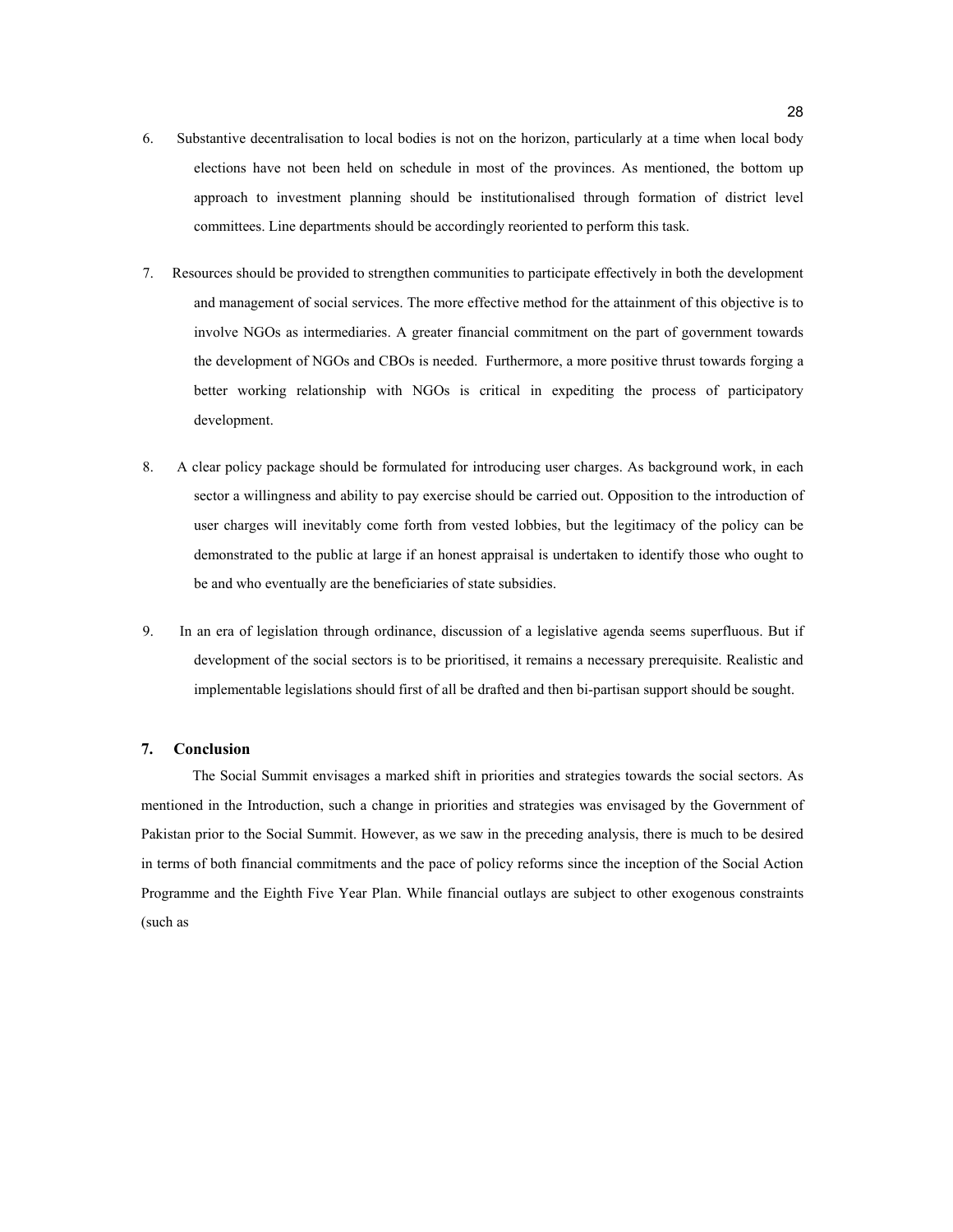deceleration in GDP growth and the imperative of deficit reduction), in the realm of institutional and policy reform, lack of progress is essentially because substantive reforms in social sector delivery require broad based changes in administrative and fiscal structures. Political commitment to bring about such reforms will mean taking on a number of deeply entrenched interest groups that benefit from the status quo and resolving longstanding cleavages in the body politic of the nation. Whether the state in Pakistan has the capacity to resolve these conflicts and whether the political leadership has the fortitude to face up to their consequences requires commitment and vision that has so far eluded us.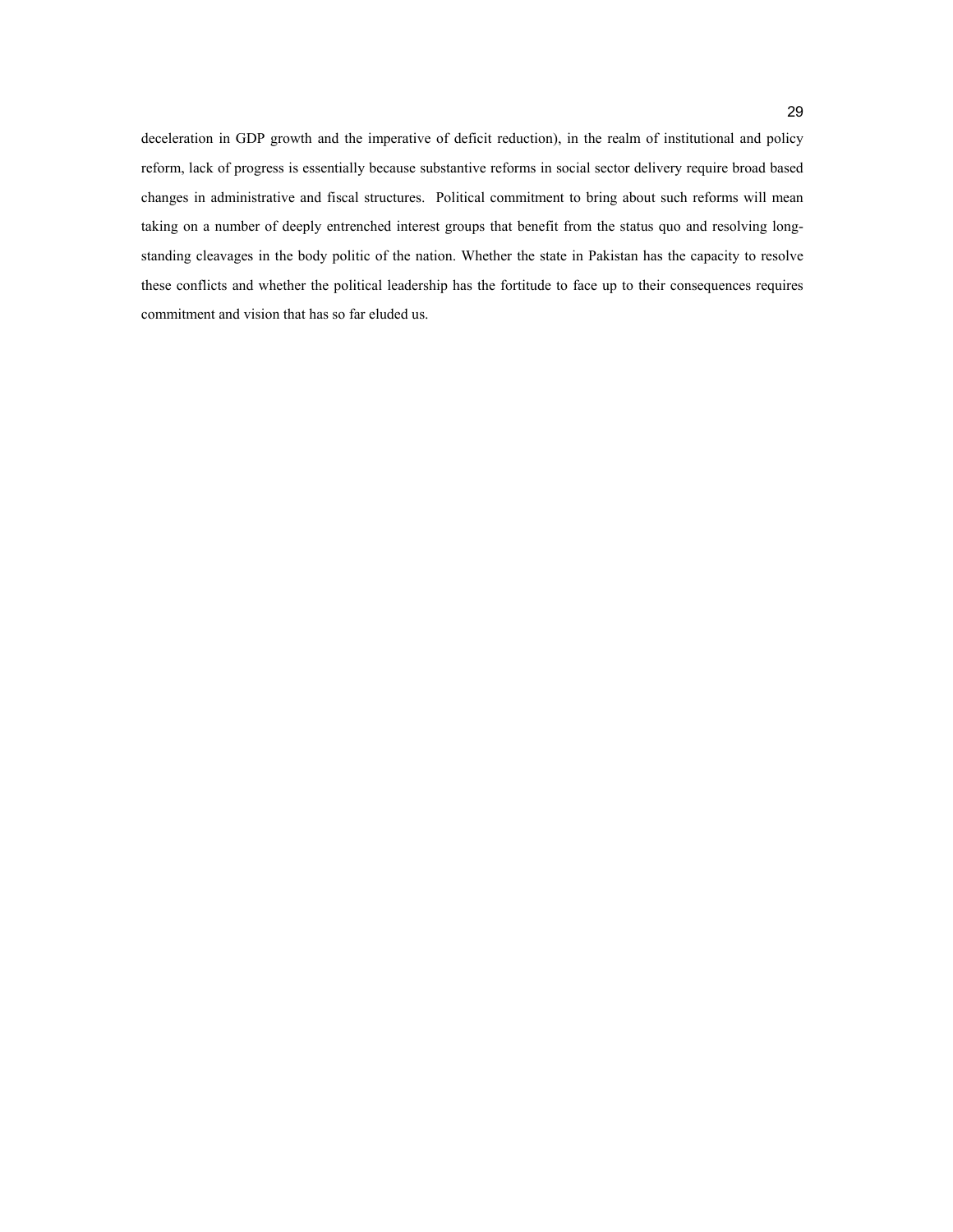#### **BIBLIOGRAPHY**

Allaf, A. (1992). 'Financing Social Services', in Nasim, A. (ed). *Financing Pakistan's Development in the 1990s,* Oxford University Press, Karachi.

Canadian High Commission (CHC) (1992). "A Study on Improving the Efficiency and Effectiveness of Spending in the Social Sectors and Increasing Resource Mobilisation in the Provinces."

Government of Pakistan (GOP) (1995). Report of Seminar on Basic Education, Planning and Development Division, Islamabad.

GOP. *Economic Survey,* various issues. Ministry of Finance, Islamabad.

GOP, (1994). Eigth Five Year and Perspective Plan. Planning and Development Division. Islamabad.

Hasan, A. (1995). 'Optimal Mix of Health Sector Expenditure," Paper presented at the Conference on *Resource Mobilisation and Expenditure Planning,* Lahore.

Mahmood. M., Tarig, M.J. and Baig, A. (1994). "Why Children Do Not Go to School in Pakistan: Some Estimates and a Theoretical Framework," Paper presented at the Tenth Annual General Meeting of the Pakistan Society of Development Economists.

United Nations (UN) (1995). Preliminary Version of the *Report of the World Summit for Social Development,* New York.

United Nations Development Programme (UNDP) (1995). *Human Development Report.* New York.

United Nations Children Fund (UNICEF) (1994). *Slate of the World's Children,* New York. World Bank. *World* 

*Development Report,* various years, Washington D.C.

World Bank (1995a). Pakistan: Population Welfare Planning Project. Report No: 1361-PAK, Washington D.C.

World Bank (1995b). Pakistan: Poverty Assessment, Report No: 14397-PAK, Washington D.C.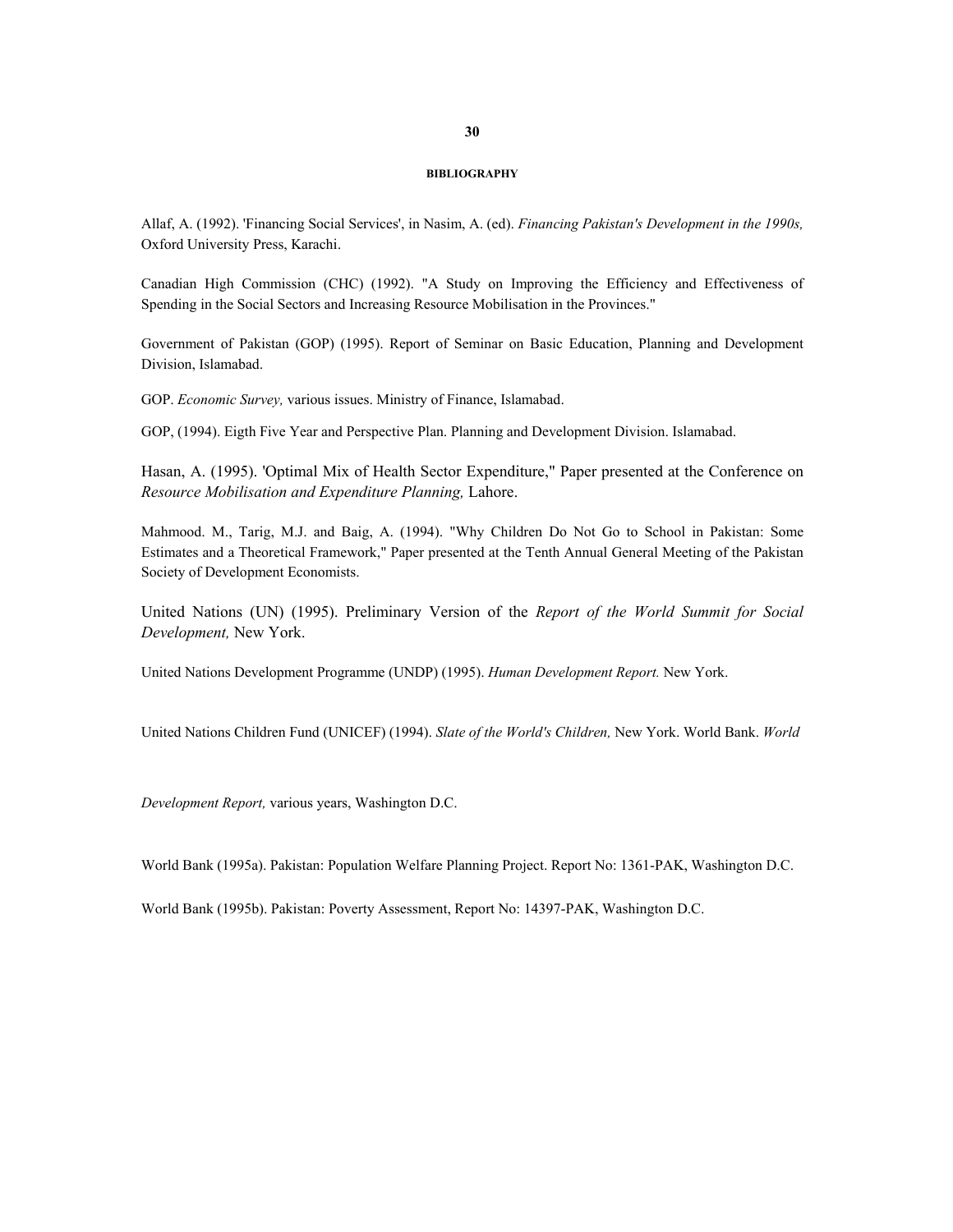## **APPENDIX COPENHAGEN DECLARATION ON SOCIAL DEVELOPMENT**

The objectives of the Copenhagen Declaration may be stated to be:

- 1 the recognition of the significance of social development and human well-being;
- 2 that democracy and transparent and accountable governance and administration in all sectors of society are indispensable foundations for the realisation of social and people-centered sustainahle development;
- 3 that economic and social development and environmental protection are interdependent and mutually reinforcing components of sustainable development;
- 4 that social development is central to the needs and aspirations of people and to the responsibilities of Governments and all sectors of civil society; and
- 5 that there is a need, therefore, to integrate economic, cultural and social policies so that they become mutually supportive, and acknowledge the interdependence of public and private spheres of activity and recognise that the achievement of sustained social development requires sound, broadly based economic policies.

The Declaration also stated that governments would promote:

- 1 the equitable distribution of income and greater access to resources through equity and equality of opportunity for all; underline the importance of transparent and accountable governance and administration in all public and private institutions;
- 2 recognise that empowering people, particularly women, to strengthen their own capacities is a main objective of development and its principal resource and that empowerment requires the full participation of people in the formulation, implementation and evaluation of decisions determining the functioning and wellbeing of societies.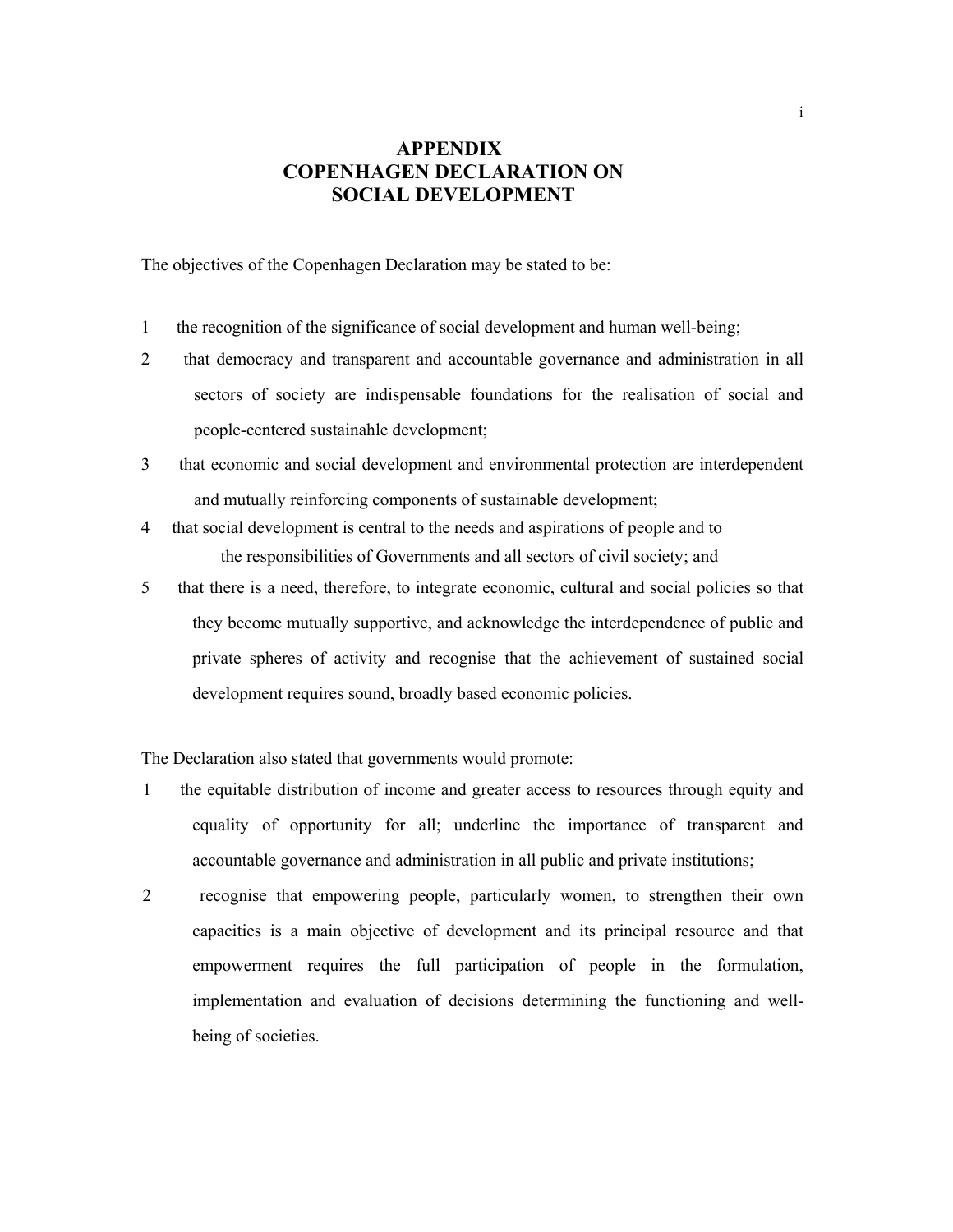ii The Heads of Government made a total of 10 Commitments as follows :

## Commitment 1

Creating an economic, political, social, cultural and legal environment that will enable people to achieve social development by reinforcing the means and capacities for people to participate in the formulation and implementation of social and economic policies and programmes through decentralisation, open management of public institutions and strengthening the abilities and opportunities of civil society and local communities to develop their own organisations, resources and activities.

## Commitment 2

Eradicating poverty in the world by formulating or strengthening (preferably by 1996) national policies and strategies geared to substantially reducing overall poverty, reducing inequalities and eradicating absolute poverty by a target date to be specified by each country in its national context through efforts and policies to address the root causes of poverty and to provide for the basic needs of all.

Commitment 3 We commit ourselves to promoting the goal of full employment.

Commitment 4 Promoting social integration.

## Commitment 5

Promoting full respect for human dignity and to achieving equality and equity between genders.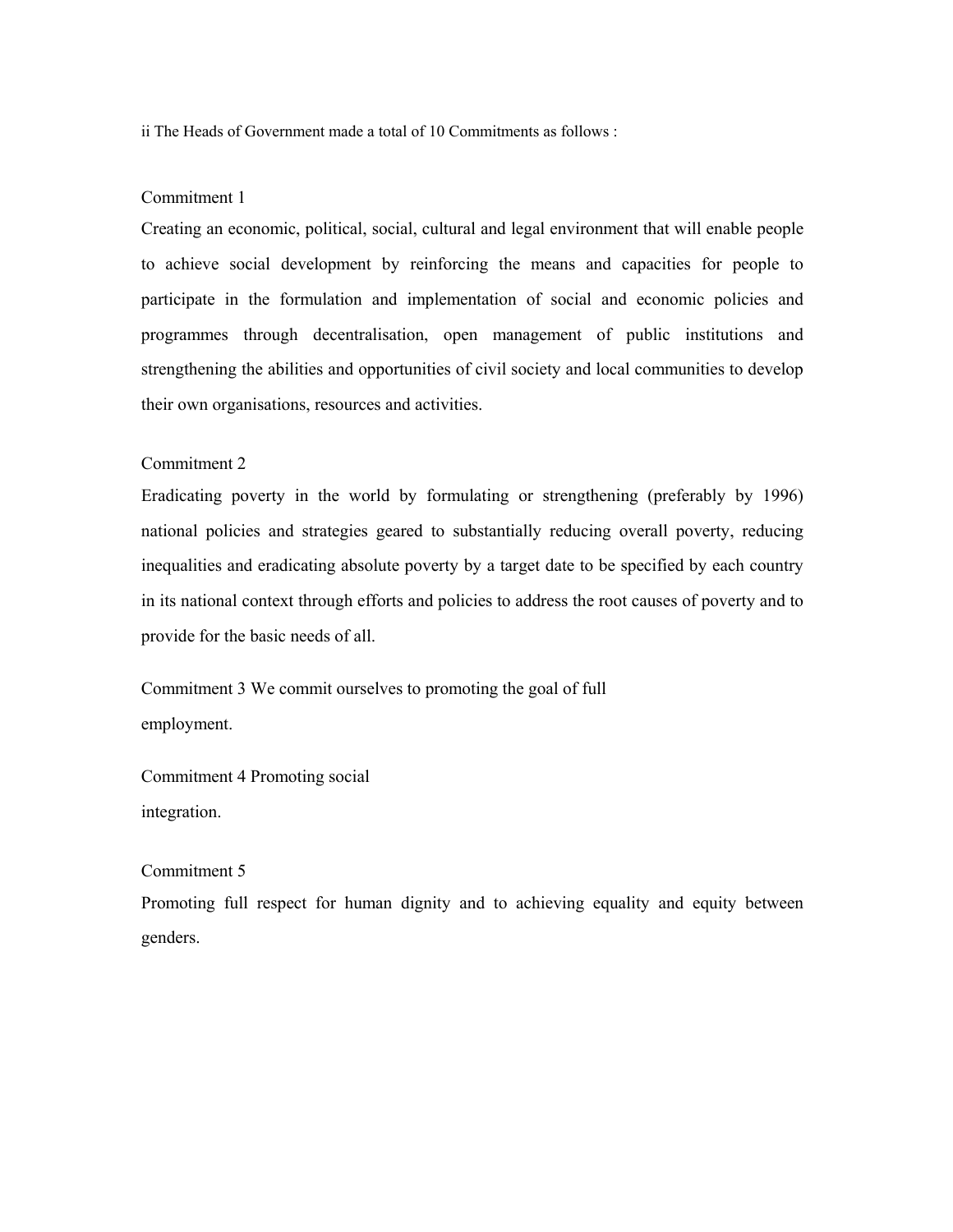## Commitment 6

Promoting and attaining the goals of universal and equitable access to quality education, the highest attainable standard of physical and mental health, and the access of all to primary health care; striving to strengthen the role of culture in development; preserving the essential bases of people-centered sustainable development; and contributing to the full development of human resources and to social development. The purpose of these activities is to eradicate poverty, promote full and productive employment and foster social integration.

## Commitment 7

Accelerating the economic, social and human resource development of Africa and the least developed countries.

## Commitment 8

Ensuring that when structural adjustment programmes are agreed to they include social development goals, in particular eradicating poverty, promoting full and productive employment, and enhancing social integration.

## Commitment 9

Increasing significantly and/or utilising more efficiently the resources allocated to social development in order to achieve the goals of the Summit through national action and regional and international cooperation.

## Commitment 10

Improving and strengthening the framework for international, regional and sub-regional cooperation for social development, in a spirit of partnership, through the United Nations and other multilateral institutions.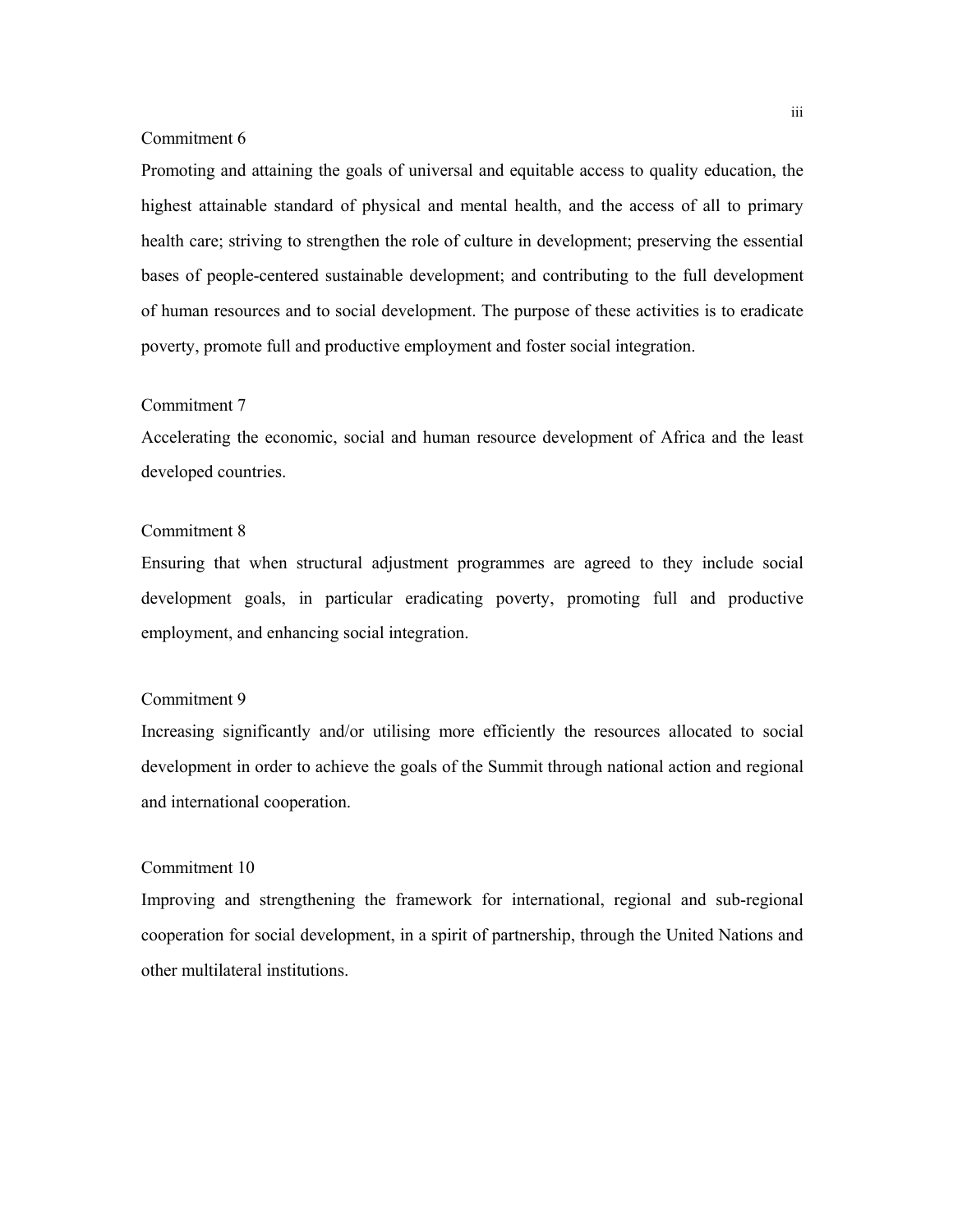## **ACTION PLAN AN ENABLING ENVIRONMENT FOR SOCIAL DEVELOPMENT**

## **Basis for action and objectives**

The ultimate goal of social development is to improve and enhance the quality of life of all people. It requires democratic institutions, respect for all human rights and fundamental freedoms, increased and equal economic opportunities, the rule of law, the promotion of respect for cultural diversity and the rights of persons belonging to minorities, and an active involvement of civil society. Empowerment and participation are essential for democracy, harmony and social development. All members of society should have the opportunity and be able to exercise the right and responsibility to take an active part in the affairs of the community in which they live. Gender equality and equity and the mil participation of women in all economic, social and political activities are essential. The obstacles that have limited the access of women to decision-making, education, health-care services and productive employment must be eliminated and an equitable partnership between men and women established, involving men's full responsibility in family life. It is necessary to change the prevailing social paradigm of gender to usher in a new generation of women and men working together to create a more humane world order.

Against this background, the enabling environment should be based on a people-centered approach to sustainable development, with broad-based participation and involvement of civil society in the formulation and implementation of decisions determining the functioning and well-being of our societies; and expanded access to knowledge, technology, education, health-care services and information.

## **A. A favourable economic environment**

1. Making economic growth and the interaction of market forces more conducive to social development by implementing measures to open market opportunities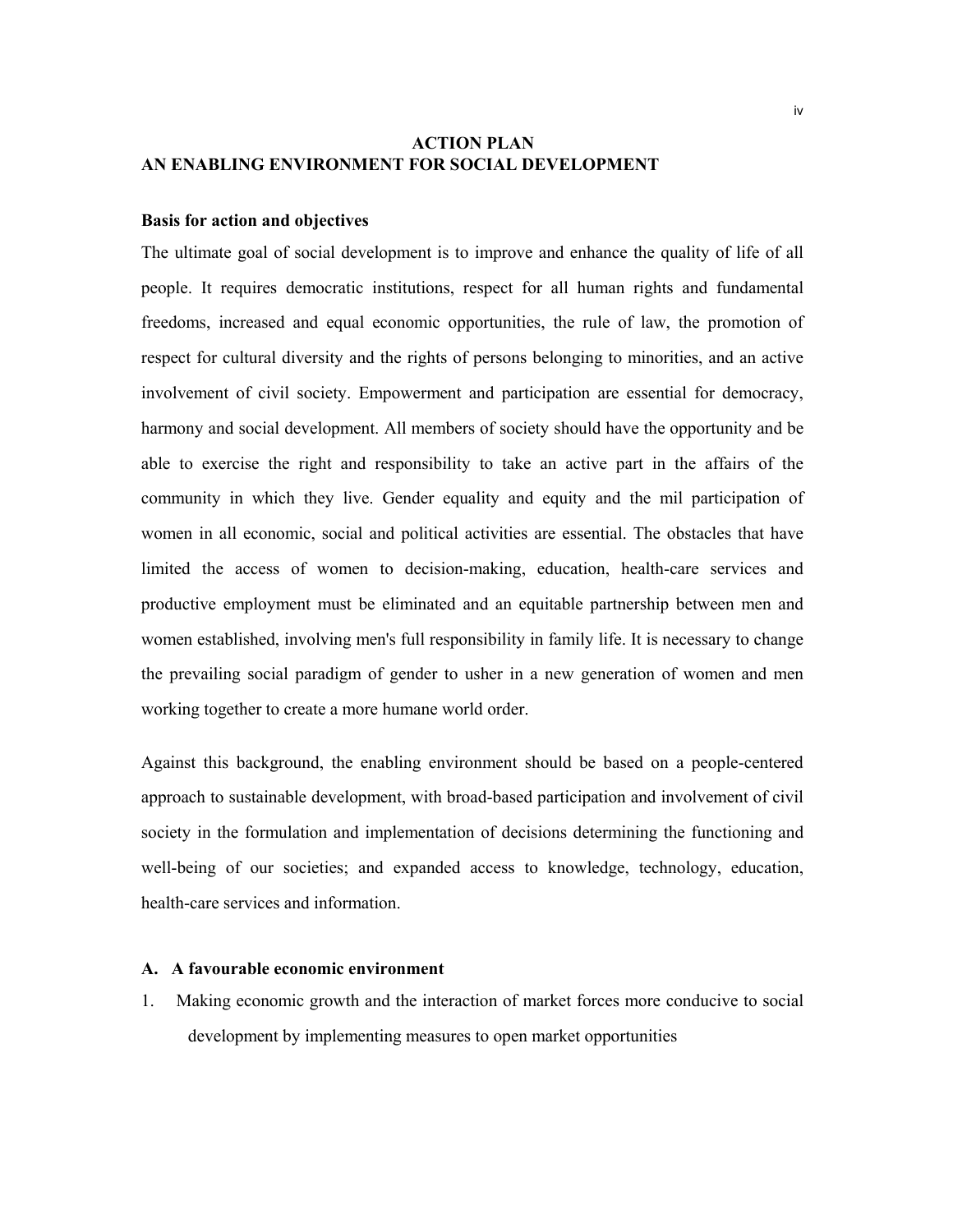for all through changes in legislation and free access to information and directing public and private investment in the construction and renewal of basic infrastructure. This will also require action for ensuring substantial public and private investment in human resource development and in capacity-building in health and education, as well as in empowerment and participation, especially for people living in poverty or suffering from social exclusion and for supporting and paying special attention to the development of small-scale and micro-enterprises, particularly in rural areas, as well as subsistence economies, to secure their safe interaction with larger economies;

2 Ensuring that fiscal systems and other public policies are geared towards poverty eradication calls for enacting rules and regulations and creating a moral and ethical climate that prevents all forms of corruption and exploitation; considering measures to address inequities arising from accumulation of wealth through taxation and reexamining the distribution of subsidies between industry and agriculture, urban and rural areas, and private and public consumption, to ensure that subsidy systems benefit people living in poverty, especially the vulnerable, and reduce disparities;

## **B. A favourable political and legal environment**

1 To ensure that the political framework supports the objectives of social development, the actions that are essential include, ensuring that governmental institutions and agencies responsible for the planning and implementation of social policies have the status, resources and information necessary to give high priority to social development in policy-making, encouraging decentralisation of public institutions and services to a level responds properly to local needs and facilitates for local participation;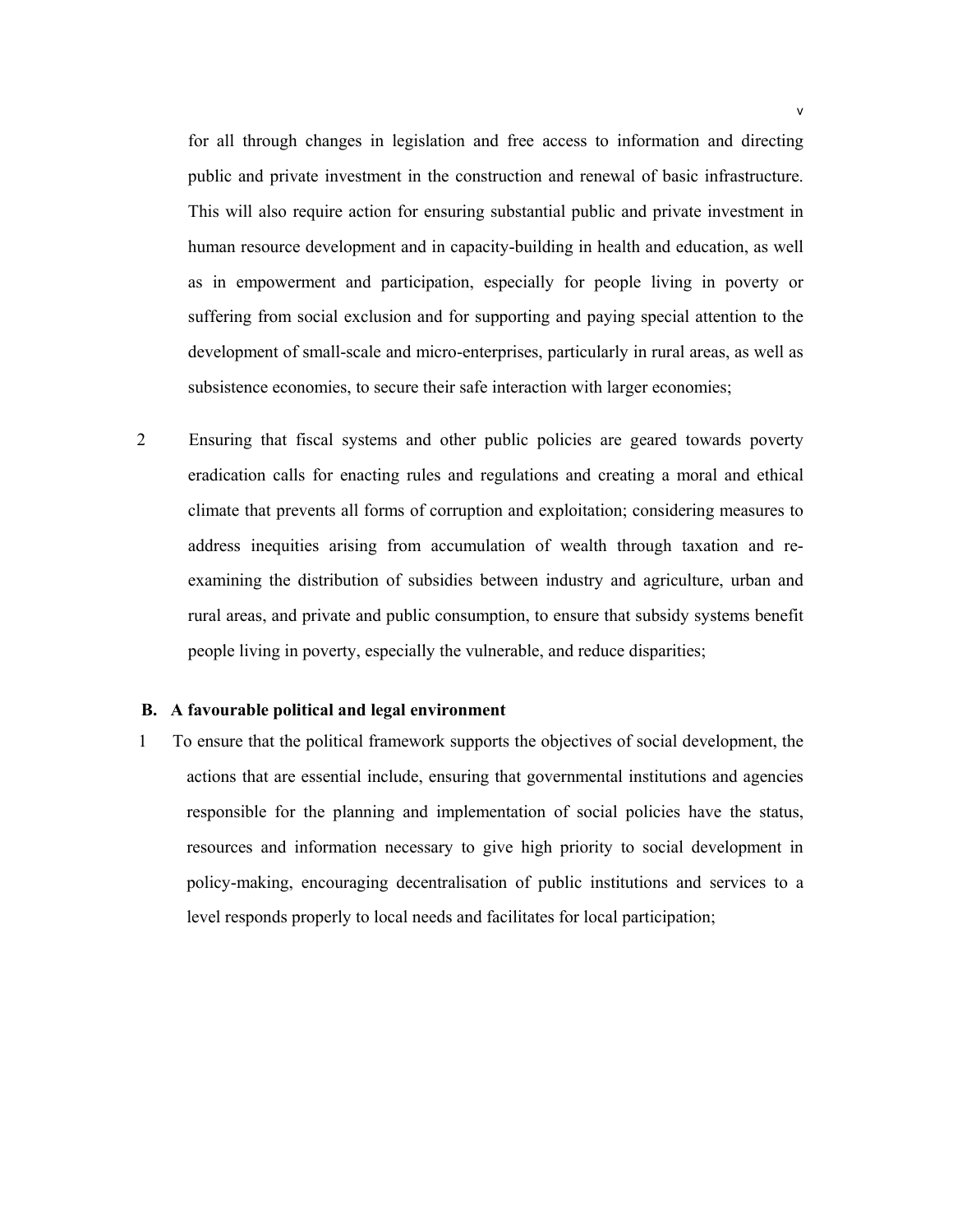2 An open political and economic system requires access by all to knowledge, education and information by strengthening the educational system at all levels, as well as other means of acquiring skills and knowledge, and ensuring universal access to basic education and lifelong educational opportunities, while removing economic and sociocultural barriers to the exercise of the right to education, and by improving the reliability, validity, utility and public availability of statistical and other information on social development and gender issues, including the effective use of genderdisaggregated statistics collected at the national, regional and international levels, including through support to academic and research institutions.

#### ERADICATION **OF POVERTY** Basis

### for action and objectives

Poverty has various manifestations, including lack of income and productive resources sufficient to ensure sustainable livelihoods; hunger and malnutrition; ill health; limited or lack of access to education and other basic services; increased morbidity and mortality from illness; homelessness and inadequate housing; unsafe environments; and social discrimination and exclusion. It is also characterised by a lack of participation in decision-making and in civil, social and cultural life. Absolute poverty is a condition characterised by severe deprivation of basic human needs, including food, safe drinking water, sanitation facilities, health, shelter, education and information. It depends not only on income but laos on access to social services.

Poverty has various causes, including structural ones and is inseparably linked to lack of control over resources, including land, skills, knowledge, capital and social connections. Without those resources, people are easily neglected by policy makers and have limited access to institutions, markets, employment and public services. The eradication of poverty cannot be accomplished through anti-poverty programmes alone but will require democratic participation and changes in economic structures in order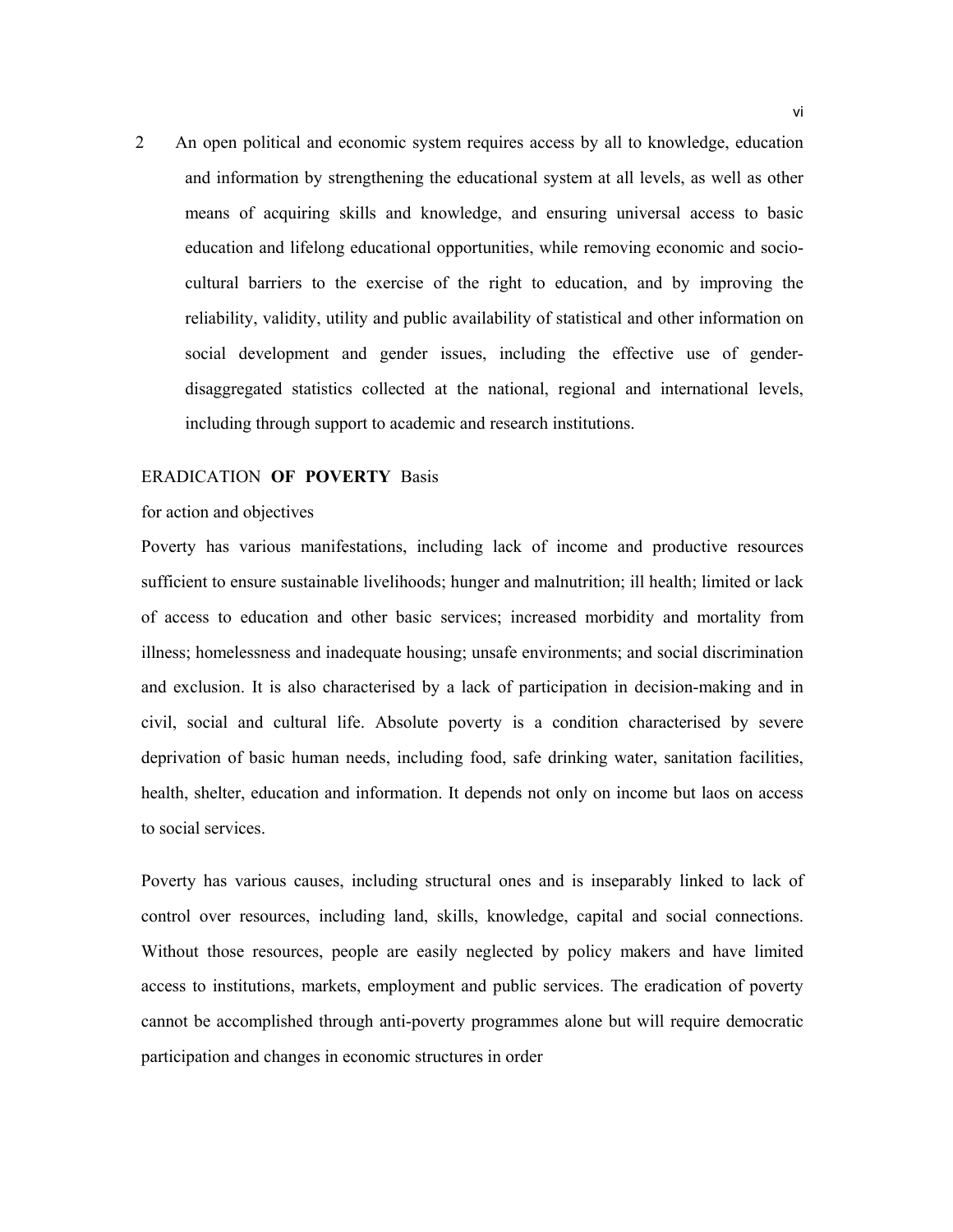to ensure access for all to resources, opportunities and public services, to undertake policies geared to more equitable distribution of wealth and income, to provide social protection for those who cannot support themselves, and to assist people confronted by unforeseen catastrophe, whether individual or collective, natural, social or technological.

The eradication of poverty requires human resource development and improved infrastructural facilities, comprehensive provision for the basic needs of all and mobilisation of both the public and the private sectors, more developed areas, educational and academic institutions and non-governmental organisations to assist poverty-stricken areas.

## **A. Formulation of integrated strategies**

Governments should give greater focus to public efforts to eradicate absolute poverty and to reduce overall poverty substantially by promoting sustained economic growth, formulating or strengthening, preferably by 1996, and implementing national poverty eradication plans to address the structural causes of poverty, encompassing action at all levels for employment creation and encouraging and supporting local community development projects that foster the skill, self-reliance and self-confidence of people living in poverty and that facilitate their active participation in efforts to eradicate poverty.

**B. Improved** access **to productive resources and infrastructure** The opportunities for income generation, diversification of activities and increases of productivity in low-income and poor communities should be enhanced **in the rural areas by** land reform and improving the security of land tenure, by promoting fair wages and improving the conditions of agricultural labour, and increasing the access of small farmers to water, credit, extension services and appropriate technology,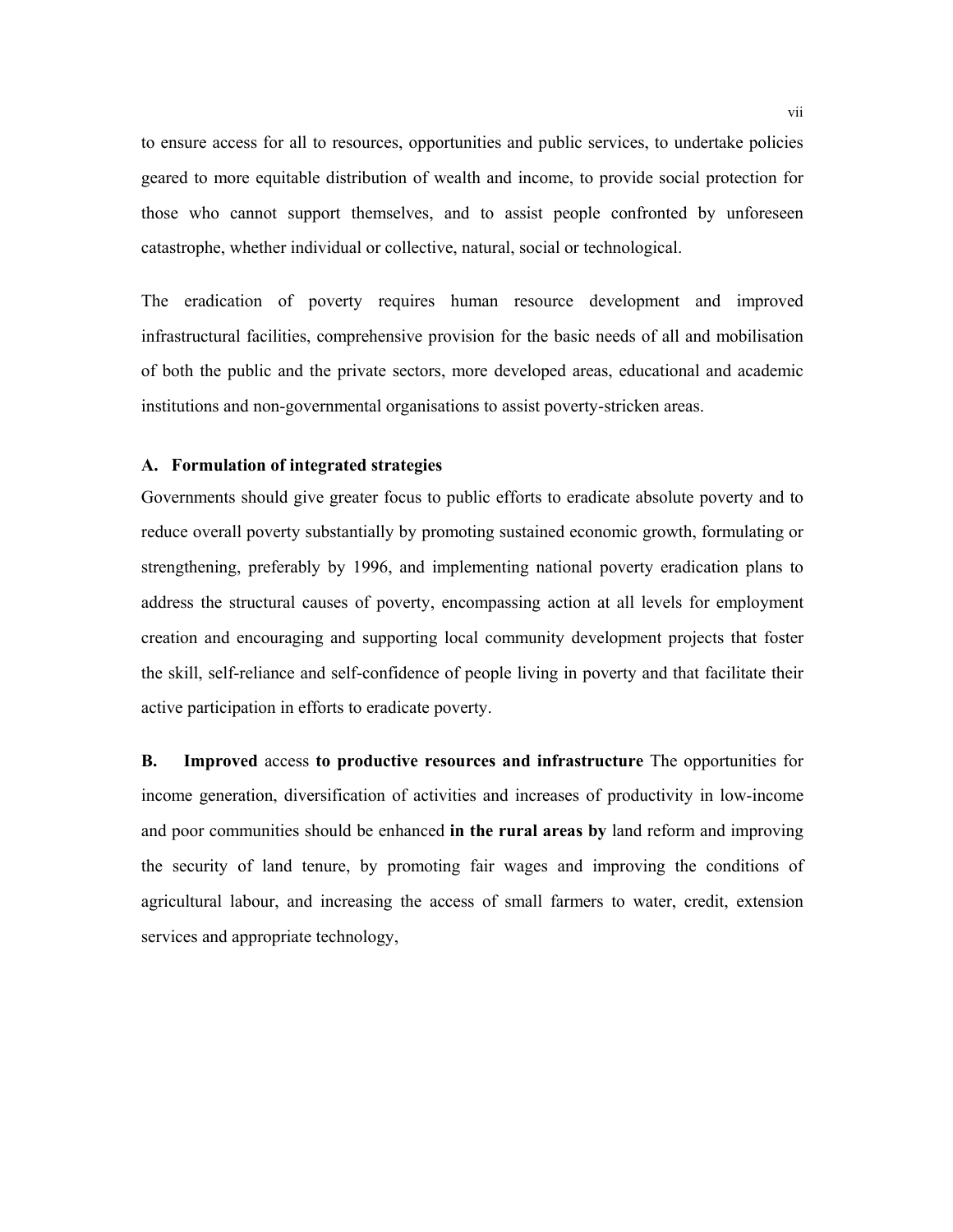including for women, persons with disabilities and vulnerable groups on the basis of equality; **and in the urban areas by** promoting and strengthening micro-enterprises, new small businesses, cooperative enterprises, and expanded market and other employment opportunities and, where appropriate, facilitating the transition from the informal to the formal sector.

### **C. Meeting the basic human needs of all**

Governments, in partnership with all other development actors, in particular with people living in poverty and their organisations, should cooperate to meet the basic human needs of all, including people living in poverty and vulnerable groups, by ensuring universal access to basic social services, with particular efforts to facilitate access by people living in poverty and vulnerable groups and ensure that in

- 1 education there is, by the year 2000, universal access to basic education and completion of primary education by at least 80 percent of primary school-age children; closing the gender gap in primary and secondary school education by the year 2005; universal primary education in all countries before the year 2015; and reducing the adult illiteracy rate - the appropriate age group to be determined in each country - to at least half its 1990 level, with an emphasis on female literacy;
- 2 health care there is, by the year 2000, life expectancy of not less than 60 years; reduction of mortality rates of infants and children under five years of age by one third of the 1990 level, or 50 to 70 per 1,000 live births, whichever is less; by the year 2015, achievement of an infant mortality rate below 35 per 1,000 live births and an underfive mortality rate below 45 per 1,000; reduction in maternal mortality by one half of the 1990 level; by the year 2015, a further reduction by one half; by the year 2000, a reduction of severe and moderate malnutrition among children under five years of age by half of the 1990 level; and, by the year 2000, of reducing malaria mortality and morbidity by at least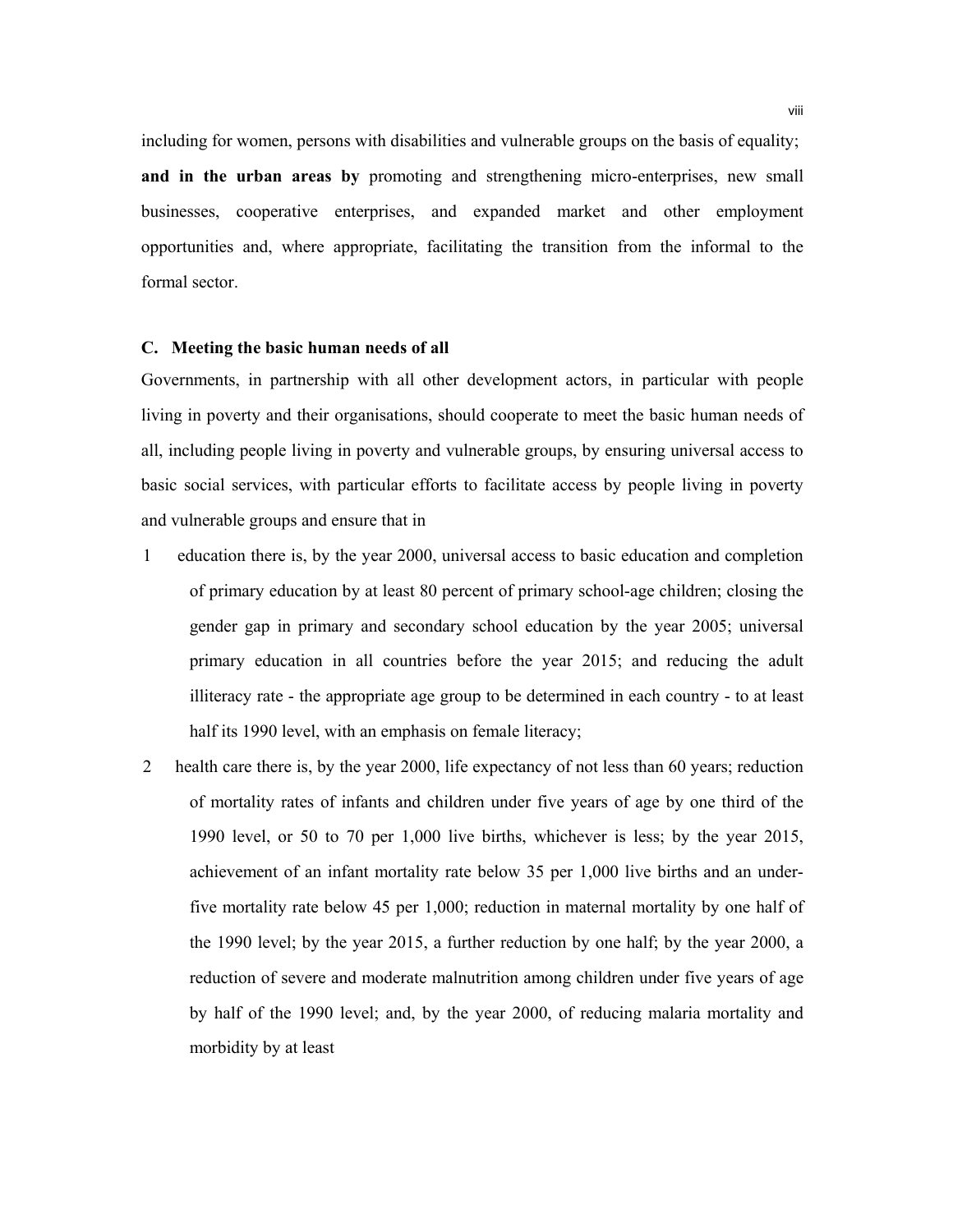20 percent compared to 1995 levels; and, by the year 2000, eradicating, eliminating or

controlling major diseases constituting global health problems.

- 3 public health there is, on a sustainable basis, access to safe drinking water in sufficient quantities, and proper sanitation for all;
- 4 shelter there is improved availability of affordable and adequate shelter for all.

## **EXPANSION OF PRODUCTIVE EMPLOYMENT AND REDUCTION OF UNEMPLOYMENT**

## **Basis for action and objectives**

Productive work and employment are central elements of development and sustained economic growth and sustainable development as well as the expansion of productive employment should go hand in hand. The goal of full employment requires that all segments and sectors cooperate to placing the creation of employment at the centre of national strategies and policies, with the full participation of employers and trade unions and other parts of civil society;

### **A The centrality of employment in policy formulation**

- 1 Placing the expansion of productive employment at the centre of sustainable development strategies and economic and social policies requires promoting and pursuing active policies for full, productive, appropriately remunerated and freely chosen employment;
- 2 Promoting patterns of economic growth that maximise employment creation requires encouraging labour-intensive investments in economic and social infrastructure that use local resources and create, maintain and rehabilitate community assets in both rural and urban areas;
- 3 Enhancing opportunities for the creation and growth of private-sector enterprises that would generate additional employment requires removing, obstacles faced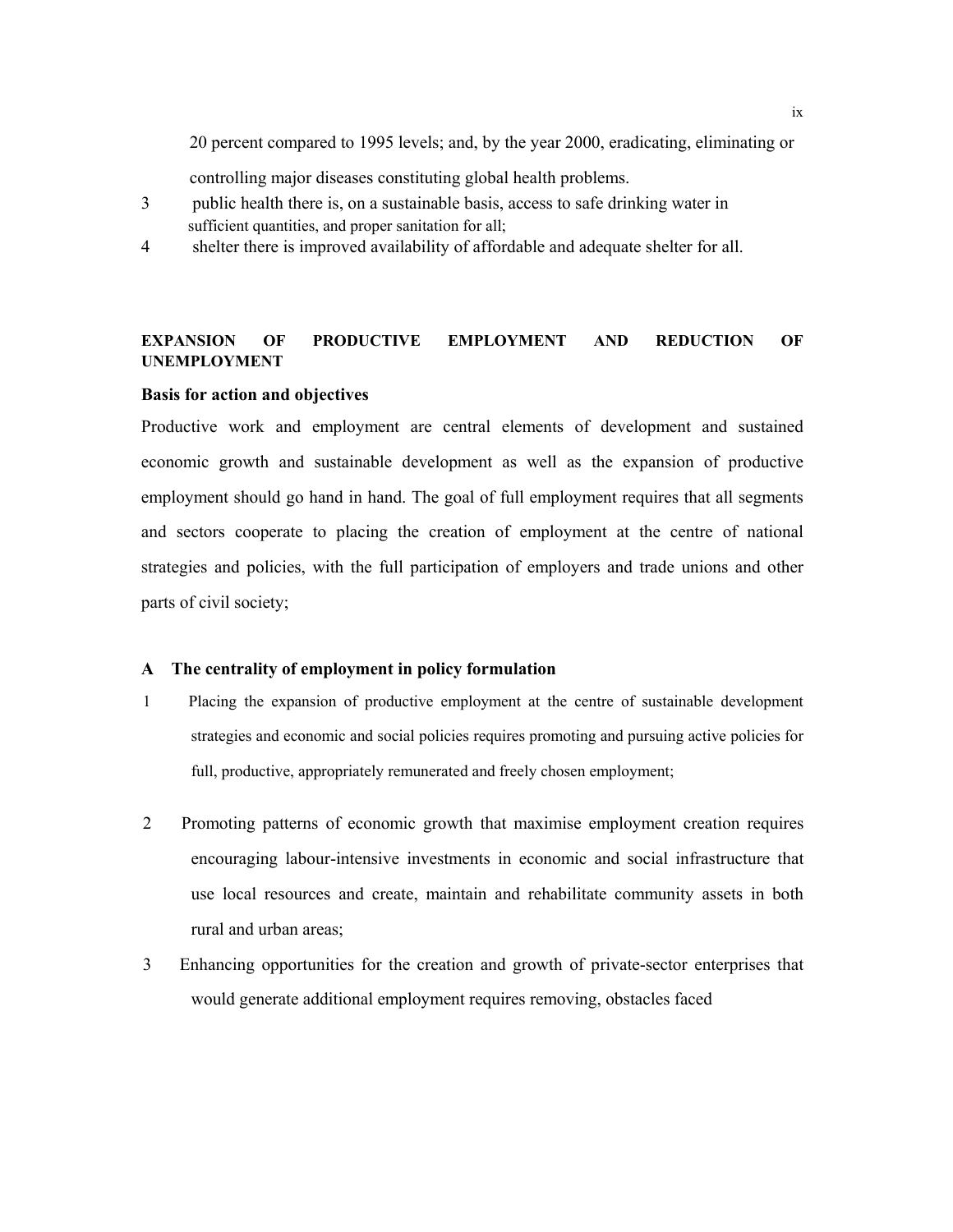by small and medium-sised enterprises, easing regulations that discourage private initiative, facilitating access by small and medium-sised enterprises to credit, national and international markets, management training and technological information;

**B. Education, Training and Labour Policies** Facilitating people's access to productive employment requires establishing well-defined educational priorities and investing effectively in education and training systems;

## **SOCIAL INTEGRATION Basis for**

#### **action and objectives**

The aim of social integration is to create "a society for all", in which every individual, each with rights and responsibilities, has an active role to play. There is therefore an urgent need for accessible, transparent and accountable public institutions; strengthened participation and involvement of civil society in the formulation, implementation and evaluation of decisions determing the functioning and well-being of societies; publicly available objective data to enable people to make informed decisions; gender equality and equity and empowerment of women;

## Actions:

**A. Responsive government and full participation in society** 1 Ensuring responsive government requires that decisions are based on accurate data and are taken with the participation of those who will be affected, keeping under review the responsibilities of the different levels of government and the administrative arrangements for organising and delivering services; there is a constant review of the national, provincial, municipal and local capacity and capability in raising revenue, and allocating resources to promote local initiatives in maintaining and increasing community cohesion; simplifying administrative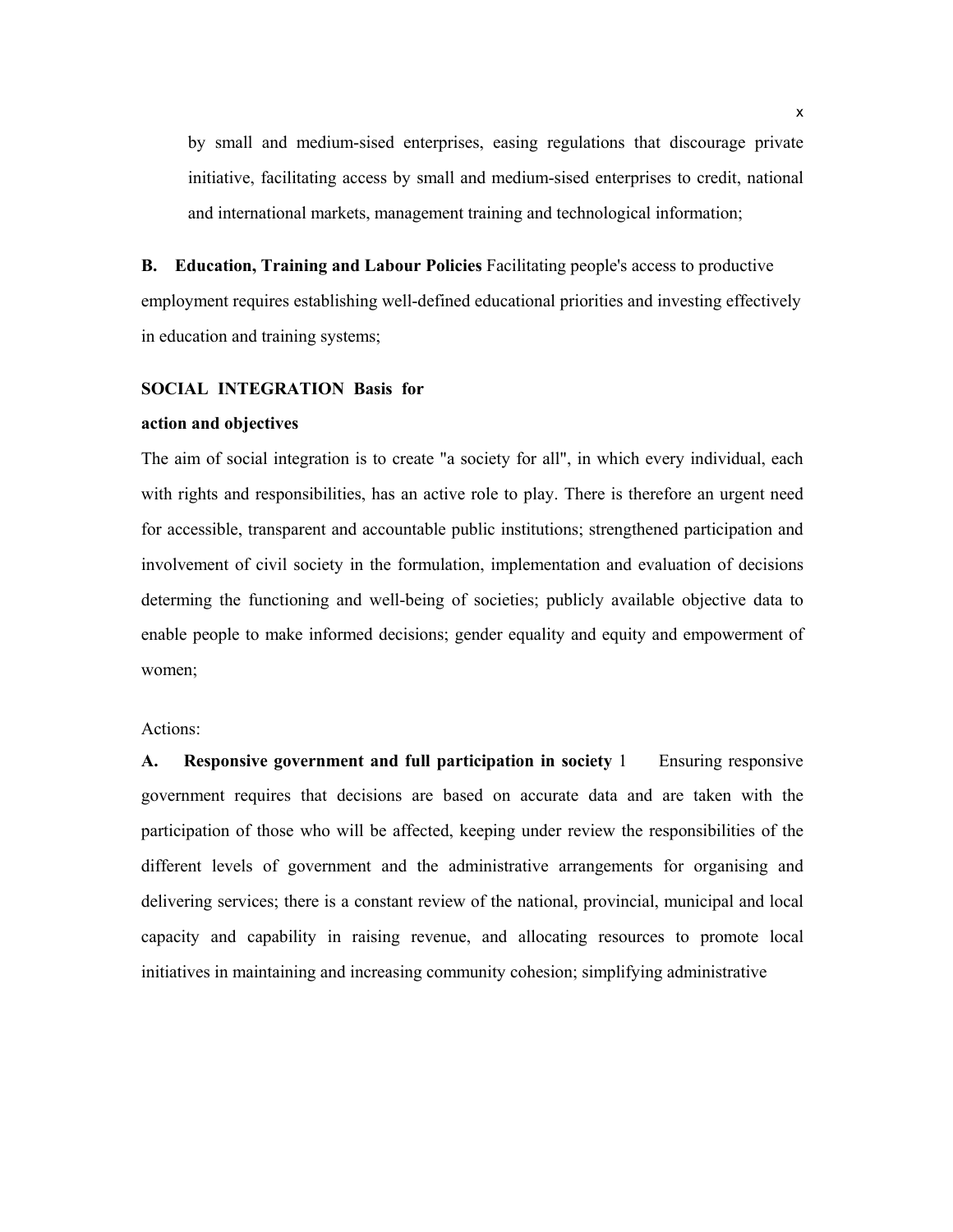regulations, disseminating information about public policy issues and initiatives for collective interests, and facilitating maximum access to information;

2 Encouraging the fullest participation in society requires enabling institutions of civil society to participate in the formulation, on a consultative basis, implementation and evaluation of policies related to social development; and giving community organisations greater involvement in the design and implementation of local projects, particularly in the areas of education, health care, resource management and social protection;

## **B. Equality and social justice**

Governments should promote equality and social justice by ensuring that all people are equal before the law; carrying out a regular review of public policy, including health and education policies, and public spending from a social and gender equality and equity perspective, and promoting their positive contribution to equalising opportunities; encouraging the free formation of cooperatives, community and other grass-roots organisations that tend to strengthen social integration, paying particular attention to policies that assist families in their support, educational, socialising and nurturing roles; and ensuring that structural adjustment programmes are so designed as to minimise their negative effects on communities while ensuring their positive effects on them by preventing their marginalisation in economic and social activities, and devising measures to ensure that such groups and communities gain access to and control over economic resources and economic and social activities. Actions should be taken to reduce inequality and economic disparity;

## **IMPLEMENTATION AND FOLLOW-UP**

At all levels of implementation, the crucial and essential requirements are the integration of goals, programmes and review mechanisms that have developed separately in response to specific problems;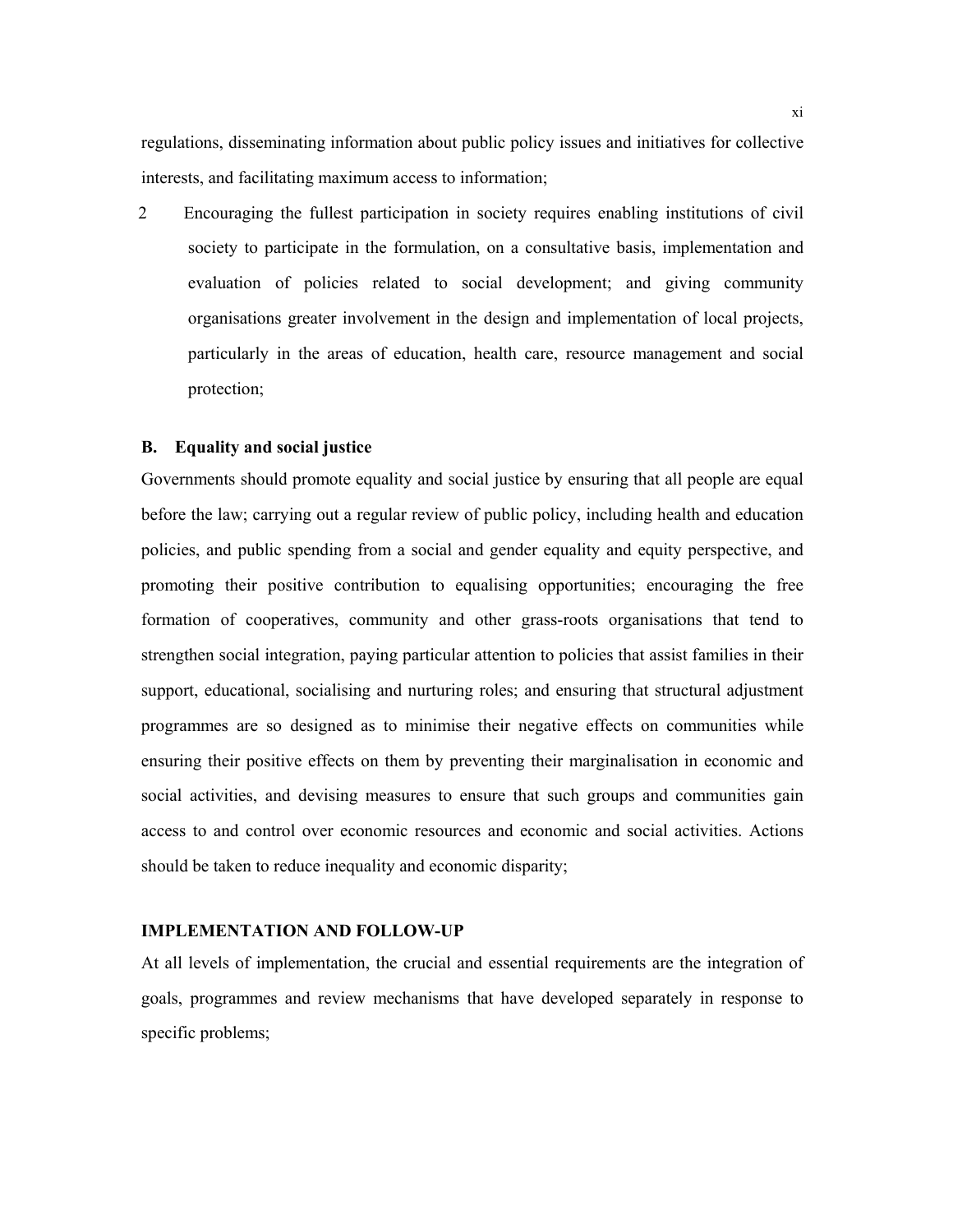## **Actions:**

**A. Strategies, evaluations and reviews** The promotion of an integrated approach to the implementation of the Programme of Action requires analyzing and reviewing macroeconoinic, micro-economic and sectoral policies and their impact on poverty, employment, social integration and social development; formulating or strengthening, by 1996, comprehensive cross-sectoral strategies for implementing the Summit outcome and strategies for social development, including government action with specific responsibilities to be undertaken by each actor and with agreed priorities and time-frames; defining timebound goals and targets for reducing overall poverty and eradicating absolute poverty, expanding employment and reducing unemployment, and enhancing social integration, within each national context; promoting and strengthening institutional capacity-building for interministerial coordination, intersectoral collaboration, the coordinated allocation of resources and cortical integration from national capitals to local districts; and developing quantitative and qualitative indicators of social development, including where possible, disaggregation by gender, to assess poverty, employment, social integration and other social factors, to monitor the impact of social policies and programmes, and to find ways to improve the effectiveness of policies and programmes and introduce new programmes;

#### **B. Involvement of civil society**

1 Effective implementation of the Copenhagen Declaration on Social Development and the Programme of Action of the Summit requires strengthening community organisations and non-profit non-governmental organisations in the spheres of education, health, poverty, social integration, human rights, improvement of the quality of life, and relief and rehabilitation, enabling them to participate constructively in policy-making and implementation. This will require encouraging and supporting the creation and development of such organisations, particularly among the disadvantaged and vulnerable people;